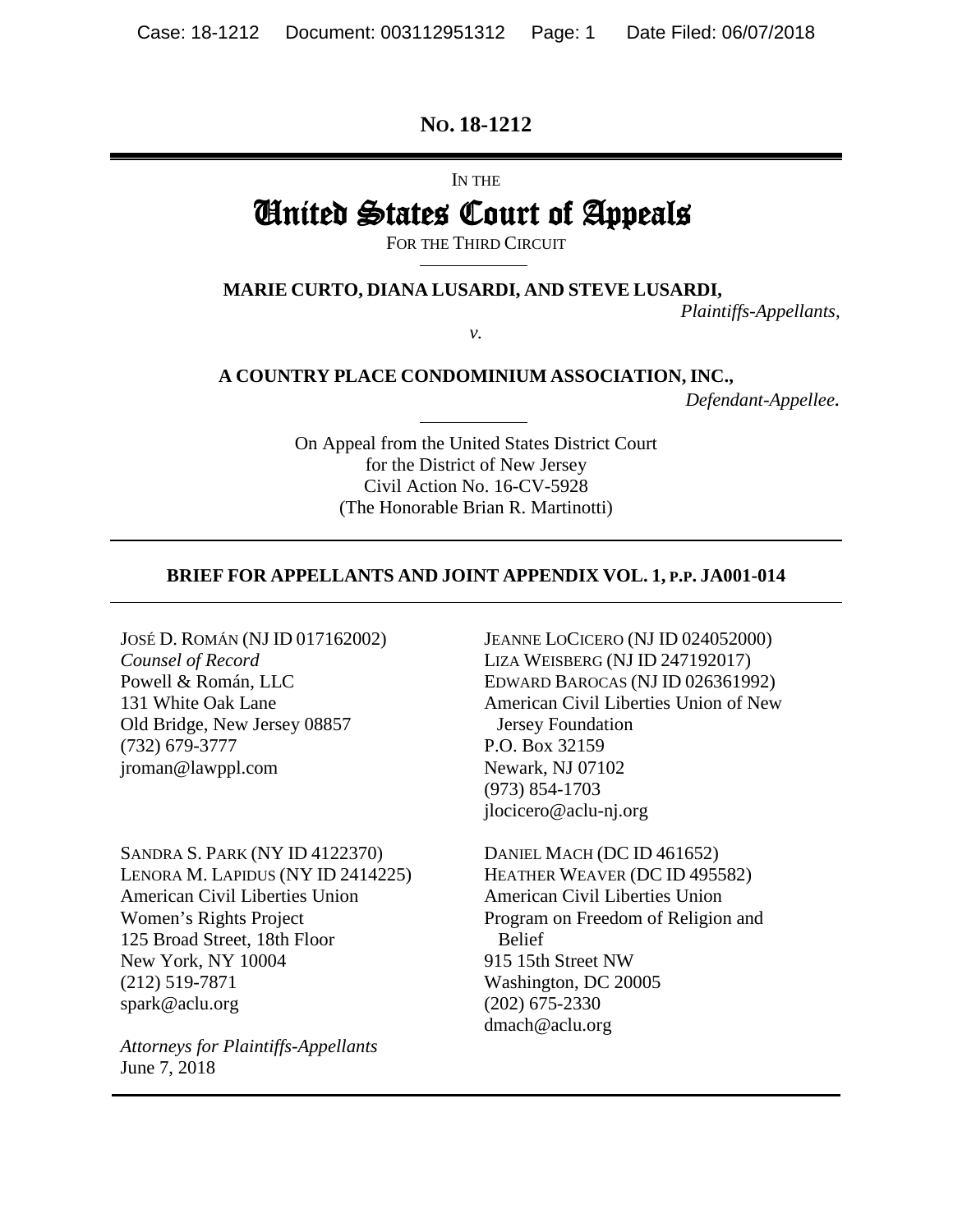# **TABLE OF CONTENTS**

| STATEMENT OF RELATED CASES AND PROCEEDINGS 1                                                                                                           |  |
|--------------------------------------------------------------------------------------------------------------------------------------------------------|--|
|                                                                                                                                                        |  |
|                                                                                                                                                        |  |
|                                                                                                                                                        |  |
|                                                                                                                                                        |  |
|                                                                                                                                                        |  |
|                                                                                                                                                        |  |
|                                                                                                                                                        |  |
|                                                                                                                                                        |  |
| <b>FAIR HOUSING ACT'S PROHIBITION ON SEX-BASED DISPARATE</b><br>A. Classifying and Separating Individuals According to Gender Is                       |  |
| B. The Gender-Segregated Pool-Use Policy Is Facially Discriminatory and<br>Constitutes Direct Evidence of Disparate Treatment Based on Sex25           |  |
| EVEN IF THE GENDER-SEGREGATED POOL-USE POLICY<br>II.<br>BURDENED MEN AND WOMEN EQUALLY, AS THE DISTRICT<br>COURT INCORRECTLY CONCLUDED, IT WOULD STILL |  |
|                                                                                                                                                        |  |
|                                                                                                                                                        |  |
| <b>CERTIFICATE OF COMPLIANCE WITH WORD COUNT 37</b>                                                                                                    |  |
| <b>IDENTICAL PDF AND HARD COPY CERTIFICATE 38</b>                                                                                                      |  |
|                                                                                                                                                        |  |
|                                                                                                                                                        |  |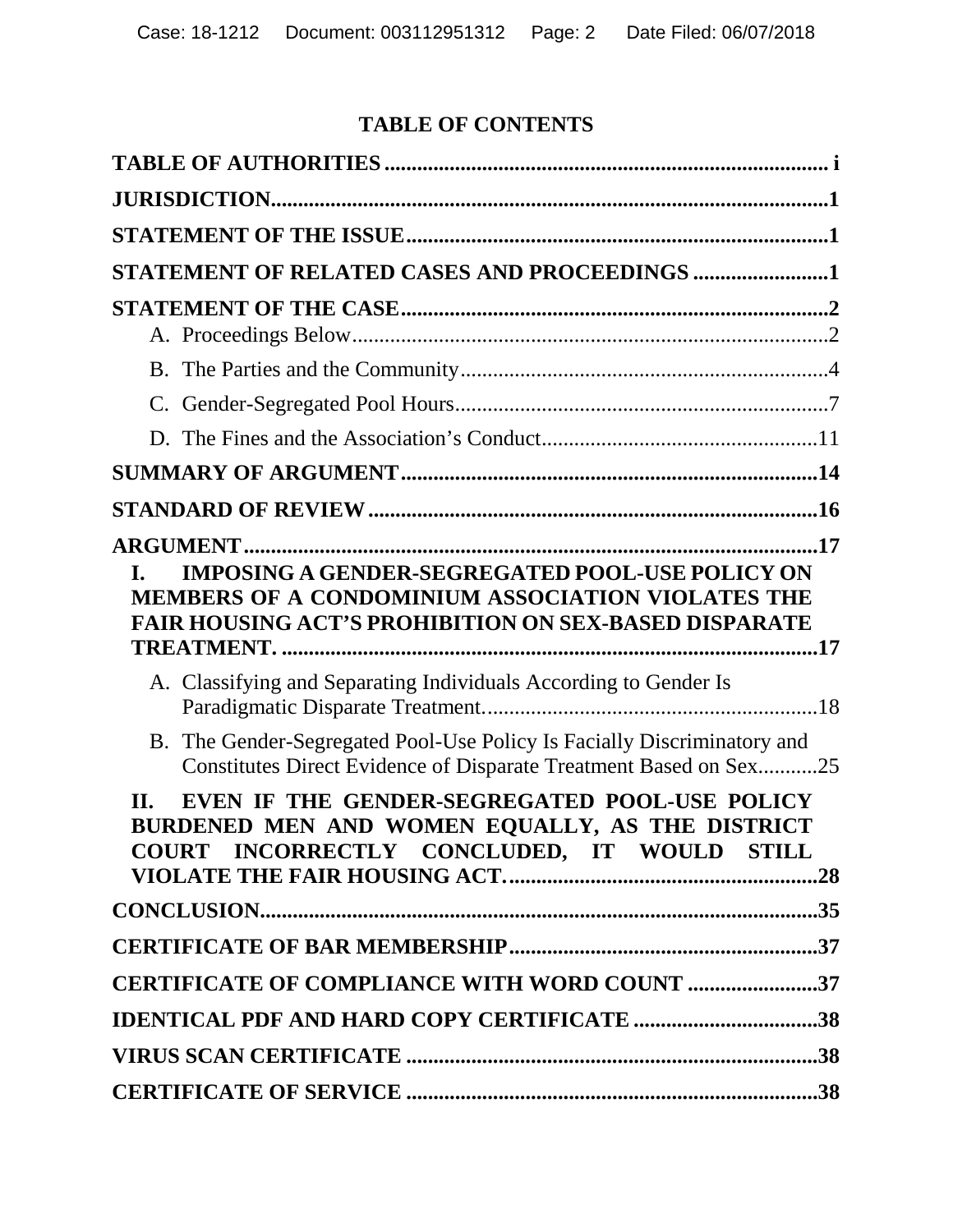# **TABLE OF AUTHORITIES**

# <span id="page-2-0"></span>**Cases**

| Auto-Owners Ins. Co. v. Stevens & Ricci Inc., 835 F.3d 388 (3d Cir. 2016) 16                                                                                |
|-------------------------------------------------------------------------------------------------------------------------------------------------------------|
| Bangerter v. Orem City Corp., 46 F.3d 1491 (10th Cir.1995)  21, 23                                                                                          |
| Cmty. Servs., Inc. v. Wind Gap Mun. Auth., 421 F.3d 170 (3d Cir. 2005). 20, 21, 24                                                                          |
| Dep't. of Hous. & Urban Dev. v. Paradise Gardens, No. 04-90-0321-1, 1992 WL<br>406531 (HUDALJ Oct. 15, 1992), aff'd, 8 F.3d 36 (11th Cir. 1993)  31, 32     |
| DiBiase v. SmithKline Beecham Corp., 48 F.3d 719 (3d Cir.1995)21                                                                                            |
|                                                                                                                                                             |
| Fair Housing Congress v. Weber, 993 F.Supp. 1286 (C.D. Cal. 1997)22                                                                                         |
| Familystyle of St. Paul, Inc. v. City of St. Paul, 923 F.2d 91 (8th Cir. 1991) 23                                                                           |
|                                                                                                                                                             |
|                                                                                                                                                             |
| Holley v. Baumgardner, No. 02-89-0306-1, 1990 WL 456960 (HUDALJ Nov. 15,<br>1990), aff'd in part and rev'd on other grounds, 960 F.2d 572 (6th Cir. 1992)30 |
| Horizon House Developmental Servs., Inc. v. Twp. of Upper Southampton, 804 F.<br>Supp. 683 (E.D. Pa. 1992), aff'd mem., 995 F.2d 217 (3d Cir. 1993)21       |
| Huntington Branch, NAACP v. Town of Huntington, 844 F.2d 926 (2d Cir. 1988),                                                                                |
| Iniestra v. Cliff Warren Invs., Inc., 886 F. Supp. 2d 1161 (C.D. Cal. 2012) 26, 31                                                                          |
|                                                                                                                                                             |
| Landesman v. Keys Condo Owners Ass'n, No. C 04-2685PJH, 2004 WL 2370638                                                                                     |
| Llanos v. Estate of Coehlo, 24 F.Supp.2d 1052 (E.D.Cal. 1998) 25, 31, 32                                                                                    |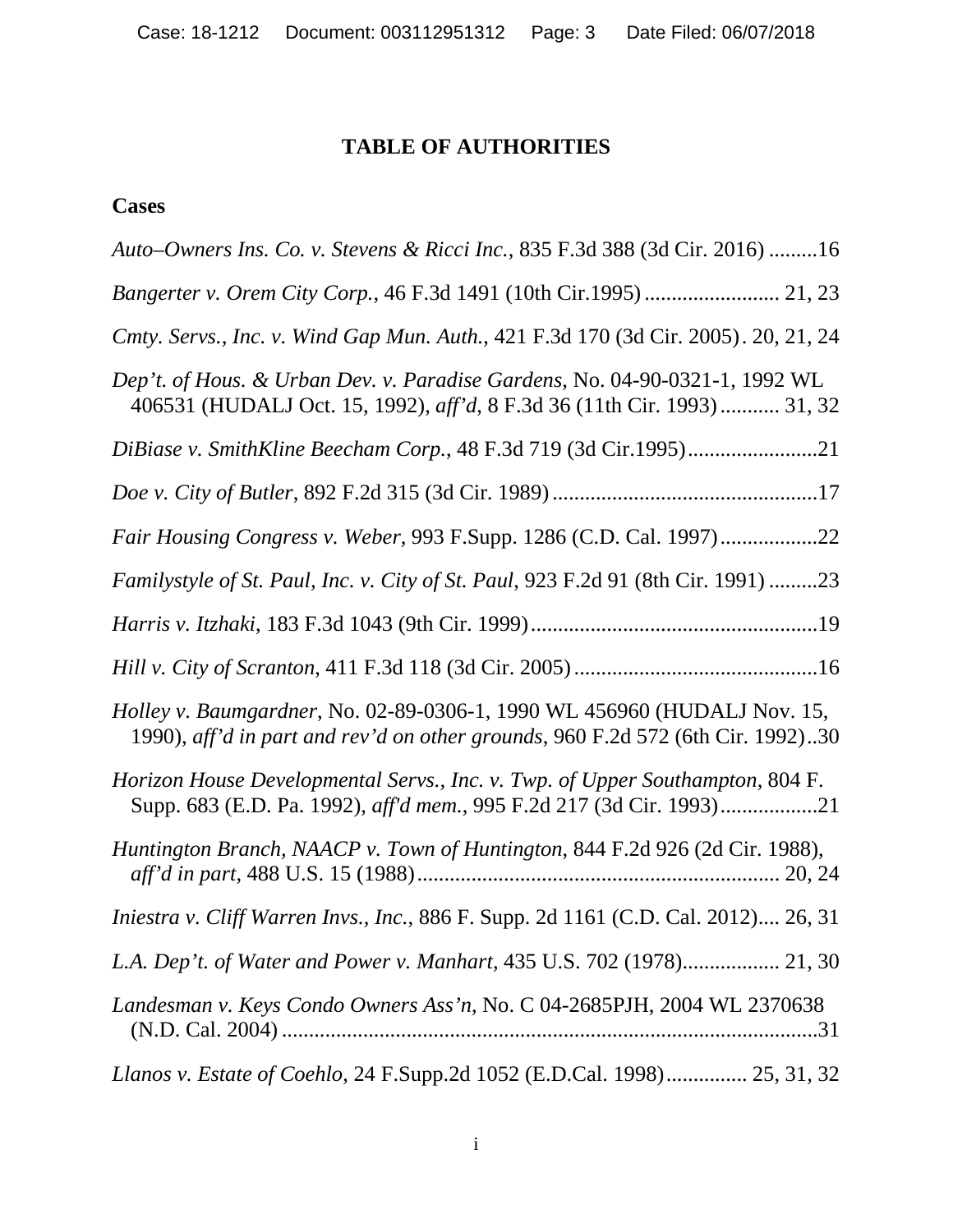| Montone v. City of Jersey City, 709 F.3d 181 (3d Cir. 2013)16                          |
|----------------------------------------------------------------------------------------|
|                                                                                        |
| Pack v. Fort Washington II, 689 F. Supp. 2d 1237 (E.D. Cal. 2009) 22, 26               |
|                                                                                        |
| Reeves v. Sanderson Plumbing Prods., Inc., 530 U.S. 133 (2000) 16                      |
|                                                                                        |
| Sec'y v. Beacon Square Pool Ass'n, No. 04-91-1026-1, 1993 WL 668297                    |
| Tex. Dep't of Hous. & Cmty. Affairs v. Inclusive Communities Project, Inc., 135 S.     |
| Trafficante v. Metro. Life Ins. Co., 409 U.S. 205 (1972)  18, 31                       |
|                                                                                        |
| Tristani ex rel. Karnes v. Richman, 652 F.3d 360 (3d Cir. 2011)16                      |
| United Auto. Workers of Am. v. Johnson Controls, Inc., 499 U.S. 187 (1991) 21, 24      |
|                                                                                        |
|                                                                                        |
| United States v. Plaza Mobile Estates, 273 F. Supp. 2d 1084 (C.D. Cal. 2003) 31,<br>32 |
|                                                                                        |
| Zarda v. Altitude Express, 883 F.3d 100 (2d Cir. 2018), petition for cert. filed, No.  |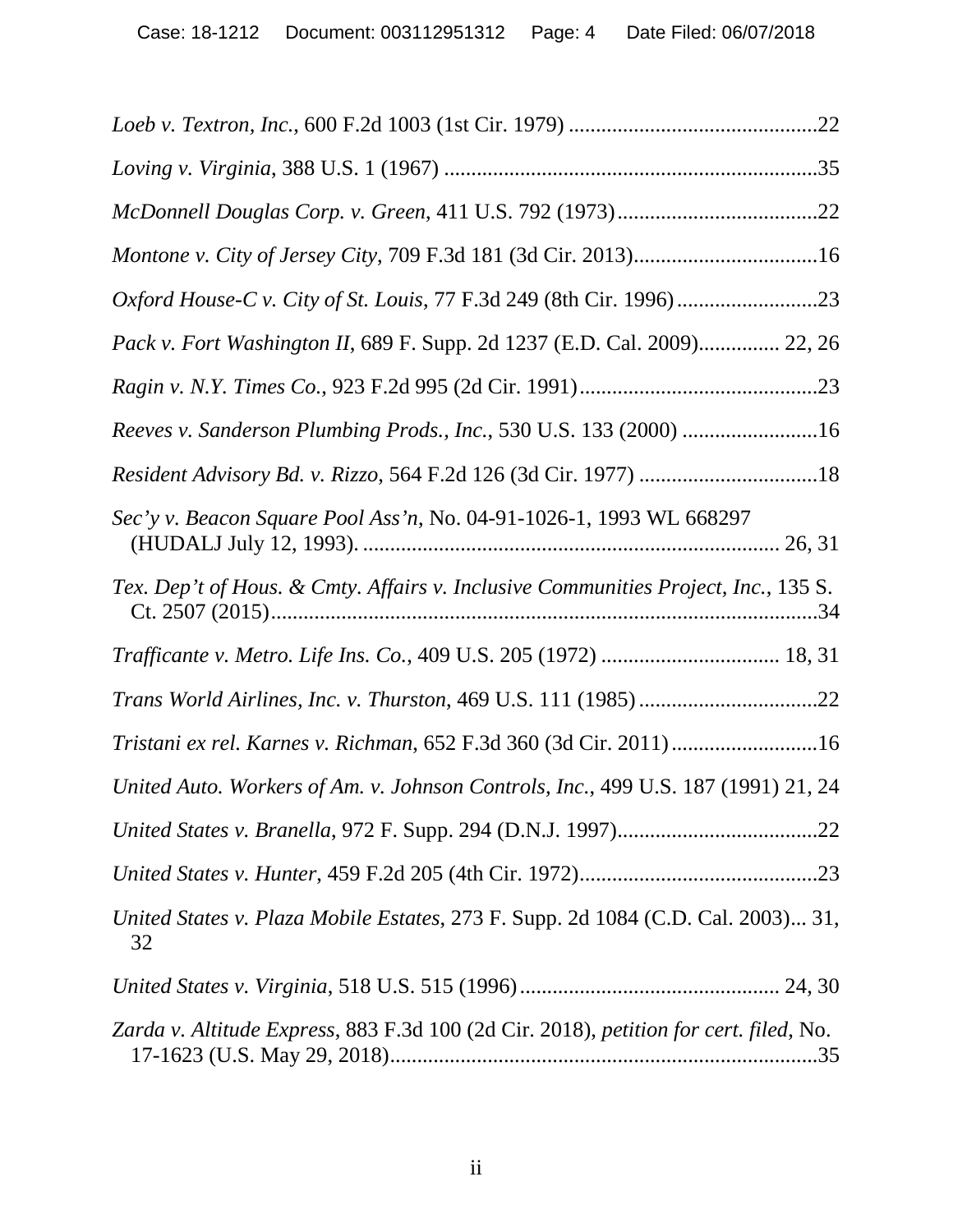# **Statutes**

# **Other Authorities**

| Robert G. Schwemm, Discriminatory Housing Statements and § 3604(c): A New<br>Look at the Fair Housing Act's Most Intriguing Provision, 29 Fordham Urb. L.J. |  |
|-------------------------------------------------------------------------------------------------------------------------------------------------------------|--|
| Robert G. Schwemm, Housing Discrimination Law and Litigation § 11C:1 (July                                                                                  |  |
| <b>Regulations</b>                                                                                                                                          |  |

|--|--|--|--|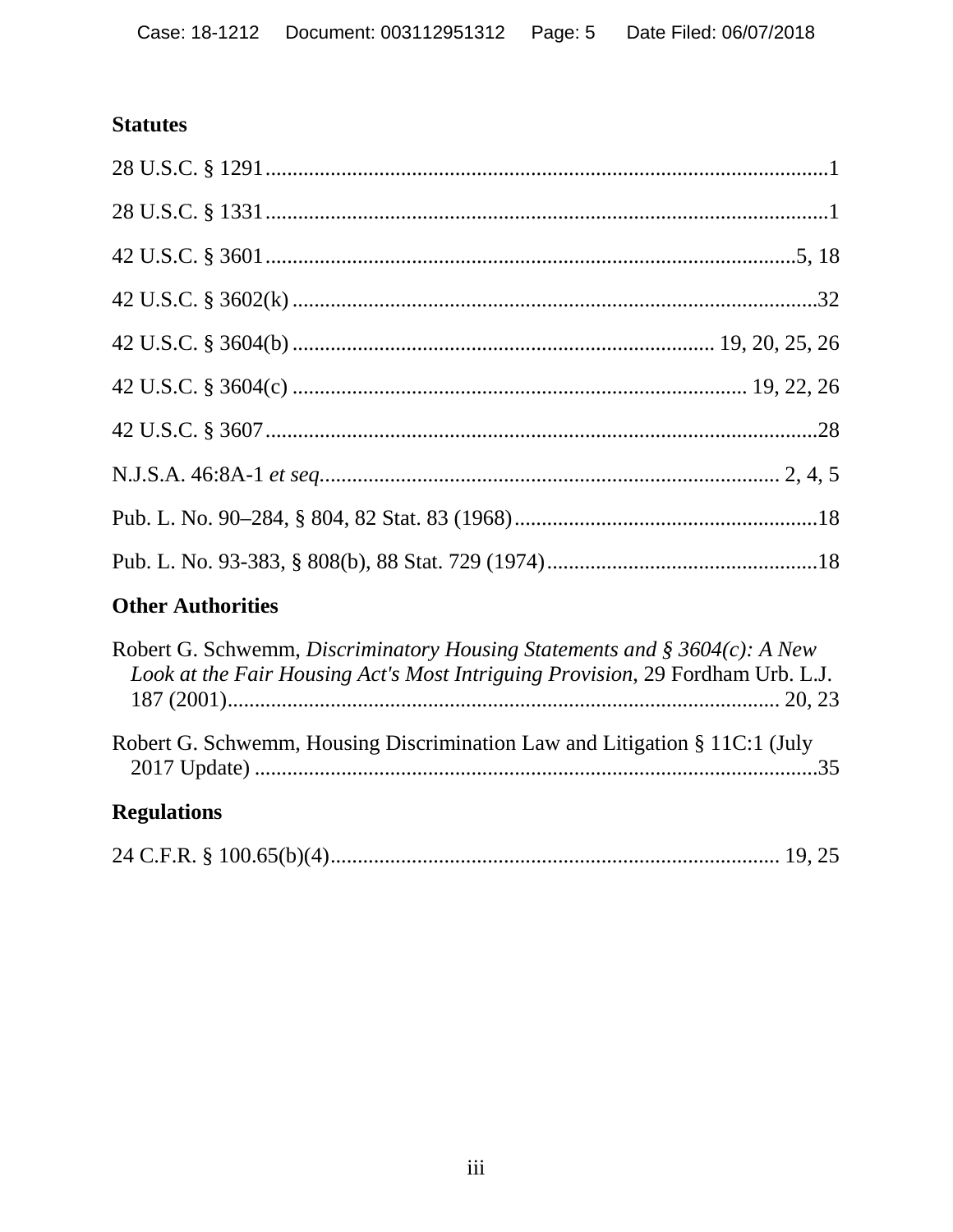### **JURISDICTION**

<span id="page-5-0"></span>The United States District Court for the District of New Jersey exercised jurisdiction over this federal-question action pursuant to 28 U.S.C. § 1331. This Court has jurisdiction to review the district court's entry of summary judgment pursuant to 28 U.S.C. § 1291.

#### **STATEMENT OF THE ISSUE**

<span id="page-5-1"></span>Whether the district court erred in concluding that a condominium association did not engage in sex discrimination in violation of the Fair Housing Act by imposing a policy that limits when residents may use a communal swimming pool based explicitly and exclusively on the residents' gender. *See* JA12.

## <span id="page-5-2"></span>**STATEMENT OF RELATED CASES AND PROCEEDINGS**

This case has not previously been before this Court. The January 31, 2018, Order and Opinion that are the subject of this appeal granted summary judgment on all federal claims, declined to exercise supplemental jurisdiction over the state law claims, and remanded the state law claims to the Superior Court of New Jersey, Ocean County. The proceedings in state court have been stayed pending this appeal. Plaintiffs are aware of no other case or proceeding that is related, completed, pending or about to be presented before this court or any other court or agency.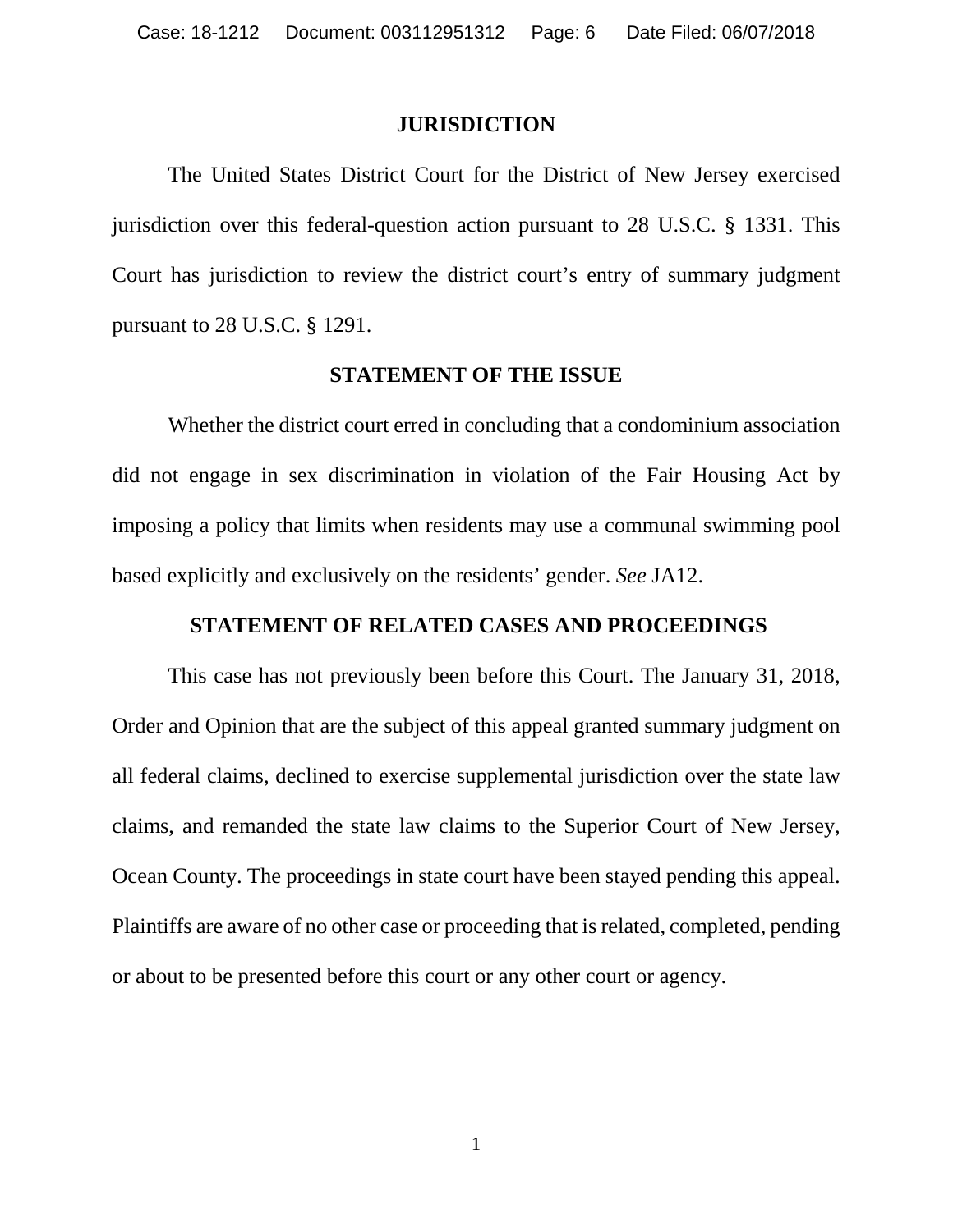## **STATEMENT OF THE CASE**

### <span id="page-6-1"></span><span id="page-6-0"></span>**A. Proceedings Below**

Plaintiffs initiated this action via an Order to Show Cause with Temporary Restraints and a Verified Complaint filed on August 29, 2016, in the Superior Court of New Jersey, Law Division, Ocean County. DDE #1-2 & 6. The matter was removed to the U.S. District Court for the District of New Jersey on September 26, 2016. DDE #1-2 & 6. The Verified Complaint was amended on April 19, 2017, by consent. JA22; DDE #24-25. Defendant filed an Answer to the Amended Complaint on April 20, 2017. JA37; DDE #26.

Plaintiffs Marie Curto, Diana Lusardi, and Steve Lusardi—residents of the community known as "A Country Place" in Lakewood, New Jersey—allege that the governing condominium association, Defendant A Country Place Condominium Association, Inc. (ACP), violated their rights by instituting a gender-segregated pool schedule at the community pool. JA22. Count I alleges violation of the Fair Housing Act (FHA), 42 U.S.C. § 3601 *et seq*.; Count II alleges violation of the New Jersey Law Against Discrimination; Count III alleges violation of the Horizontal Property Act, N.J.S.A. 46:8A-2. JA31-35 (Am. Compl. 10-14).

The parties agreed to engage in liability discovery and then file dispositive motions on threshold issues of law. DDE #14 & 23. Plaintiffs moved for partial summary judgment on Counts I and III of the Amended Complaint. Specifically,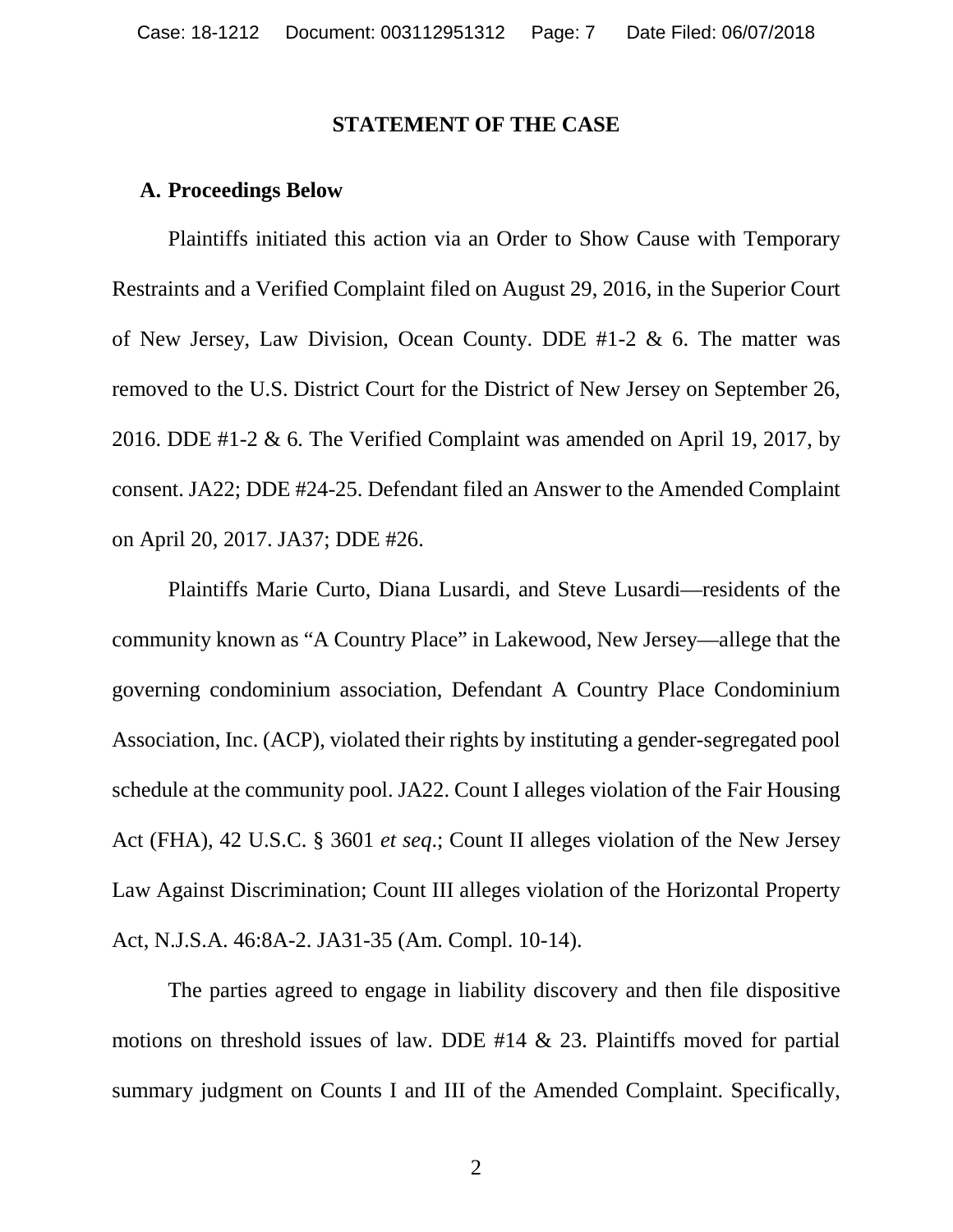Plaintiffs sought an order: (a) granting permanent injunctive relief prohibiting Defendant from directly or indirectly proposing, implementing, or enforcing common area gender segregation rules, regulations, by-laws, and/or changes to the master deed; (b) granting permanent injunctive relief prohibiting Defendant from issuing violation notices, fines, or sanctions—monetary or otherwise—when males use the community pool in the presence of females, or when females use the community pool in the presence of males; (c) voiding past and present pool schedules segregated by gender and any previous violation notices, fines, or sanctions—monetary or otherwise—issued to any person for violation of the pool schedules segregated by gender; and/or (d) voiding *ab initio* the violation notices and fines issued on June 28, 2016, to Plaintiff Marie Curto and Plaintiffs Steve and Diana Lusardi. DDE #27. ACP also moved for summary judgment, seeking dismissal of the Amended Complaint in its entirety. DDE #28.

By Order and Opinion dated January 31, 2018, the district court denied Plaintiffs' motion and granted ACP's motion in part as to Count I of the Amended Complaint, ruling that the gender segregated pool schedule is not discriminatory because "the gender-segregated schedule applies to men and women equally." JA2, 4, 12. The district court declined to exercise supplemental jurisdiction over the state law claims, denied the remainder of both motions as moot, and remanded the state law claims to the Superior Court of New Jersey, Ocean County. JA2, 4, 9-10.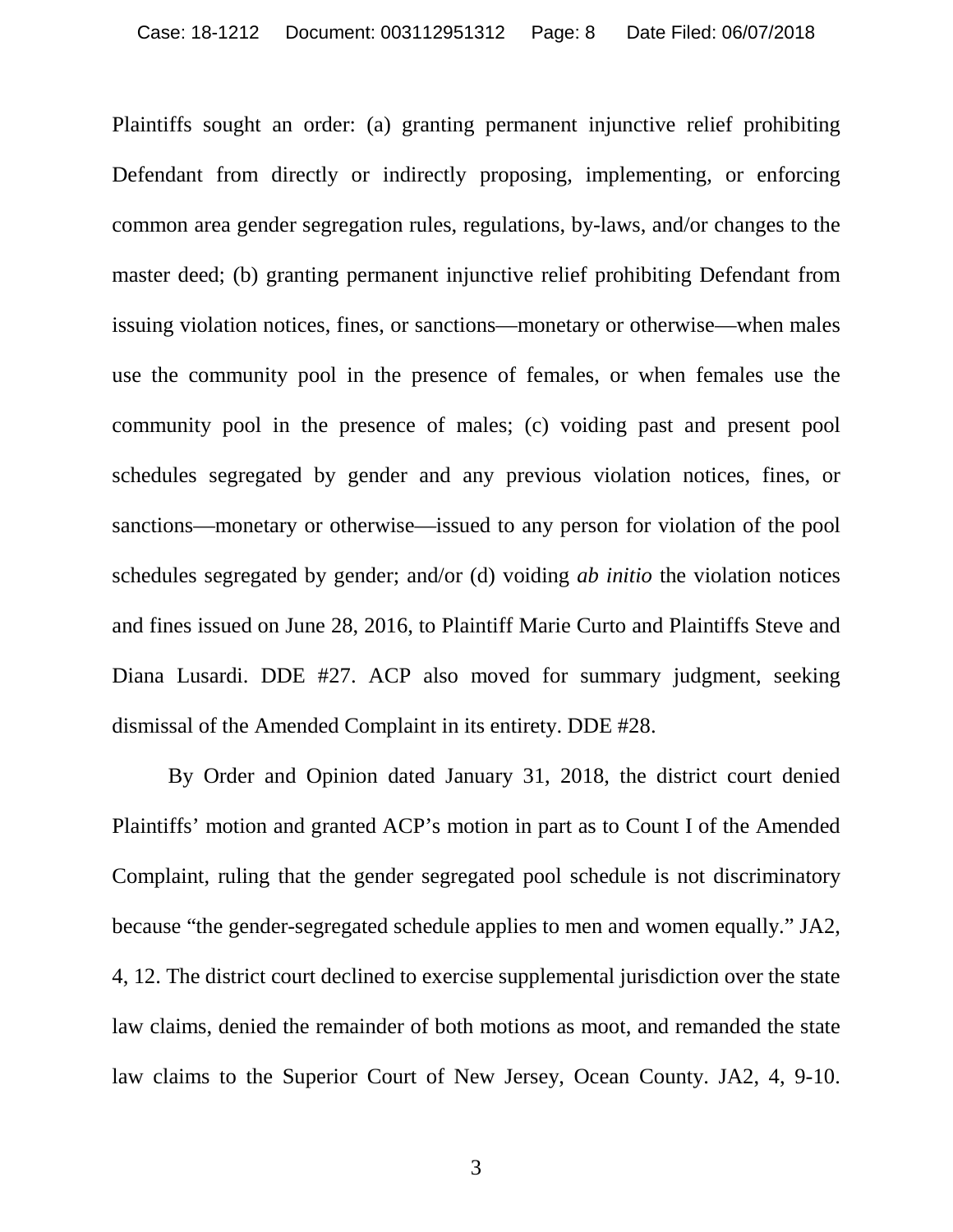Plaintiffs filed a Notice of Appeal of the January 31, 2018, Order on January 31, 2018. JA1.

### <span id="page-8-0"></span>**B. The Parties and the Community**

A Country Place is a "55 and over" age-restricted community comprising 376 condominium units. JA25 & JA39 (Am. Compl. & Ans. ¶27); JA75 (Engleman Dep. 10:15-17). The community was established and is operated under the Horizontal Property Act, N.J.S.A. 46:8A-1 *et seq*. JA53, 59 & 68 (Def.'s Resp. Interrog. Nos. 4, 5). The governing condominium association, ACP, is a non-profit corporation organized under the laws of the State of New Jersey. JA22 & 37 (Am. Compl. & Ans. ¶1). ACP is not organized as a religious society or congregation*.* JA55 & 66 (Def.'s Resp. Req. Admis. Nos. 4, 5). Rather, the ACP Board generally asserts that the majority of owners are Jewish Orthodox. *Id.*

Plaintiffs Steve Lusardi and Diana Lusardi (collectively "the Lusardis") own a unit in A Country Place and were 69 and 70 years old, respectively, when this case was initiated. JA23 & 37-38 (Am. Compl. & Ans. ¶¶7-9). One of the reasons they purchased their current residence was so they could use the pool together. JA24 (Am. Compl. ¶15). Diana Lusardi suffered two strokes in 2013 and has a physical disability as a result. JA24 (Am. Compl. ¶16). The Lusardis intended to conduct "pool therapy" to aid her rehabilitation. JA24 (Am. Compl. ¶17).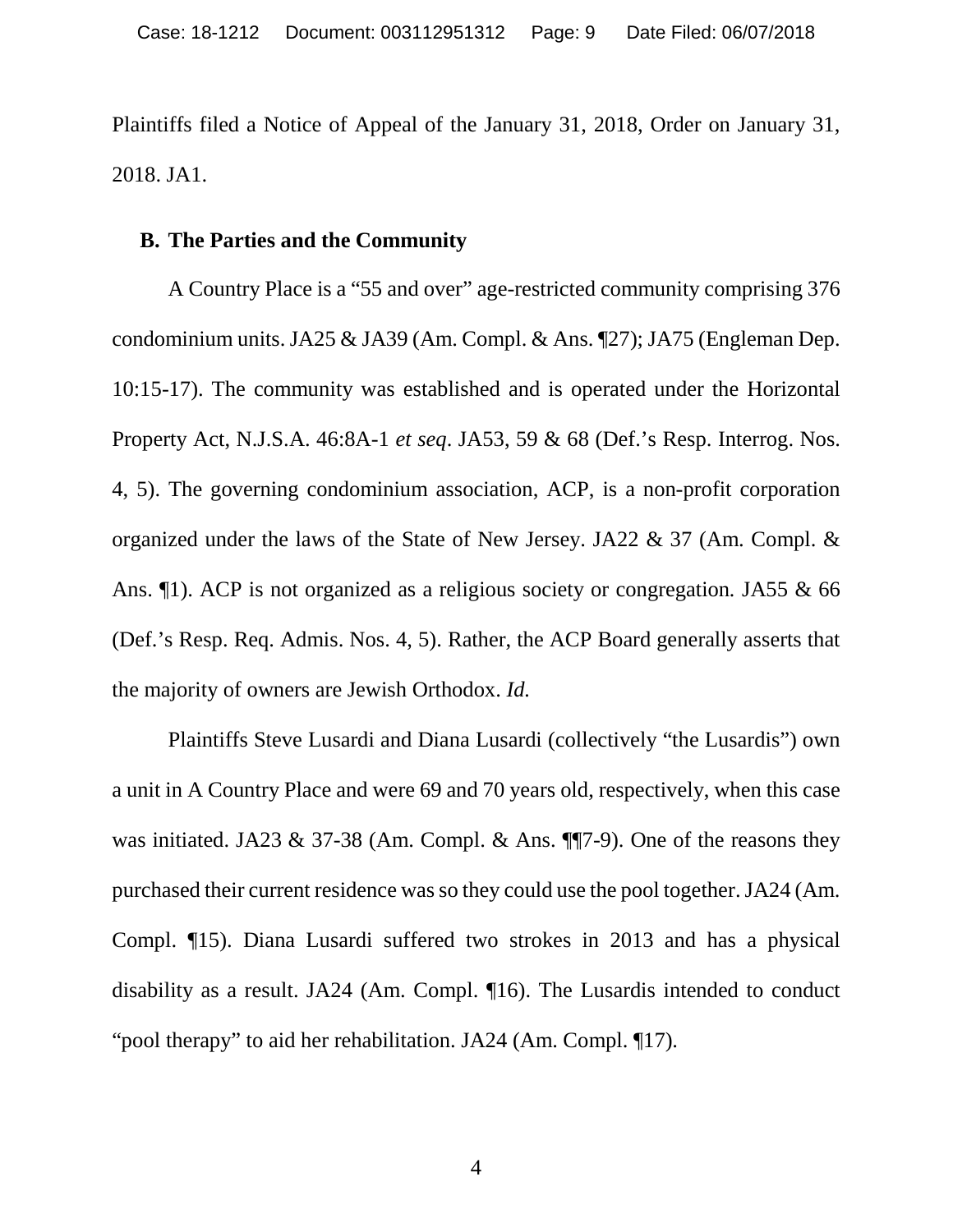Plaintiff Marie Curto also owns a unit in A Country Place and was 60 years old at the time the complaint in this matter was filed. JA28 & 41 (Am. Compl. & Ans. ¶¶59, 60). Curto works Monday through Friday, 8:30 a.m. to 4:30 p.m. JA29- 30 (Am. Comp. ¶¶68-70). On weekdays, she has very little opportunity to use the pool because women are largely prohibited from swimming in the evening. JA30 (Am. Compl. ¶¶71-72); JA156 & 158 (2016 pool schedules). In addition, Curto bought a unit in the community, in part, so that she could swim with her family, including her son, grandson, and other relatives. JA28 & 30 (Am. Compl.  $\P$ [61, 72); JA196 (Curto Dep. 106:10-22). The pool schedule, however, limits her ability to do so. *Id.*; JA156 & 158 (2016 pool schedules).

ACP's designated representative is Fayge Engleman, Board Trustee and Treasurer. JA53, 58 (Def.'s Resp. Interrog. No. 2); JA61 (Def.'s Resp. Interrog. At 10); JA75 (Engleman Dep. 9:3-14). ACP admits that the Federal Fair Housing Act, 42 U.S.C. § 3601 *et seq.*, applies to condominium associations. JA66 (Def.'s Resp. Req. Admis. No. 3). ACP also admits that the subject swimming pool is a "general common element" as outlined in the controlling master deed and as defined in N.J.S.A. 46:8A-2. JA55 & 66 (Def.'s Resp. Req. Admis. Nos. 1, 2). The community houses three main common facilities: the swimming pool, an exercise room, and a clubhouse. JA75 (Engleman Dep. 12:5-14). The association/maintenance fee for the community is \$215.00 per month. JA75 (Engleman Dep. 10:18-20).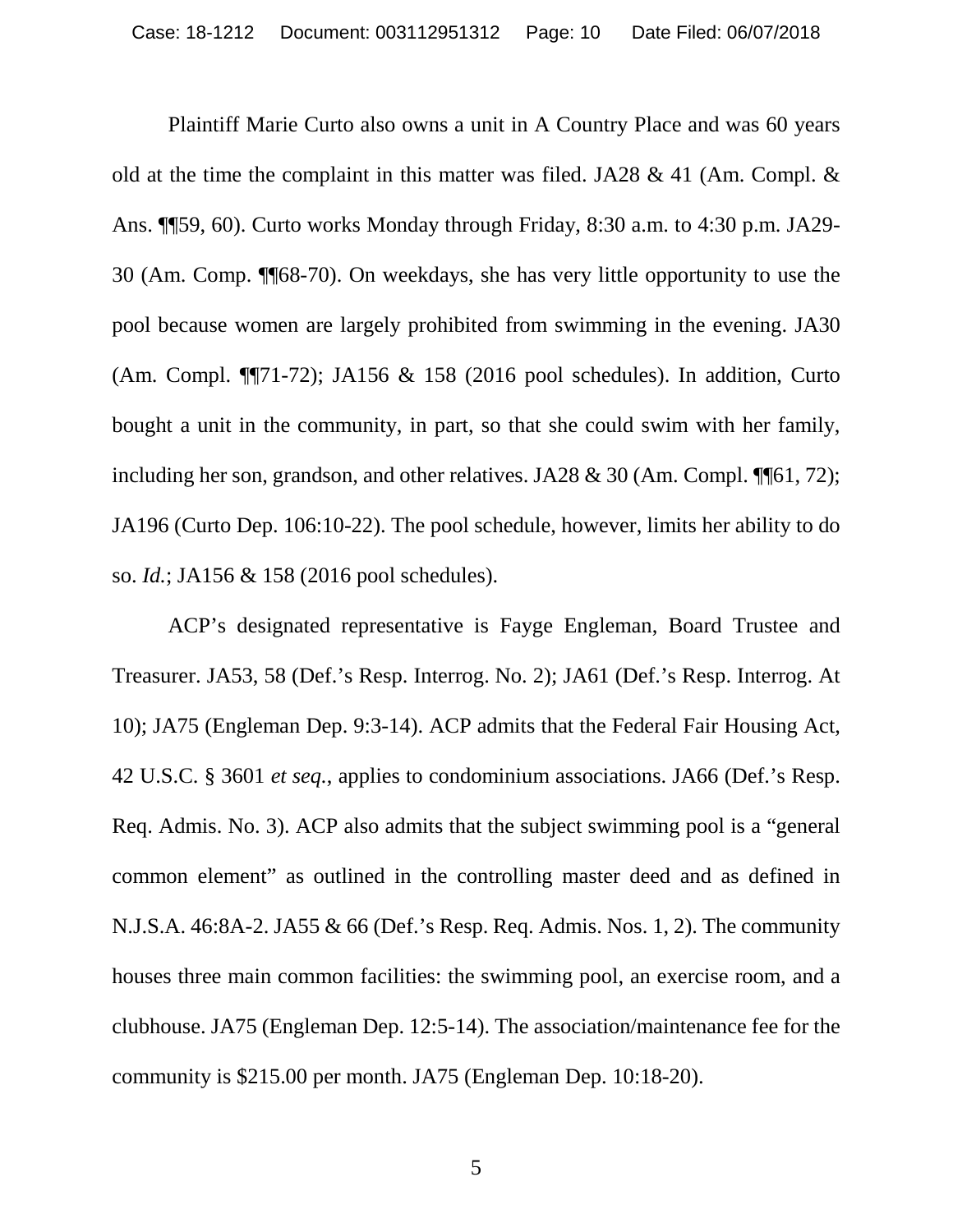As of the beginning of 2016, the relevant bylaws, as amended, governing the

community were dated May 14, 2010. JA76 (Engleman Dep. 15:4-17); JA113. The

by-laws state as follows:

16. **RULES OF CONDUCT**. Rules and regulations concerning the use and occupancy of the dwelling units and common areas and facilities may be promulgated and amended by the Board of Directors with the approval of a majority of votes cast by members. Copies of such rules and regulations shall be furnished by the Board of Directors to each member prior to the time when the same shall become effective.

\* \* \*

19. **ASSESSMENT OF FINES.** The Board of Directors shall have the authority to assess fines for the violation of any of the provisions of the Master Deed, By-Laws, or Rules & Regulations.

JA130. The by-laws, however, do not contain any specific provisions relating to the amount in fines that may issue for a particular violation, a system for the imposition of fines, or a dispute-resolution procedure for challenging fines. JA113-130.

The community rules and regulations entitled "General Information and Regulations of A Country Place Condominium Association," dated September 2008, also contain broad provisions governing pool usage. JA135; JA78 (Engleman Dep. 22:3-23:4). They do not mention gender segregation, but state simply that "[u]se of the pool is limited to residents and their guests. Badges may be obtained at the office. The pool rules are posted poolside." JA141. The pool schedule is also posted (a) on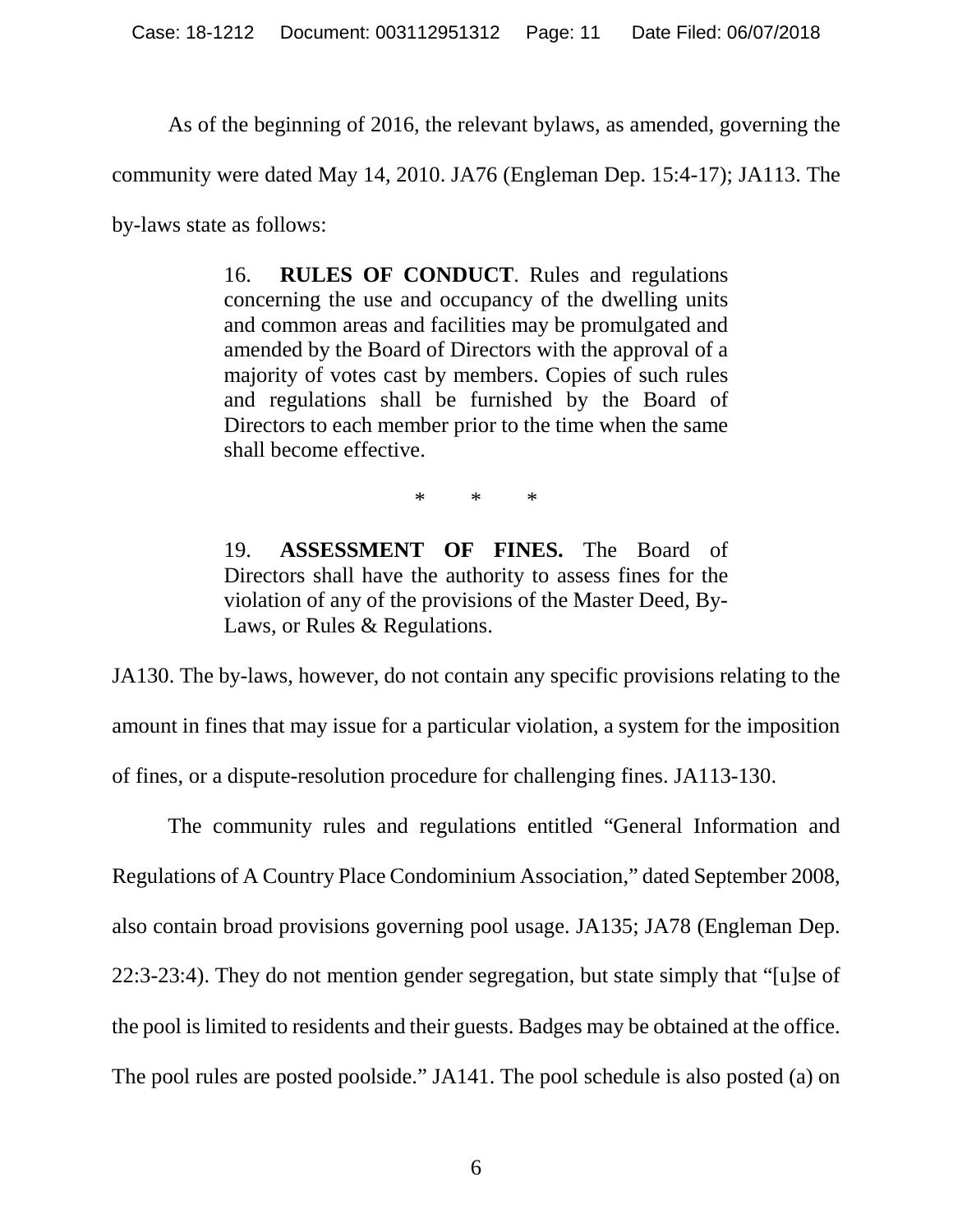the doors to the clubhouse and pool area, (b) on the community bulletin board, and (c) in the community's newsletter, "[The] Country Caller." JA80-81 (Engleman Dep. 32:16-33:05). The rules are updated yearly. JA78 (Engleman Dep. 23:11- 23:22).

## <span id="page-11-0"></span>**C. Gender-Segregated Pool Hours**

In June of 2011, the ACP Board began implementing gender-segregated pool hours. JA78-79 (Engleman Dep. 24:18-26:4). According to Defendant, this change was made in response to the community's growing Orthodox Jewish population. Engleman testified that "[the Board] started instituting special hours. And as the years went along, as the orthodox population increased, we amended the hours." JA78-79 (Engleman Dep. 25:21-26:7); JA144-153 (2011, 2012-2015 pool schedules). Over the years, the segregated hours expanded while the integrated hours shrunk. JA144-153 (2011, 2013-2015 pool schedules).

In 2016, the pool was opened in late May or early June. JA75-76 (Engleman Dep. 12:21-13:4). The "Pool schedule and rules for Summer 2016" provided that the pool was open from 8:00 a.m. to 9:00 p.m. daily. JA154. The rules further stated that "[h]ours of use are posted" and instructed residents to "[p]lease comply to give everyone the opportunity to enjoy the pool." *Id.* From approximately June 2016 to the present, the pool schedule has mandated gender-segregated pool use at all times, with the exception of Saturdays and from 1:00 p.m. to 3:00 p.m. Sunday through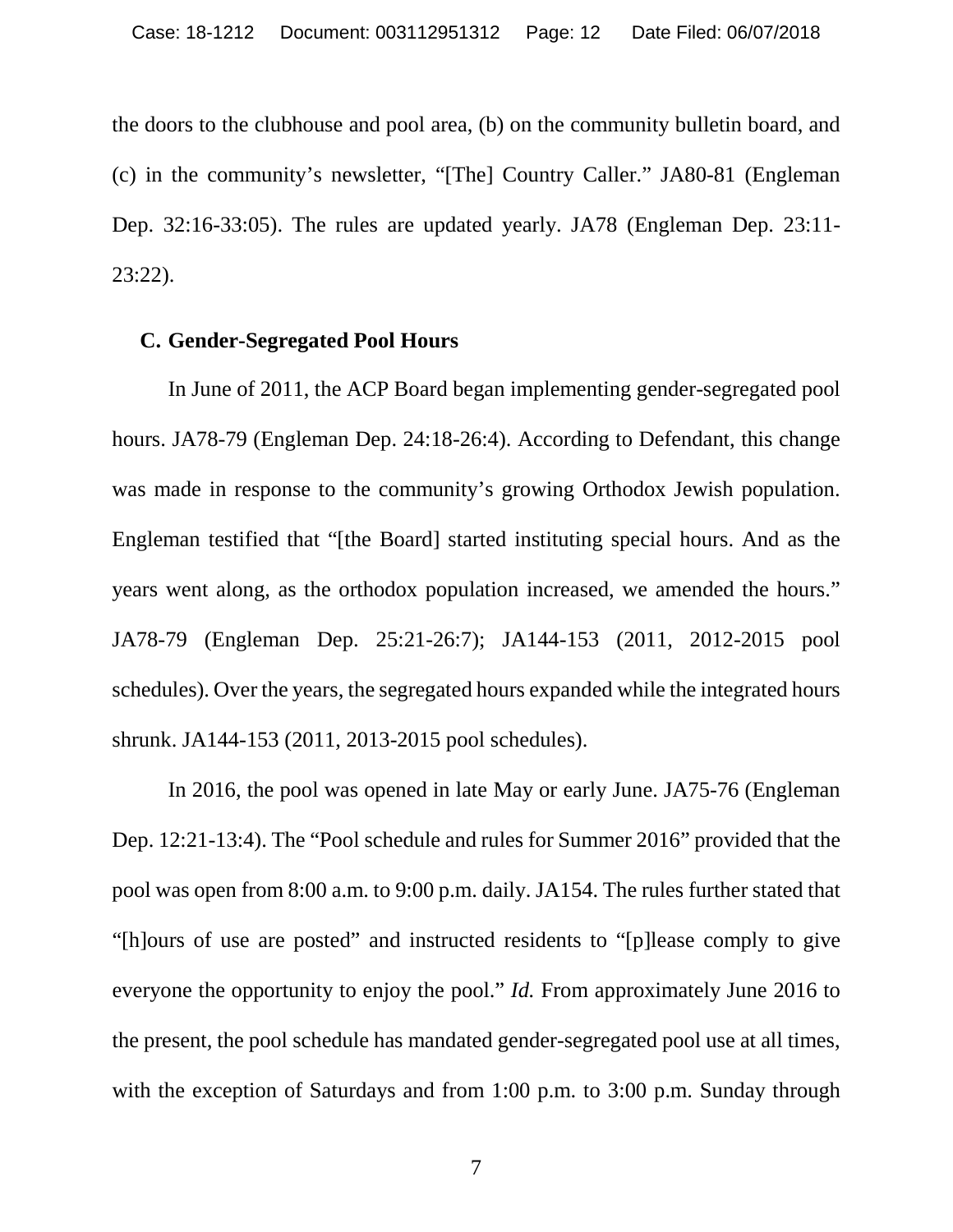Friday. JA156 (2016 pool schedule). At a closed meeting after the start of the 2016 season, the Board modified the pool schedule, effective July 17, 2016, to provide more swim time for adult female residents. JA157-158; JA90-91 (Engleman Dep. 71:20-76:14). The overall number of segregated and integrated hours, however, remained unchanged. JA157-158. During "Ladies Swim" men are not permitted to use the pool or pool deck. JA98 (Engleman Dep. 104:2-8). During "Mens Swim" women are not permitted to use the pool or pool deck. JA98 (Engleman Dep. 104:9- 12).

|                  | A Country Place Pool Schedule 2016 |                                            |             |                                  |             |              |                        |                    |                    |
|------------------|------------------------------------|--------------------------------------------|-------------|----------------------------------|-------------|--------------|------------------------|--------------------|--------------------|
|                  |                                    | Sundav                                     | Monday      | Tuesday                          | Wednesday   | Thursday     | Friday                 | Saturday           |                    |
|                  | 8:00-11:00am                       | special control of the firm<br>Ladies Swim | Ladies Swim | Lacies Swim                      | Ladies Swim | Ladies : wim | 11 12 T<br>Ladies Swim |                    | 8:00-11:00am       |
|                  | 11:00am-                           | Mens                                       | Mens        | Mens                             | Mens        | Мыз          | Mens                   |                    | 11:00am-           |
|                  | 1:00 <sub>pm</sub>                 | Swim                                       | Swim        | Swim                             | Swim        | Swim         | Swim                   |                    | 1:00 <sub>pm</sub> |
| All              |                                    | All                                        | All         | All                              | All         | Ajj          | All                    |                    |                    |
| <b>Residents</b> | 1:00-3:00pm                        | Residents                                  | Residents   | Residents                        | Residents   | Residents    | Residents              | All                | 1:00-3:00pm        |
| Adults           | 3:00                               |                                            |             |                                  |             |              |                        | Residents          | 3:00               |
| Only             | $4:00 \text{pm}$                   |                                            |             | Ladies Swim Adult Residents Only |             |              | Ladies Swim            | All Day            | $4:00 \text{pm}$   |
|                  | 4:00                               |                                            |             |                                  |             |              |                        |                    | 4:00               |
|                  | 5:00pm                             |                                            |             | Ladies Swim                      |             |              |                        |                    | 5:00pm             |
|                  | 5:00                               |                                            | Mens        | $\sim 10^{10}$                   | Mens        |              | Mens Swim              |                    | 5:00               |
|                  | $6:45$ pm                          | Ladies Swim                                | Swim        | Ladies Swim                      | Swim        | Ladies Swim  |                        |                    | $6:45$ pm          |
|                  | 6:45<br>Mens Swim                  |                                            |             |                                  |             |              | 6:45                   |                    |                    |
|                  | 9:00pm                             |                                            |             |                                  |             |              |                        | 9:00 <sub>pm</sub> |                    |

The initial 2016 Pool Schedule, JA156, is as follows: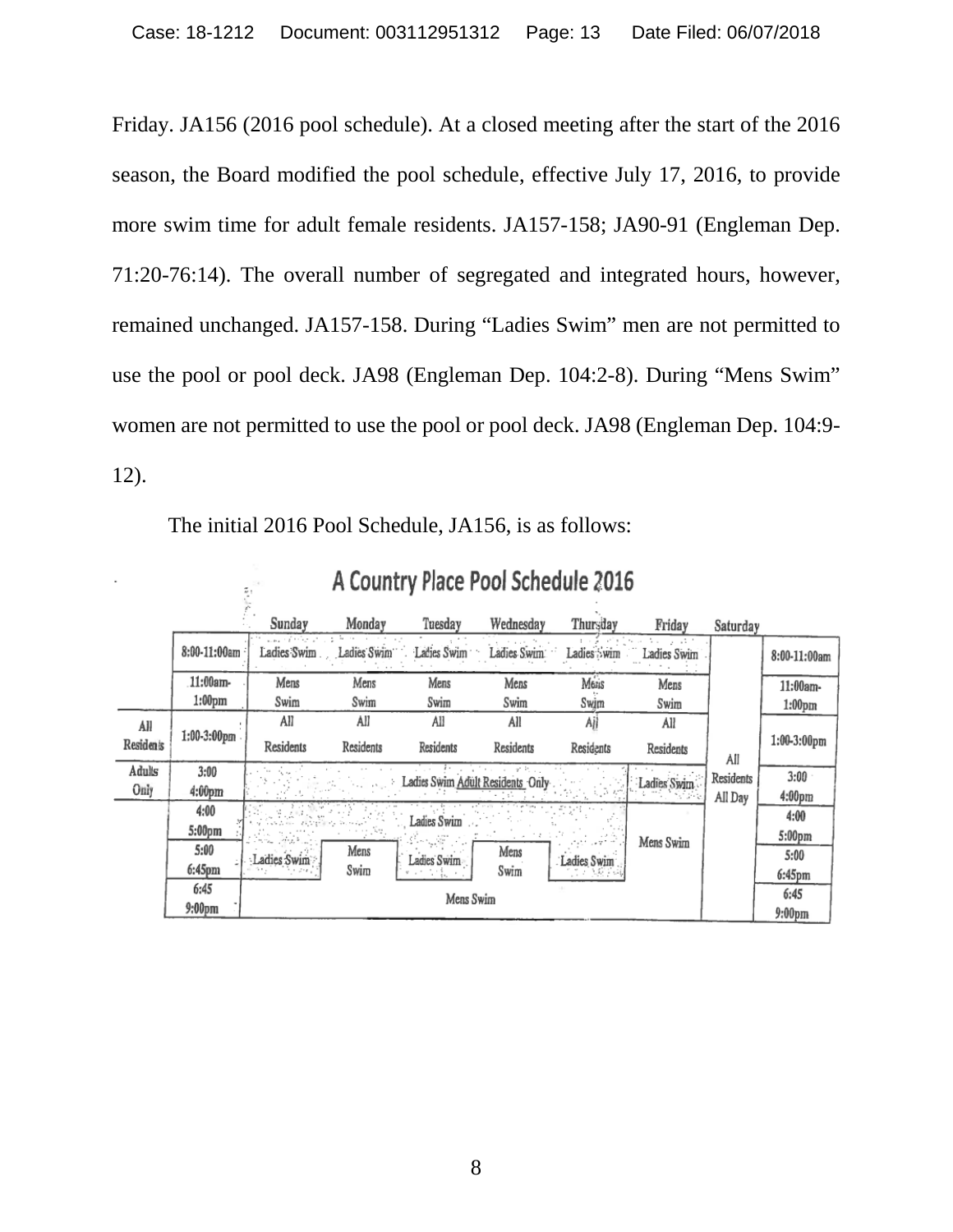The modified 2016 Pool Schedule, effective July 17, 2016, JA158, is as follows:



Guests are allowed if accompanied by resident - except at designated hours.  $-0.0007$  $-11$ CHILDREN MIRT RE ACCORD

Under the initial 2016 Pool Schedule, women were prohibited from swimming during 31.75 "Mens Swim" hours per week; men were prohibited from swimming during 34.25 "Ladies Swim" hours per week. JA156. Under the modified 2016 Pool Schedule, women are prohibited from swimming during 32.5 "Mens Swim" hours per week and men are prohibited from swimming during 33.5 "Ladies Swim" hours per week. JA158. Under both 2016 Pool Schedules, from Sunday through Friday, just 15 percent of swim hours (12 of 78 hours) are open to all residents. *Id.* Of the total 91 swim hours throughout the week, 66 hours are segregated by gender.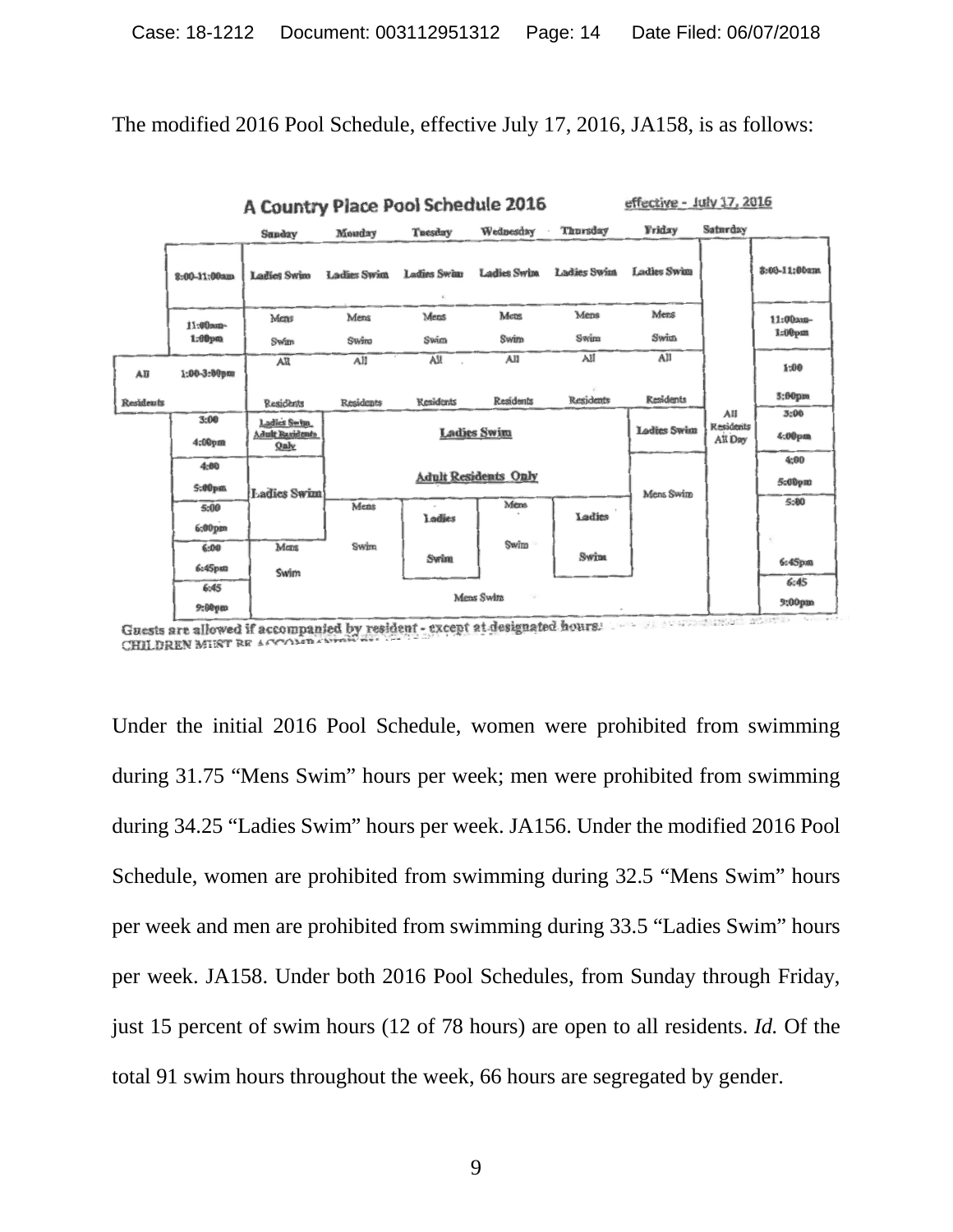Though residents complained of the limited "mixed gender/open swimming," the Board did not consider providing more integrated swim time. JA90-91 (Engleman Dep. 71:20-76:14); *see* JA157-158 (Board meeting minutes & revised 2016 schedule). The Board did not consider any faiths or religious beliefs other than the Orthodox Jewish faith when implementing the pool schedule. JA98 (Engleman Dep. 101:5-102:13). Engleman testified that she was aware that some married couples preferred to be together all the time; however, the Board did not consider such married couples when crafting the pool schedule. JA100 (Engleman Dep. 110:19-111:3). Engleman also could not state whether the Board considered people with disabilities or working women when implementing the pool schedule. JA98, 100 (Engleman Dep. 101:22-102:13, 111:7-10).

Engleman testified that the pool is open to everyone on Saturday because "orthodox don't go swimming on Saturday. From . . . Friday sundown to Saturday sundown we do not go swimming." JA85 (Engleman Dep. 49:12-16). Similarly, on Fridays, "Mens Swim" is 4:00 p.m. to 9:00 p.m. "because the ladies are ready -- are busy getting ready for the sabbath. . . . The house has to be prepared so that's the lady's job." JA85 (Engleman Dep. 49:22-50:7). In addition to restricting swimming, under ACP's rules, a man would not be permitted to play music with a woman's singing voice at the pool during "Mens Swim" because the modesty beliefs of some residents provide that "[a] lady never sings in the presence of a man, only her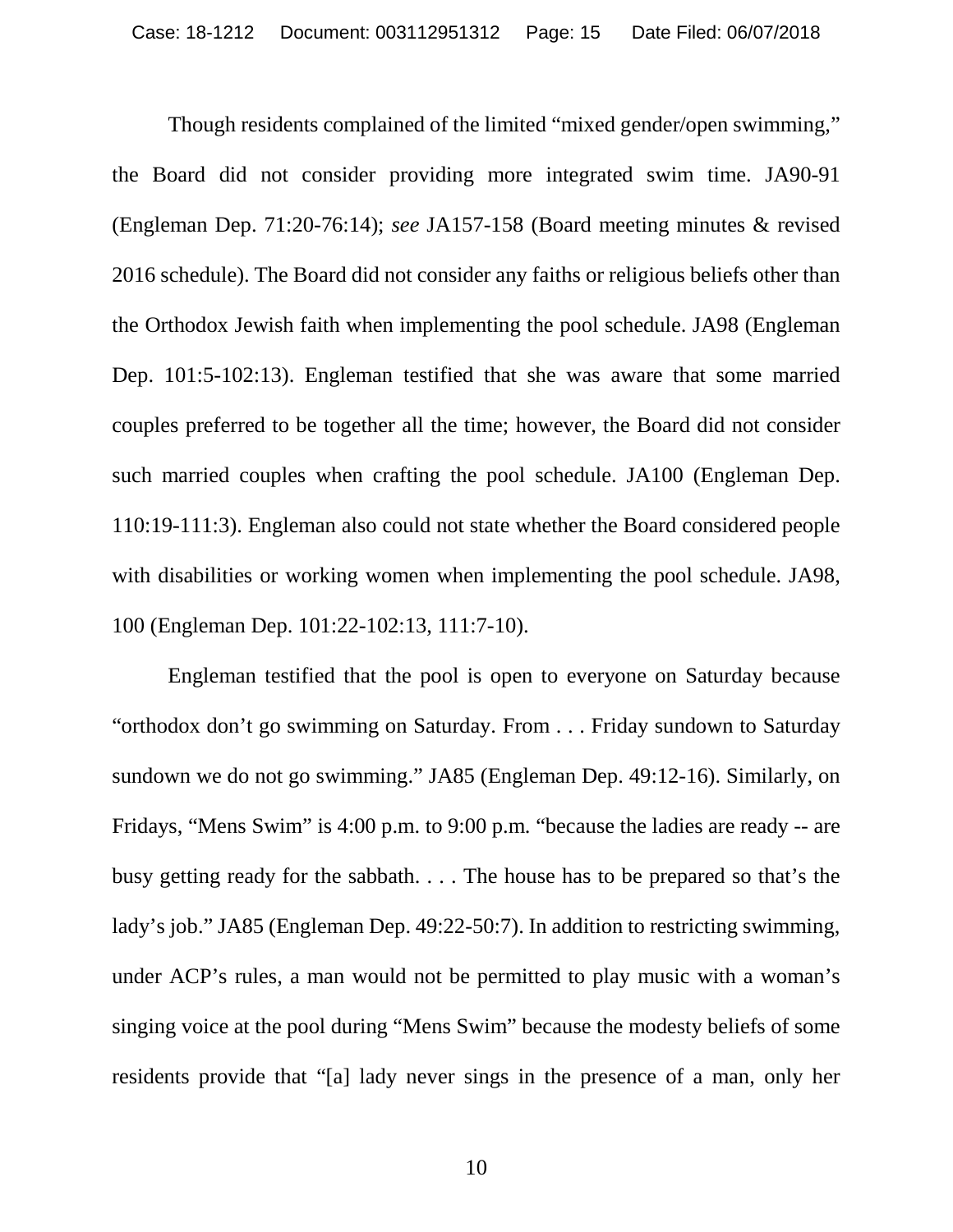husband. . . . A lady's voice should never be heard." JA99 (Engleman Dep. 107:17- 108:11).

## <span id="page-15-0"></span>**D. The Fines and the Association's Conduct**

At the start of the 2016 season, the Regulations of the Association as well as the "Pool schedule and rules for Summer 2016" did not indicate anywhere that fines would be imposed for violating the posted pool rules or the gender-segregated schedule. JA135-143, 154-158.

On June 15, 2016, a resident identified as Rabbi Perr reported to the ACP Board that Curto was swimming at 12:00 p.m. during "men swim hours" and refused to leave. JA159 (ACP email documenting Curto's refusal to leave pool); JA83-84 (Engleman Dep. 41:7-46:13). The Board documented the incident. *Id.* The Lusardis, meanwhile, made various attempts to discuss the issue with the ACP Board. On June 16, 2016, the Lusardis attended a Board meeting and Mr. Lusardi read a statement. JA160-161; JA84-86 (Engleman Dep. 47:4-53:16). In the statement, Mr. Lusardi informed the Board that he had moved to A Country Place because the pool would be therapeutic for his wife, who has a disability. Mr. Lusardi asked the Board to explain its implementation of the schedule and specifically advised the Board that federal law prohibits discrimination based on gender. JA160-161.

In the weeks following the June 16, 2016, meeting, Mr. Lusardi and Curto used the pool during gender-segregated hours and were fined \$50 per household by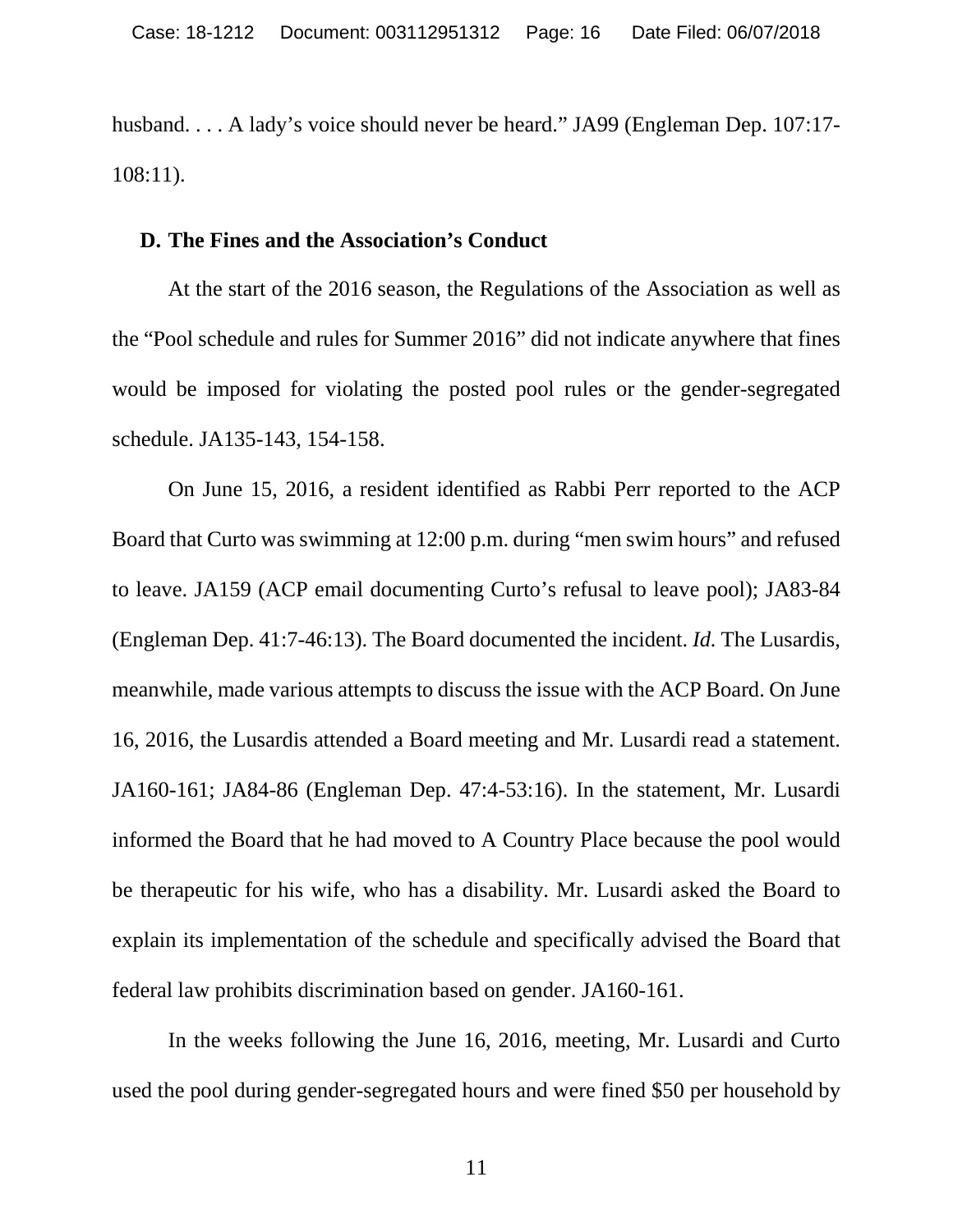the Board. JA162-166; JA86-89 (Engleman Dep. 55:16-58:18; 61:5-62:12; 64:10- 16; 65:11-67:19). The violation notices merely stated that they were being fined for "Violation of Pool Policy" and for disregarding "specific regulations put in place to make our pool a place where people can enjoy." JA163 & 165. APC also sent both Curto and the Lusardi household invoices for the \$50 fines, again indicating that they were being sanctioned for "disregarding specific regulations put in place to make our pool a place where people can enjoy." JA164 & 166.

In response to the fine, Mr. Lusardi advised the Board by letter dated July 1, 2016, that the by-laws contained no provisions regarding violations, the fining process, or fines for particular offenses. JA167-168; JA89-90 (Engleman Dep. 67:24-71:19). On July 27, 2016, he received a letter from the Board. JA176; JA93- 94 (Engleman Dep. 84:6-88:14). The letter did not address under whose authority the fines were devised or issued, other than stating that "ACP is a private Association and as per counsel we are well within our rights to serve the vast majority of the community (even though we also provide and are considerate for the minority)." JA176. The letter accused Mr. Lusardi of being "inconsiderate of the majority and wish[ing] for minority rule," and proclaimed, "[t]hat is not our community." *Id.* 

Similarly, after Curto received a fine, she made three written requests between June 28, 2016, and July 21, 2016, for a meeting with the Board to dispute the fine and discuss the pool hours. JA169-175; JA91-93 (Engleman Dep. 76:18-83:16). On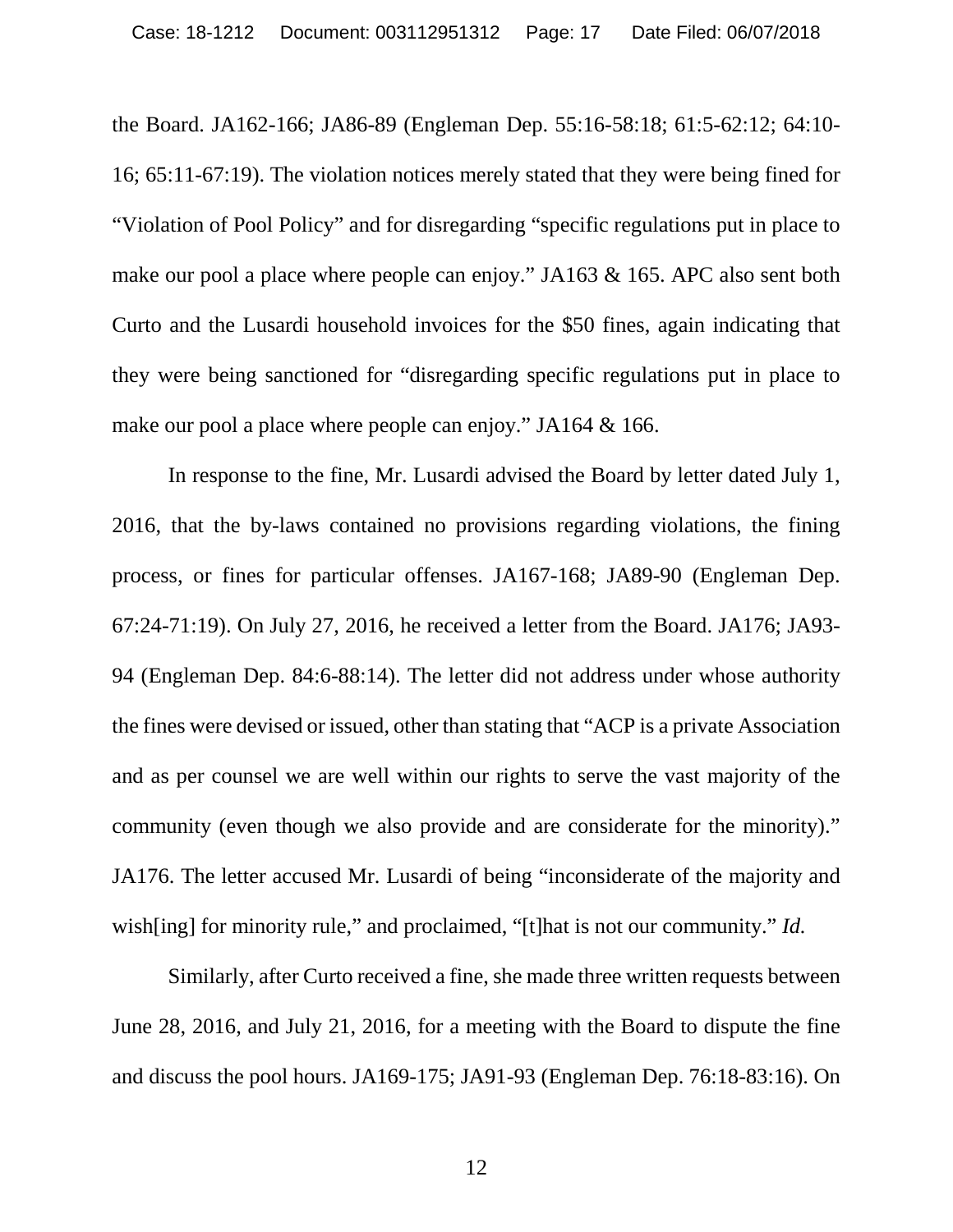July 21, 2016, the Board replied to her e-mail, stating that: (1) the Board was unable to meet with her; (2) the "pool [hours] meet the requirements of current residents"; and (3) the fine was issued on Friday, June 24, 2016, because she had refused to leave the pool during men's swimming hours. JA171. On July 27, 2016, the Board further responded to Curto's concerns regarding the pool hours as follows:

> It is you that is unfair to the vast majority of our residents. The vast majority of people would not want any mixed gender swim hours at all. That is the community you live in.

. . .

The vast majority of people would abolish any mixed swimming, because that is the will of the majority. As an accommodation to the minority, you have almost 30 percent of the hours as well as women can always come during women's hours and men during men's hours. To give you more on Sunday would be to take away from the majority (much more than 70% of people).

JA174.

In August 2016, a notice was published to all members of the community in The Country Caller. JA177; JA95 (Engleman Dep. 91:15-92:9). The notice appeared to be directed in large part toward Curto and the Lusardis. *Id.* The notice sets out a series of escalating fines in the amounts of \$50, \$100, and \$250 for violations of pool rules, stating:

> Another fee which we impose which has been oft discussed is a sliding scale fee where you restrict the rights of other Homeowners. This violates the basic acceptance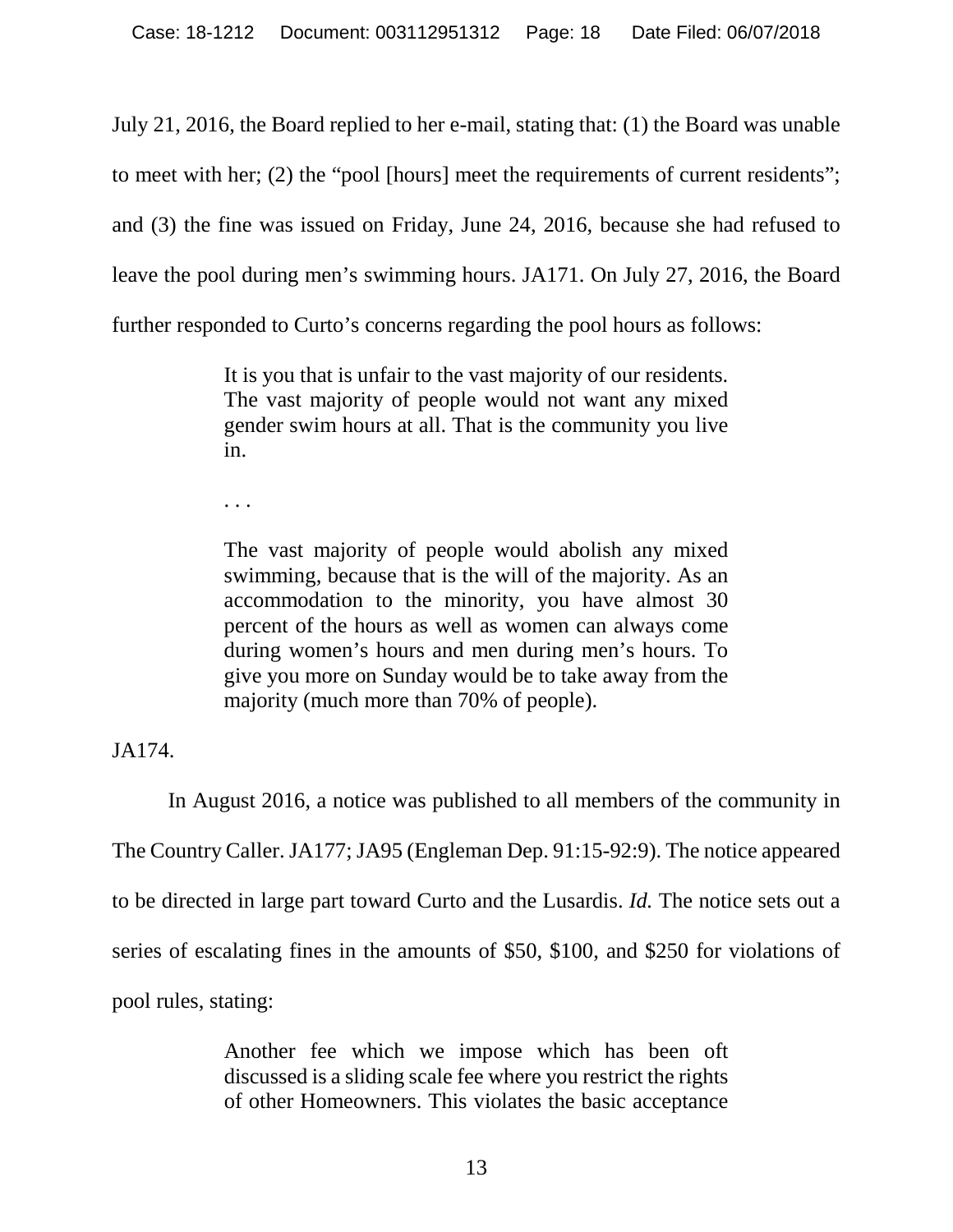of the rights of others, which you feel your rights have priority to others. The vast majority of Homeowners have asked for separate swimming hours. They have also asked for separate hours for only adult resident swimming. We have provided that as well as provided All resident mixed swim for those few who want it. We have done that in an equitable and fair manner.

When there is a blatant violation we have imposed a sliding scale. \$50 the first offense, \$100 the second offense and \$250 the third offense. People have paid the fees and have agreed to live in according to the will of the vast majority. We ask that you respect people's religious and cultural preferences so that an issue of a fine never comes up. Our pool, for example, cannot support or be pleasurable when grandparents bring more than 3-4 grandchildren or when during separate hours you decide to intrude and cause people to have to leave because you violate their religious beliefs. During Adult Resident swim time, please don't come with your daughters or granddaughters or friends. Please have respect and courtesy. This is a private association of senior Homeowners, not a public action park.

JA177. Before August 2016, there was no schedule of fines. JA77 (Engleman Dep.

<span id="page-18-0"></span>20:2-13). To date, the pool hours and fine schedule remain essentially unchanged.

# **SUMMARY OF ARGUMENT**

Discrimination is often couched in neutral language or belied by benign explanation. Here it is not. This case concerns a condominium association's explicit policy of conditioning use of the association's communal pool on a swimmer's gender. The policy bans women from using the pool during certain hours and men from using the pool during others. Its exclusive purpose and uncontroverted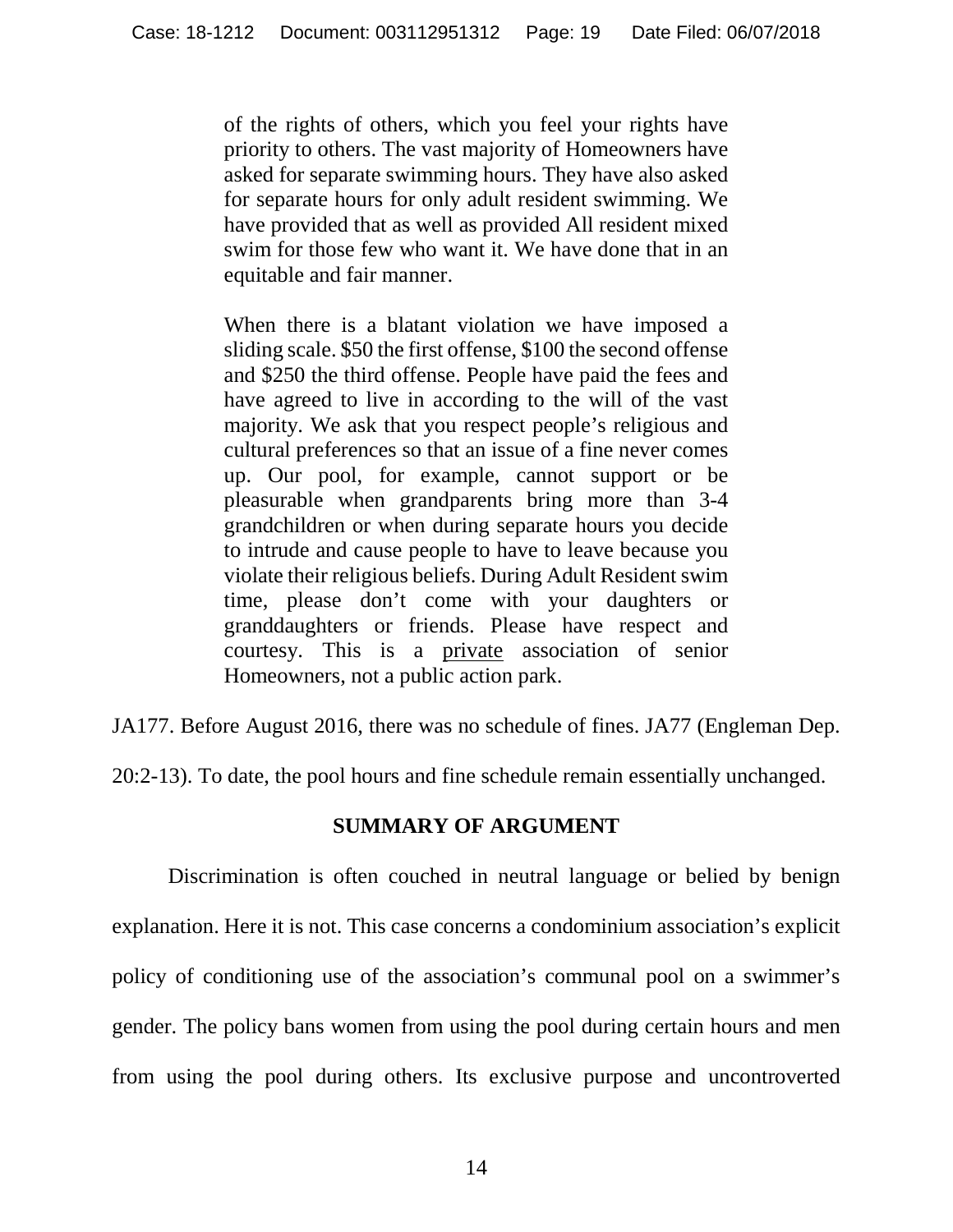consequence is to classify and separate the residents of ACP along gender lines. The policy discriminates on its face, without apology or pretext, in glaring violation of the FHA.

More than a half-century after the Supreme Court consigned "separate but equal" to the disgraced anti-canon of our nation's jurisprudence, the district court approved ACP's gender-segregation policy, reasoning that the "gender-segregated schedule applies to men and women equally." JA12. Factually and legally, the district court was mistaken. The schedule does not, in fact, burden the men and women of ACP in equal measure. For example, women may not use the pool during weekday evenings from roughly 6:00 pm to 9:00 pm—when a person with a traditional work schedule might be free to swim. Moreover, a regime of overt, dual discrimination is not saved by its perceived symmetry. Confronted with a facially discriminatory policy such as the swimming schedule in this case, a court need not search for a differential effect on a particular group. Uneven impact can indicate that a neutral policy discriminates. But a policy that dictates gender-based treatment by its express terms is immediately and inherently discriminatory.

By letter and design, ACP's pool-use rules treat men and women differently. ACP issued fines to the Plaintiffs for no reason but that they swam at times not designated for their gender. The policy violates the FHA and undermines the law's promise that discrimination finds no harbor in the places we call home.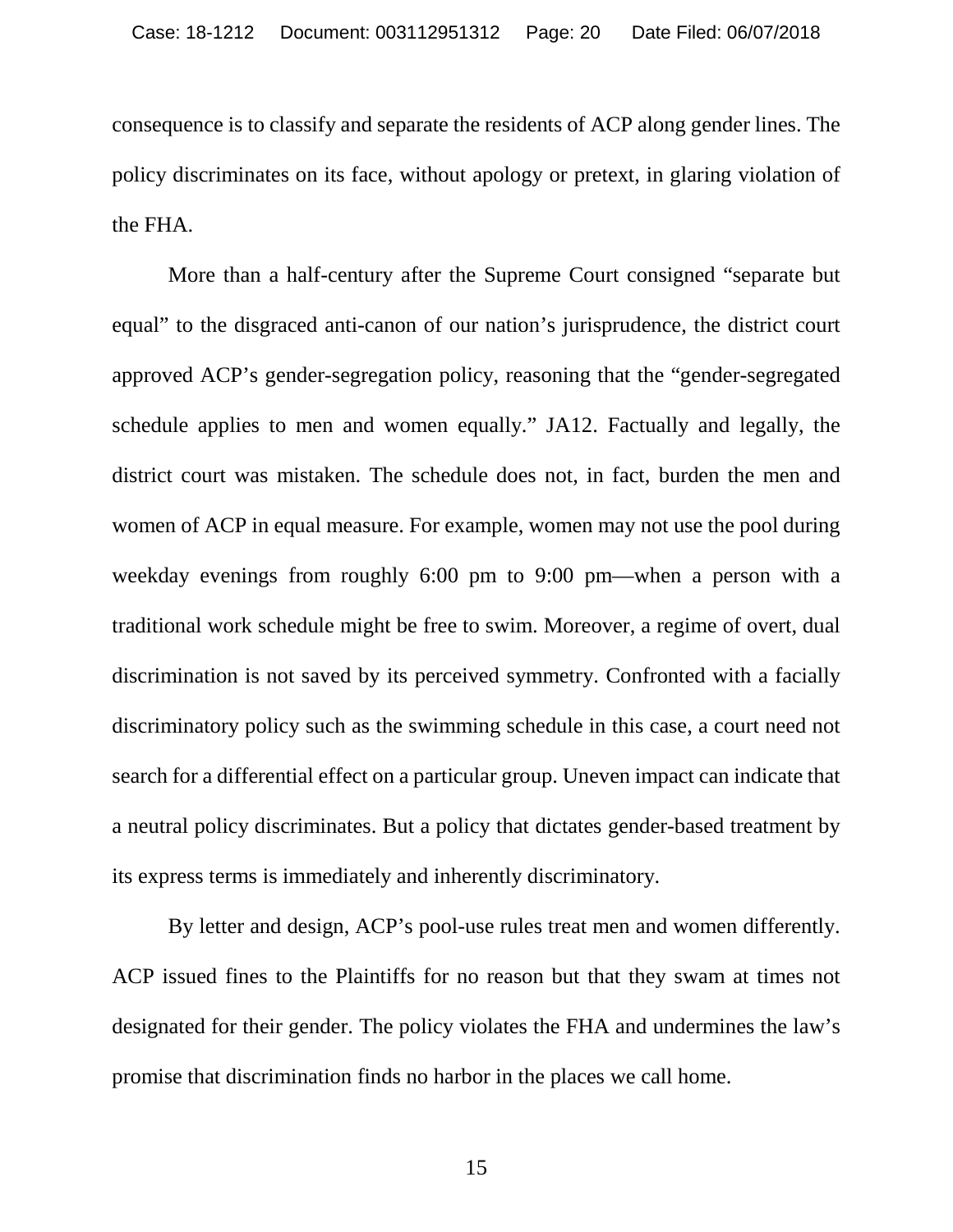### **STANDARD OF REVIEW**

<span id="page-20-0"></span>In the district court, both parties moved for summary judgment under Rule 56 of the Federal Rules of Civil Procedure. Plaintiffs appeal the district court's grant of summary judgment in the Defendant's favor, and this Court's review is *de novo*. *Montone v. City of Jersey City*, 709 F.3d 181, 189 (3d Cir. 2013). Courts "exercise plenary review over an order resolving cross-motions for summary judgment," *Tristani ex rel. Karnes v. Richman*, 652 F.3d 360, 366 (3d Cir. 2011), and use "the same standard that the lower court was obligated to apply under Rule 56," *Auto– Owners Ins. Co. v. Stevens & Ricci Inc.*, 835 F.3d 388, 402 (3d Cir. 2016). As such, the grant of summary judgment may only be affirmed if "no genuine dispute exists as to any material fact, and [the defendant is] entitled to judgment as a matter of law." *Montone*, 709 F.3d at 189 (citing Fed. R. Civ. P. 56(a)). This Court must draw "all reasonable inferences in favor of [the plaintiffs]" and "disregard evidence [favorable to the defendant that] the jury is not required to believe." *Hill v. City of Scranton*, 411 F.3d 118, 129 n.16 (3d Cir. 2005) (citing *Reeves v. Sanderson Plumbing Prods., Inc.*, 530 U.S. 133, 150 (2000)).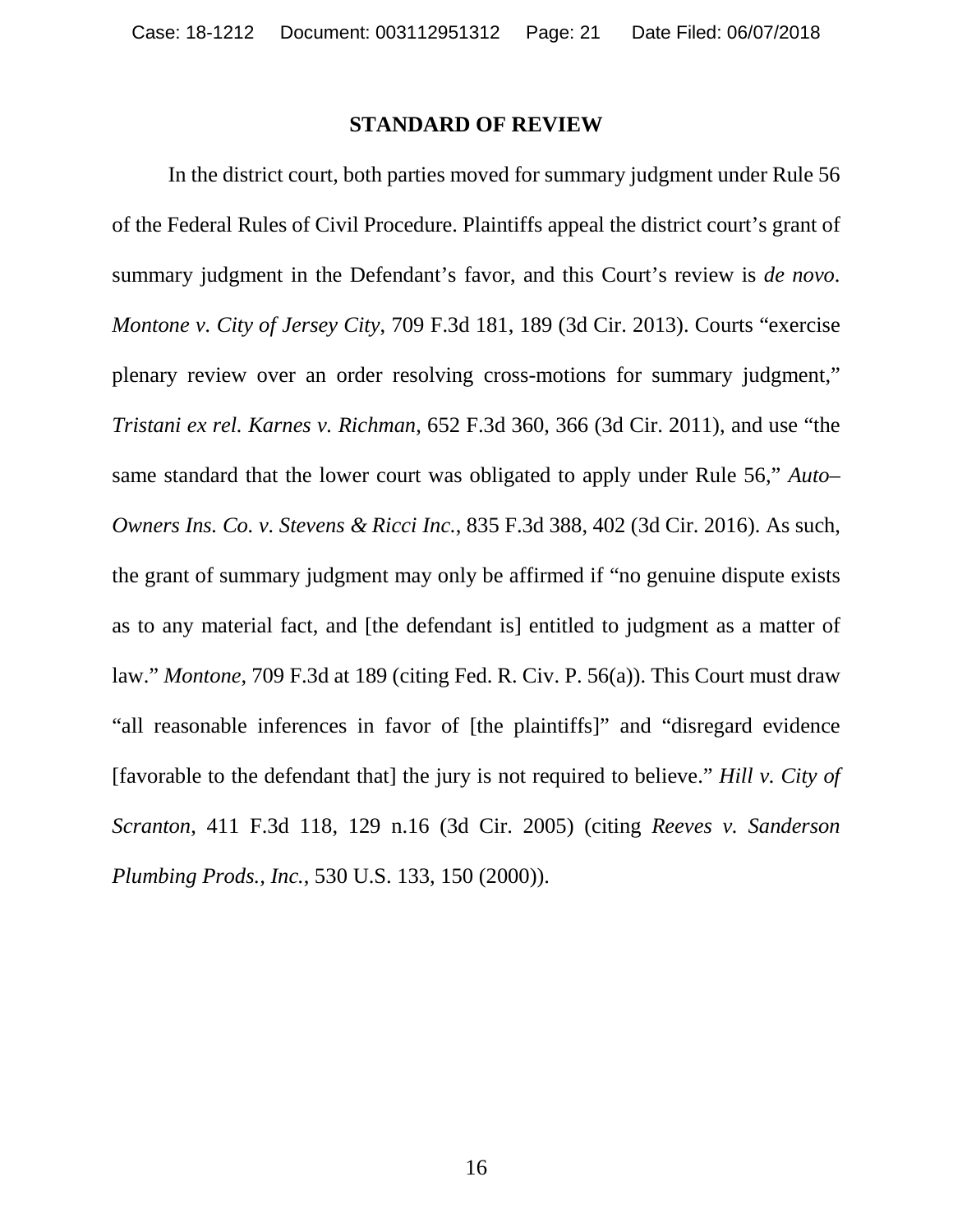## **ARGUMENT**

# <span id="page-21-1"></span><span id="page-21-0"></span>**I. IMPOSING A GENDER-SEGREGATED POOL-USE POLICY ON MEMBERS OF A CONDOMINIUM ASSOCIATION VIOLATES THE FAIR HOUSING ACT'S PROHIBITION ON SEX-BASED DISPARATE TREATMENT.**

ACP devised a pool schedule that purposefully and plainly applies different rules to men and women. In other words, the policy discriminates on its face. But for Plaintiff Marie Curto's gender, she would be permitted to swim on weekday evenings after she gets home from work—hours ACP reserves for men only. JA 30 (Am. Compl. ¶¶71-72); JA156 & 158 (2016 pool schedules). She would not have been fined \$50 for using the pool during "Mens Swim." JA162-163, 166; JA86-87 (Engleman Dep. 55:16-58:18). But for Plaintiff Steve Lusardi's gender, he would be permitted to conduct swim therapy with his wife, Diane Lusardi, who has a physical disability, regularly—not just during the windows marked for gender-integrated swimming. JA24 (Am. Compl. ¶17). He would not have been fined \$50 for using the pool during "Ladies Swim." JA164-165; JA88-89 (Engleman Dep. 61:5-62:12; 64:10-16; 65:11-67:19).

Instead of applying the simple facial-discrimination test these facts cry out for—which asks whether the policy explicitly treats men and women differently the district court relied on a single, inapposite case involving a facially neutral zoning ordinance, *Doe v. City of Butler*, 892 F.2d 315 (3d Cir. 1989), and applied its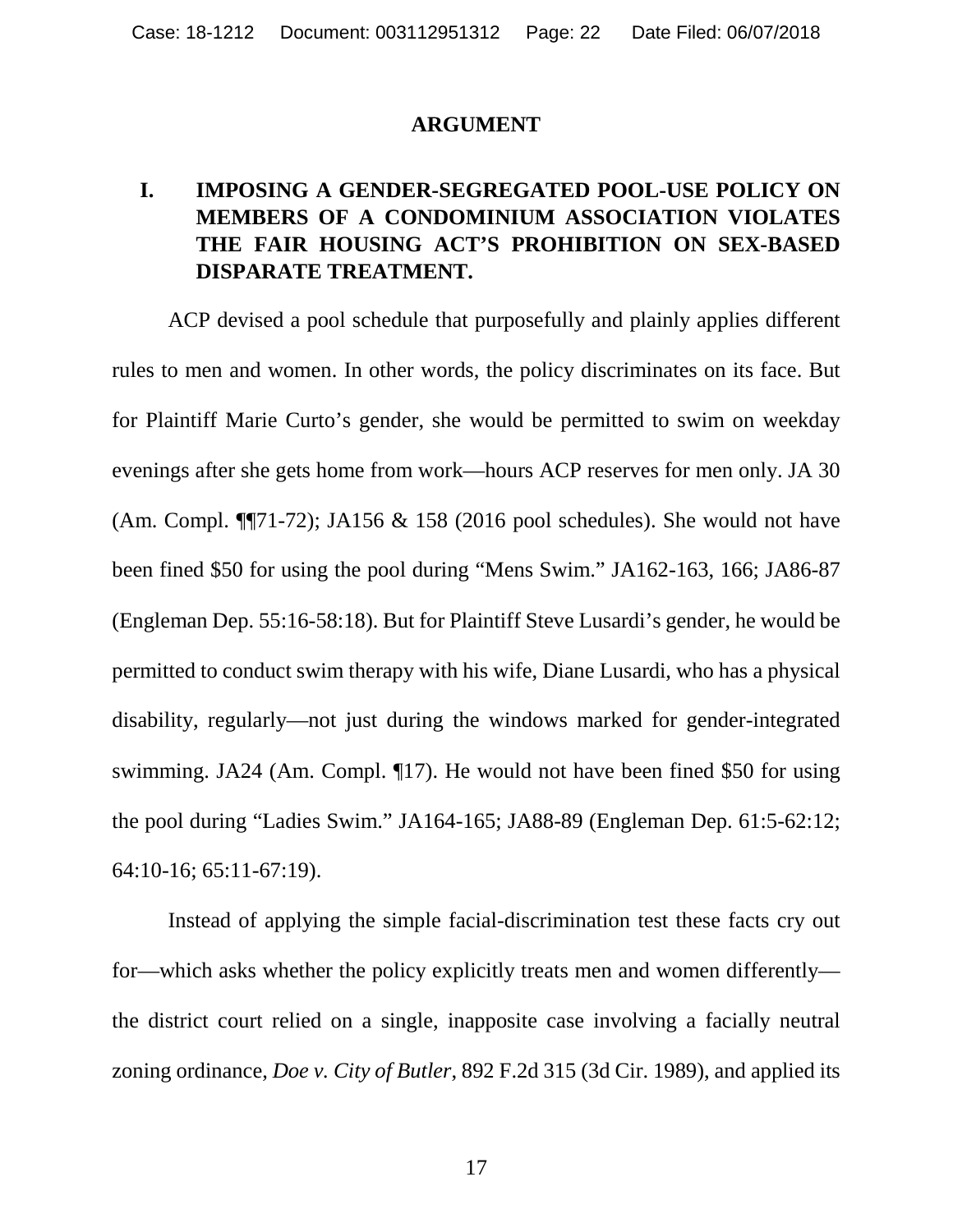equally inapposite disparate-impact analysis. JA11-12. The disparate-impact analysis probes whether a facially neutral policy falls more harshly on members of a protected class. *Id.* at 323. Even if this were the correct question, the district court's answer was wrong. ACP's pool policy does not "appl[y] to men and women equally." JA12. ACP's gender-segregated pool schedule is inconsistent with the values of a free and equal society and unlawful under the FHA.

# <span id="page-22-0"></span>**A. Classifying and Separating Individuals According to Gender Is Paradigmatic Disparate Treatment.**

Congress enacted the FHA fifty years ago to effectuate "the policy of the United States to provide, within constitutional limitations, for fair housing throughout the United States." 42 U.S.C. § 3601; *see Trafficante v. Metro. Life Ins. Co.*, 409 U.S. 205, 211 (1972) (noting the FHA's purpose to promote "truly integrated and balanced living patterns") (citation omitted). In its original form, the FHA prohibited discrimination on the basis of race, color, religion, and national origin. Pub. L. No. 90–284, § 804, 82 Stat. 83 (1968). Congress passed an amendment adding "sex" as a protected class in 1974. *See* Housing and Community Development Act of 1974, Pub. L. No. 93-383, § 808(b), 88 Stat. 729. Commensurate with its sweeping mission to eradicate discrimination in housing, courts afford the FHA "a generous construction." *Trafficante*, 409 U.S. at 212; *see also Resident Advisory Bd. v. Rizzo*, 564 F.2d 126, 147 (3d Cir. 1977).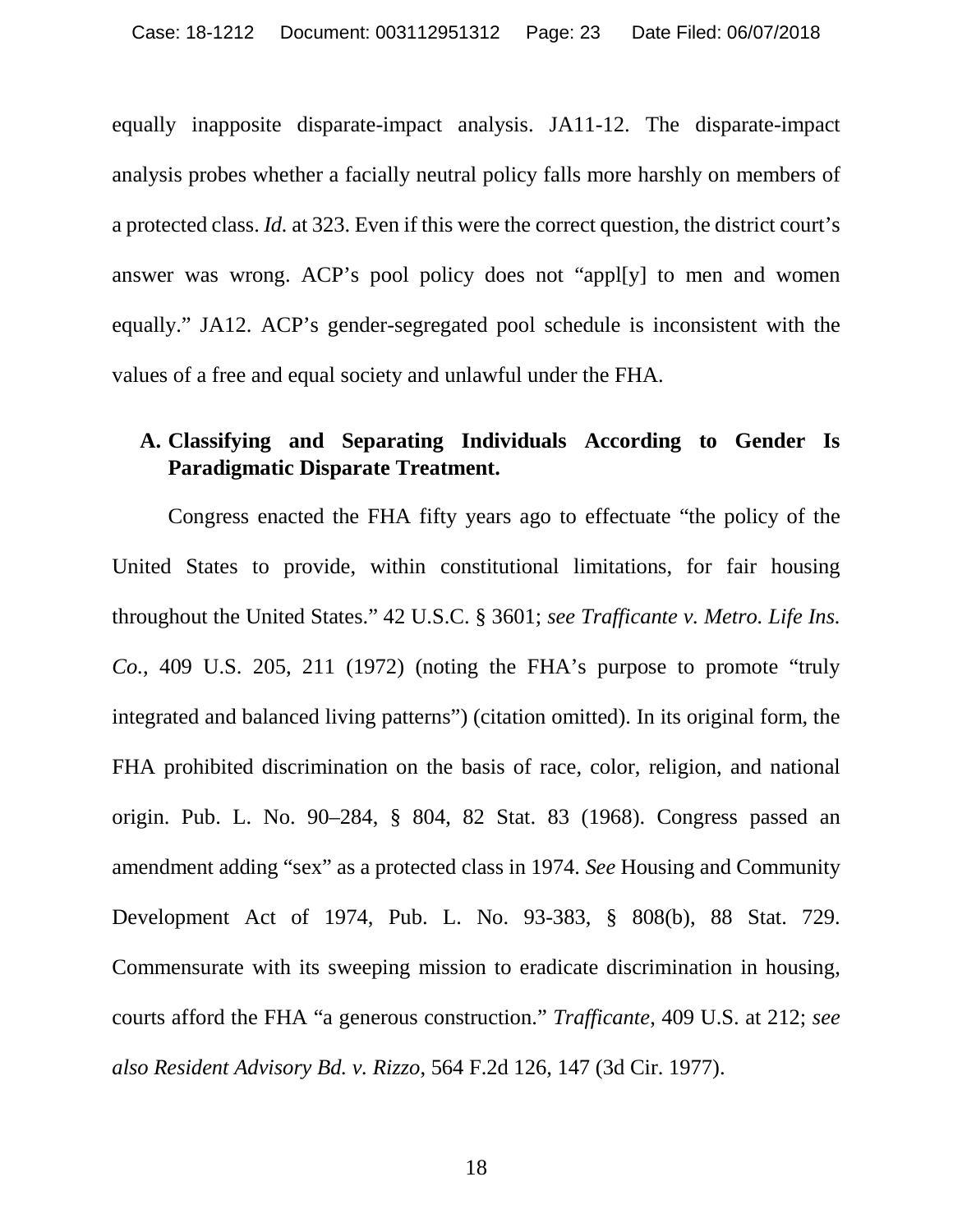To the same end, the FHA takes aim at discrimination in many shapes. At least two are relevant to this case. First, section 3604(b) makes it unlawful to "discriminate against any person in the terms, conditions, or privileges of sale or rental of a dwelling, or in the provision of services or facilities in connection therewith, because of race, color, religion, sex, familial status, or national origin." 42 U.S.C. § 3604(b). As the U.S. Department of Housing and Urban Development's (HUD) implementing regulations clarify, "[l]imiting the use of privileges, services or facilities associated with a dwelling" on the basis of a protected characteristic is prohibited within the scope of section 3604(b). 24 C.F.R. § 100.65(b)(4).

Second, under section  $3604(c)$ , it is unlawful to "make, print, or publish ... any notice, statement, or advertisement, with respect to the sale or rental of a dwelling that indicates any preference, limitation, or discrimination based on race, color, religion, sex, handicap, familial status, or national origin . . . ." 42 U.S.C. § 3604(c). Violations of section 3604(c) frequently concern efforts to "steer" prospective buyers or renters away from housing opportunities; challenges based on post-acquisition communications, however, also fall within the section's coverage. *See, e.g.*, *Harris v. Itzhaki*, 183 F.3d 1043, 1054 (9th Cir. 1999) (landlord's agent's racist statement to white tenant, overheard by black tenant, was covered by section 3604(c)). Although section 3604(c) creates an independent cause of action, discriminatory messages of the type it prohibits also constitute compelling evidence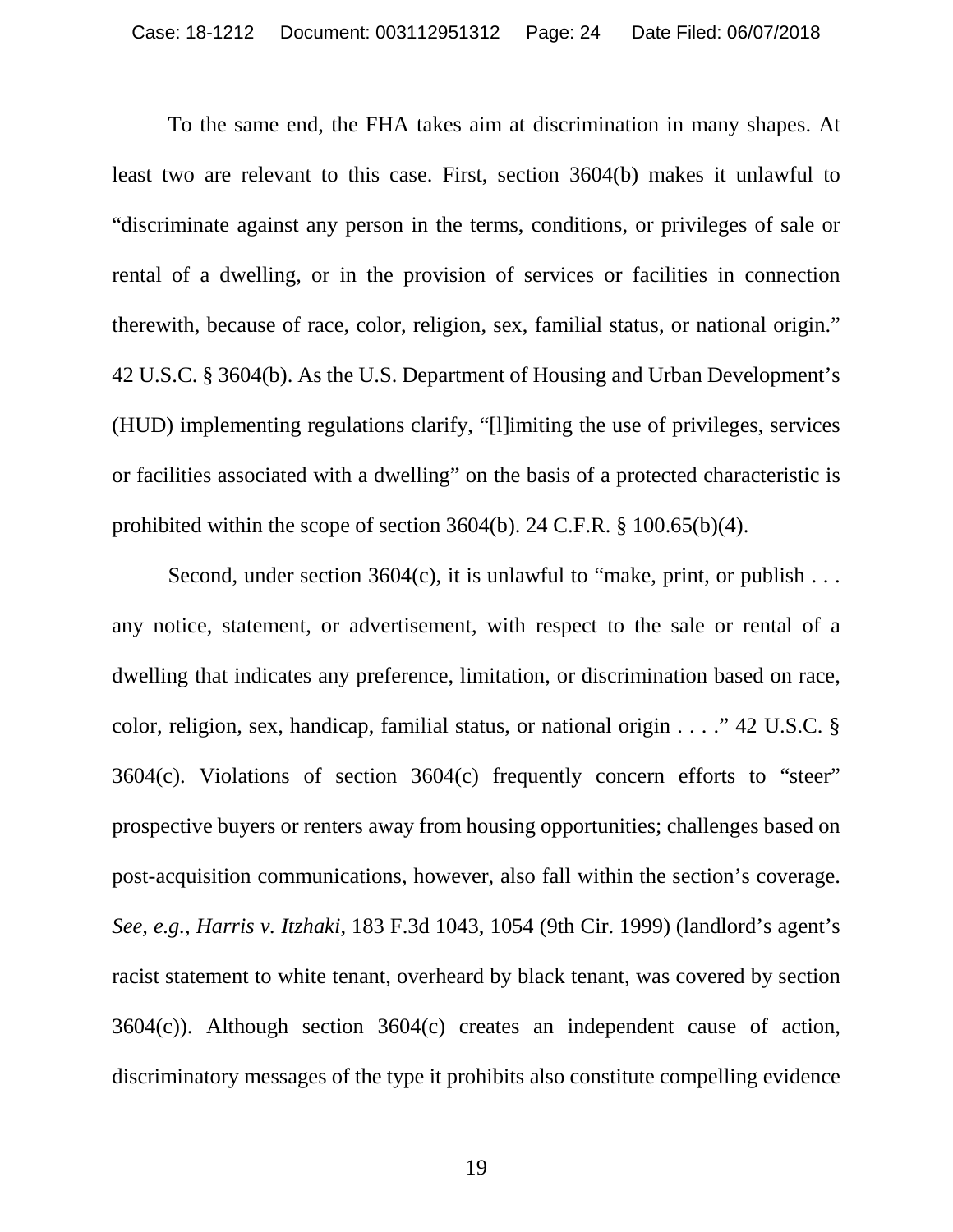that the defendant violated the FHA's broader anti-discrimination provisions, including section 3604(b). *See* Robert G. Schwemm, *Discriminatory Housing Statements and § 3604(c): A New Look at the Fair Housing Act's Most Intriguing Provision*, 29 Fordham Urb. L.J. 187, 230 (2001).

Plaintiffs can establish a violation of section 3604(b) by showing that a challenged policy reflects disparate treatment (also known as intentional discrimination) or results in a disparate impact (also known as a discriminatory effect) on a protected class. *See Cmty. Servs., Inc. v. Wind Gap Mun. Auth.,* 421 F.3d 170, 176 (3d Cir. 2005); *City of Butler*, 892 F.2d at 323. Disparate-impact analysis "examines a facially-neutral policy or practice" for its lopsided effect on a particular group. *Huntington Branch, NAACP v. Town of Huntington*, 844 F.2d 926, 933 (2d Cir. 1988), *aff'd in part*, 488 U.S. 15 (1988). The analysis in a disparate-treatment case, by contrast, centers on the policy's purpose and not its downstream repercussions. *Wind Gap*, 421 F.3d at 177. A plaintiff can support a disparatetreatment claim through direct or circumstantial evidence of discriminatory motive or by showing that a rule draws impermissible distinctions on its face. *Id.*

Where, as here, a plaintiff demonstrates that a challenged policy "involves disparate treatment through explicit facial discrimination, or a facially discriminatory classification, 'a plaintiff need not prove the malice or discriminatory animus of a defendant.'" *Id.* (quoting *Bangerter v. Orem City Corp.*, 46 F.3d 1491,

20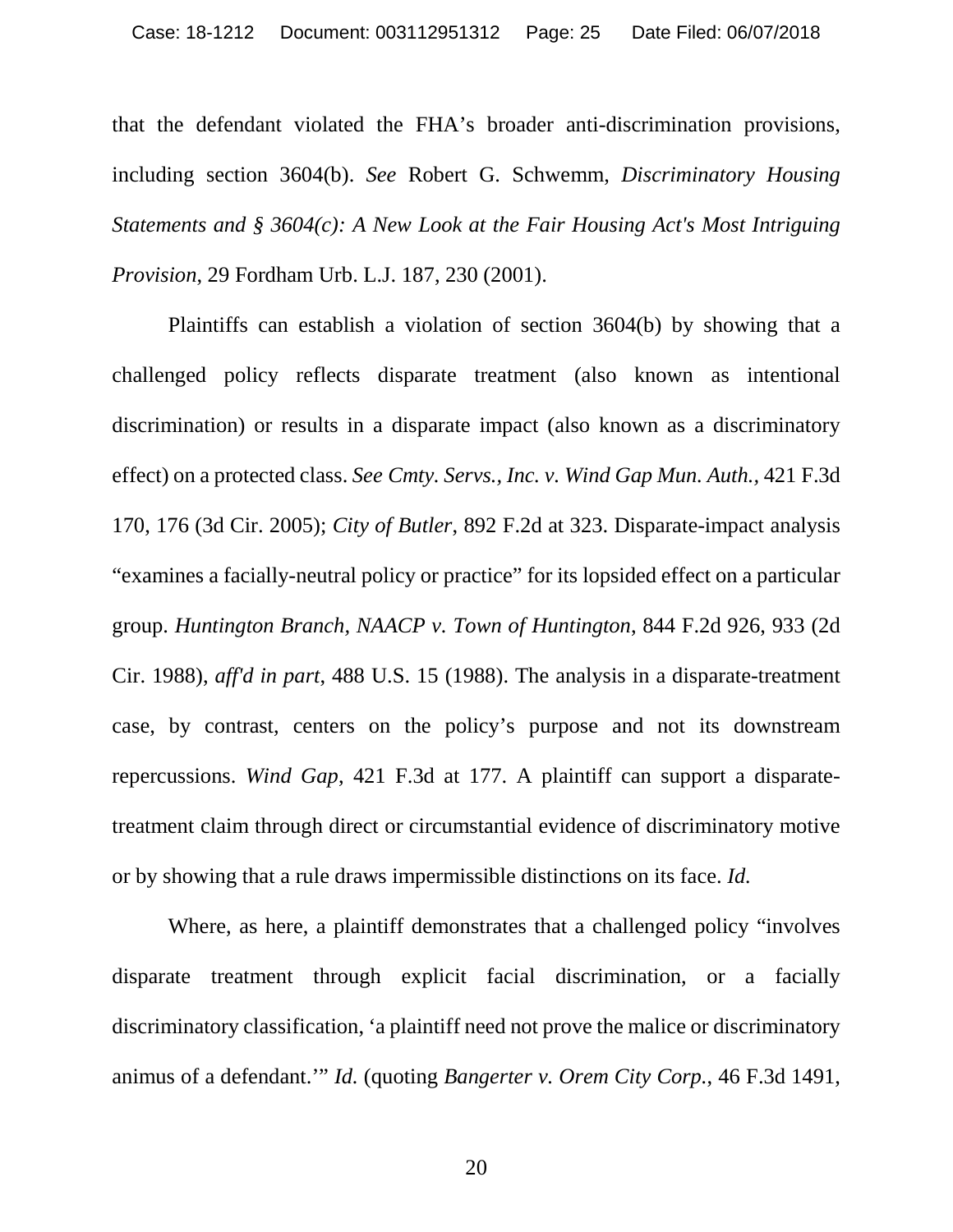1501 (10th Cir. 1995)). "The motives of drafters of a facially discriminatory [policy], whether benign or evil, is irrelevant to a determination of the unlawfulness of the [policy]." *Horizon House Developmental Servs., Inc. v. Twp. of Upper Southampton*, 804 F. Supp. 683, 694 (E.D. Pa. 1992), *aff'd mem.*, 995 F.2d 217 (3d Cir. 1993). Instead, the policy constitutes *per se* discrimination because "the protected trait by definition plays a role in the decision-making process, inasmuch as the policy explicitly classifies people on that basis." *Wind Gap*, 421 F.3d at 177 (quoting *DiBiase v. SmithKline Beecham Corp.,* 48 F.3d 719, 726 (3d Cir.1995)) (internal quotation marks omitted). Such a policy "does not pass the simple test of whether the evidence shows 'treatment of a person in a manner which but for that person's sex would be different.'" *United Auto. Workers of Am. v. Johnson Controls, Inc.*, 499 U.S. 187, 200 (1991) (quoting *L.A. Dep't. of Water & Power v. Manhart,* 435 U.S. 702, 711 (1978)). In short, a plaintiff establishes a facial-discrimination claim by pointing to a policy that relies on express reference to a protected class or characteristic.

So long as a plaintiff puts forward facial (or otherwise "direct") evidence of discriminatory treatment, a defendant may not rebut the evidence of discrimination by proffering a justification or explanation. Only in the absence of direct evidence will courts apply a burden-shifting analysis based on the standards set forth in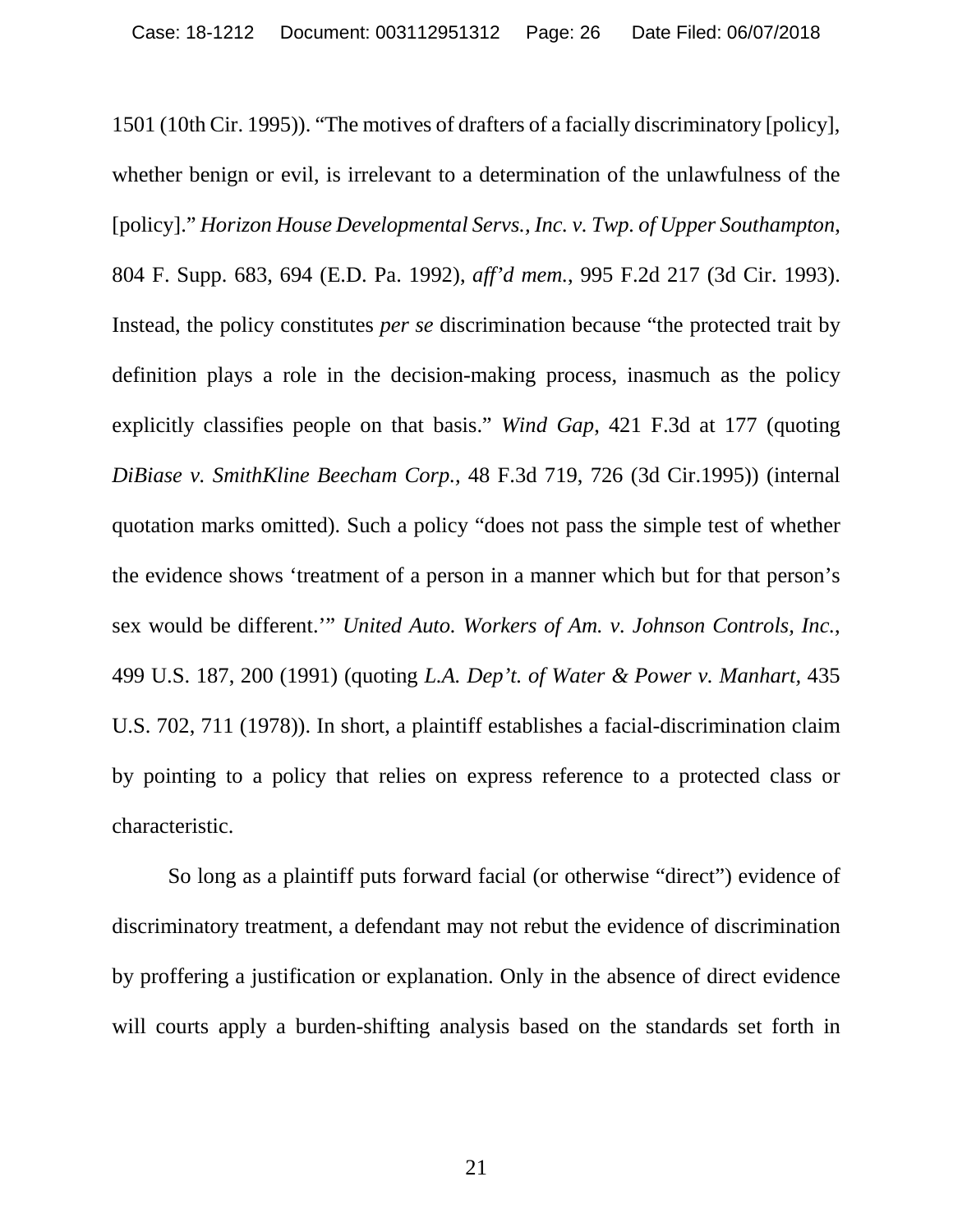*McDonnell Douglas Corp. v. Green*, 411 U.S. 792, 802 (1973). [1](#page-26-0) *See United States v. Branella*, 972 F. Supp. 294, 298–99 (D.N.J. 1997). "The shifting burdens of proof set forth in *McDonnell Douglas* are designed to assure that the 'plaintiff [has] his day in court despite the unavailability of direct evidence.'" *Trans World Airlines, Inc. v. Thurston*, 469 U.S. 111, 121 (1985) (quoting *Loeb v. Textron, Inc.,* 600 F.2d 1003, 1014 (1st Cir. 1979)). Where a policy is discriminatory on its face, or is otherwise supported by direct evidence, the test is "inapplicable." *Id.* 

For example, claims under section 3604(c)—which targets the particular variety of facial discrimination involving notices, statements, and advertisements, and therefore depends on direct evidence by definition—cannot be overcome by any kind or quantity of rebuttal proof. *See Pack v. Fort Washington II*, 689 F. Supp. 2d 1237, 1245 (E.D. Cal. 2009)*.* A plaintiff establishes an irrebuttable section 3604(c) violation by demonstrating that a given notice, statement, or advertisement would indicate a preference or limitation based on protected status to an "ordinary reader or listener." *Id*. (quoting *Fair Housing Congress v. Weber*, 993 F. Supp. 1286, 1290 (C.D. Cal. 1997)); *see also United States v. Hunter,* 459 F.2d 205, 215 (4th Cir.

<span id="page-26-0"></span><sup>&</sup>lt;sup>1</sup> In a Title VII disparate-treatment case without direct evidence, after a plaintiff establishes a *prima facie* case by alleging facts adequate to support a legal claim, the burden of production shifts to the employer to rebut the case by articulating a legitimate, nondiscriminatory reason for its actions. If the employer meets its burden, the presumption of discrimination falls away but a plaintiff may still prevail by showing the reason to be pretextual.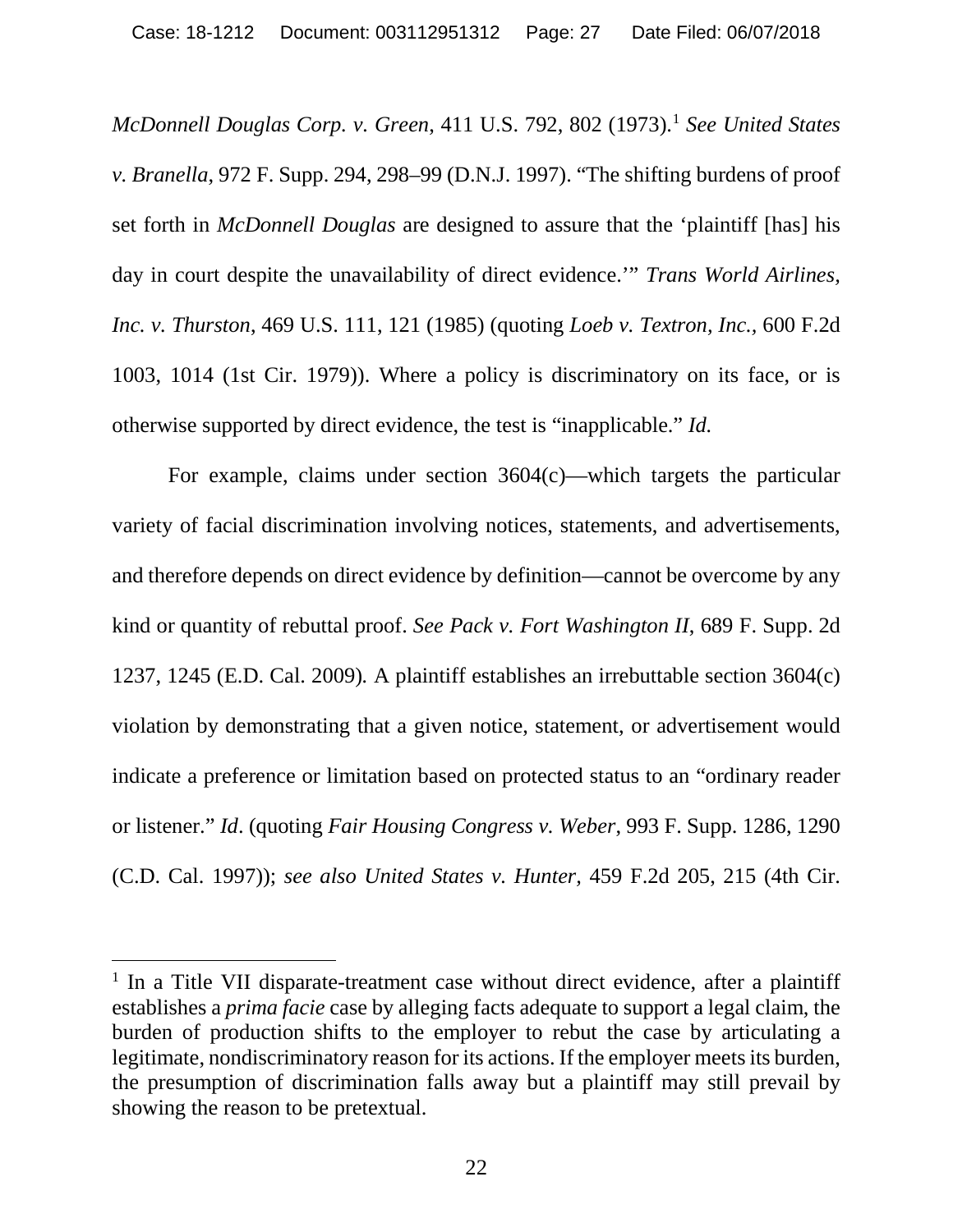1972); *Ragin v. N.Y. Times Co.,* 923 F.2d 995, 999–1000 (2d Cir. 1991); Schwemm, 29 Fordham Urb. L.J. at 215-16. The existence of this standalone provision barring discriminatory notices and statements underscores that facial discrimination is considered particularly egregious and inexcusable under the FHA. [2](#page-27-0)

This Circuit has not squarely addressed whether or how a defendant may justify facial discrimination outside of a burden-shifting framework. However, if such a justification is cognizable at all, it must clear a high bar. In the Sixth, Ninth, and Tenth Circuits, accepted justifications include that the challenged facially discriminatory policy is (1) narrowly tailored to benefit the protected class by promoting integration and equal housing opportunity without reference to stereotypes; or (2) based on a public-safety need that is "tailored to particularized concerns about individual residents" the policy targets. *Bangerter*, 46 F.3d at 1503- 05; *see also Cmty. House, Inc. v. City of Boise*, 490 F.3d 1041, 1050 (9th Cir. 2007). The Eighth Circuit analyzes a defendant's rationale by engaging the standard of scrutiny applicable to claims affecting the class under the Equal Protection Clause. *See Oxford House-C v. City of St. Louis*, 77 F.3d 249, 252 (8th Cir. 1996); *Familystyle of St. Paul, Inc. v. City of St. Paul*, 923 F.2d 91, 94 (8th Cir. 1991). Thus, in the context of sex discrimination, a challenged classification would need to be

<span id="page-27-0"></span> <sup>2</sup> In contrast, analogous provisions in Title VII and the Age Discrimination in Employment Act are much more limited in scope. *See* Schwemm, 29 Fordham Urb. L.J. at 207-12.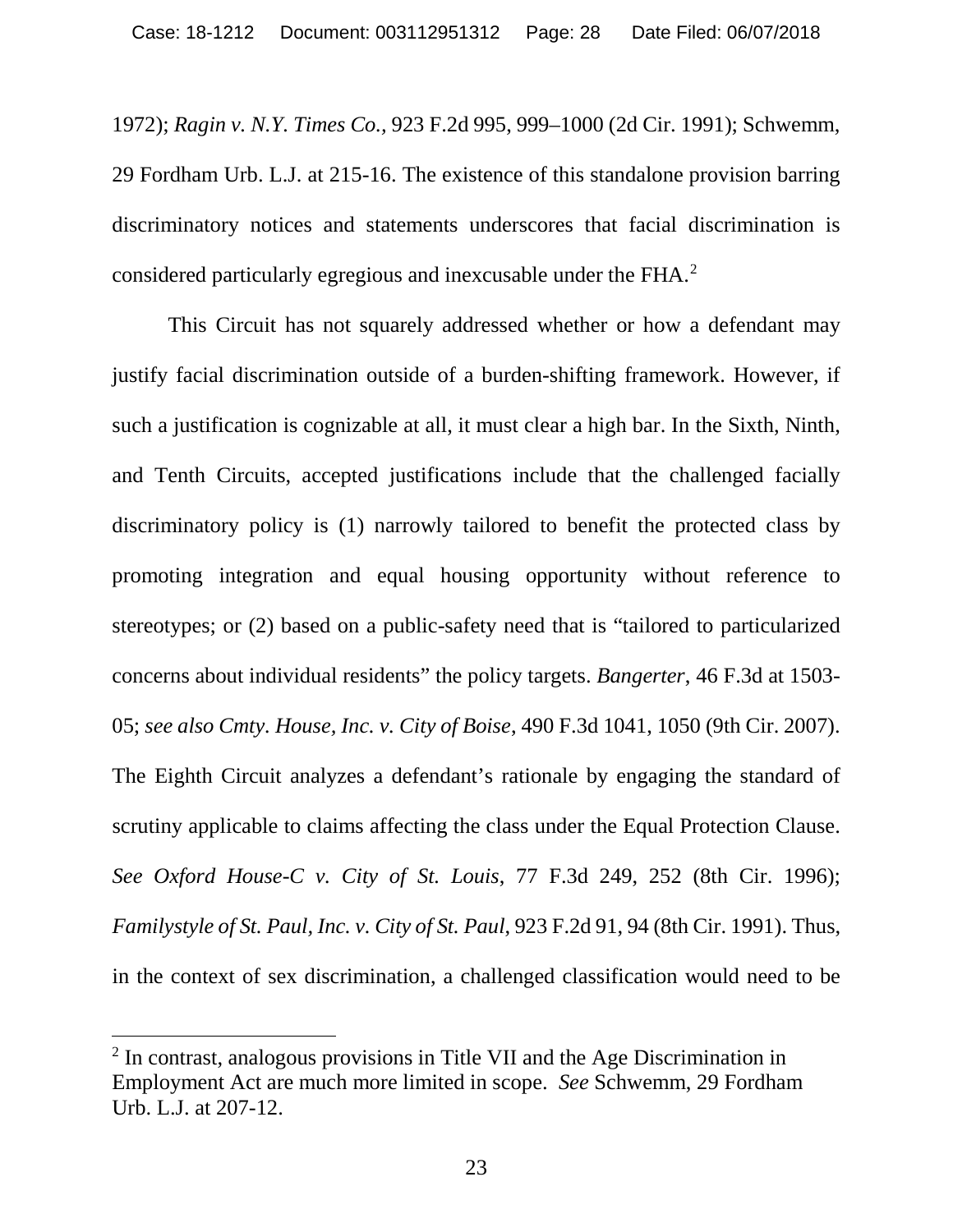supported by "an exceedingly persuasive justification" and serve important governmental objectives by means substantially related to the achievement of those objectives. *See United States v. Virginia*, 518 U.S. 515, 532 (1996).

The circuit courts deploy these approaches in service of the common goal of adapting the Supreme Court's Title VII jurisprudence to the FHA context. *See Wind Gap*, 421 F.3d at 176 (courts evaluating housing discrimination claims "have typically adopted the analytical framework of their analogues in employment law"); *Huntington Branch,* 844 F.2d at 935 (Title VII and the FHA, as "part of a coordinated scheme of federal civil rights laws enacted to end discrimination . . . require similar proof to establish a violation."). Notably, the text of the FHA contains no explicit carve-out permitting sex discrimination. Title VII, in contrast, permits employers to discriminate based on sex when the sex of an employee is a bona fide occupational qualification. *See Johnson Controls*, 499 U.S. at 190, 200. This exception is "written narrowly, and [the Supreme Court] has read it narrowly." *Id.*  at 201. For example, whether a sex-based policy has a beneficent purpose is irrelevant, *id.* at 200, and does not broaden the "restrictive scope" of the bona fide occupational qualification defense, *id.* at 201. In enacting the FHA, Congress did not fashion even a narrow exception to the prohibition on sex discrimination in housing opportunities or articulate any circumstance in which sex could or should be considered a decisive factor in a person's access to housing and related facilities. If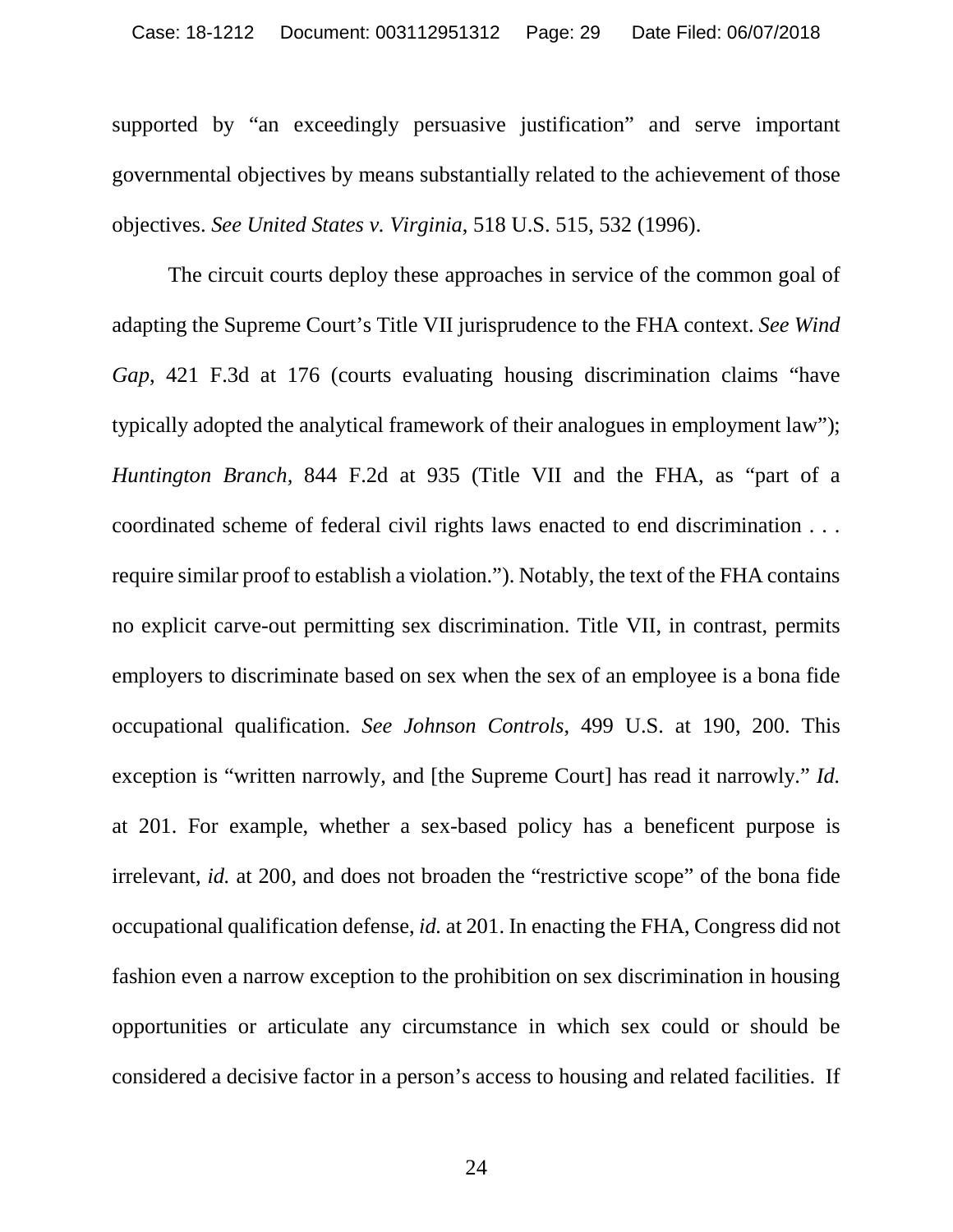such circumstances exist at all, Title VII jurisprudence counsels that they must meet an exceptionally demanding standard.

# <span id="page-29-0"></span>**B. The Gender-Segregated Pool-Use Policy Is Facially Discriminatory and Constitutes Direct Evidence of Disparate Treatment Based on Sex.**

ACP's discrimination in this case is brazen. A moment's glance at the ACP pool schedule—divided into blocks prominently labeled "Ladies Swim" and "Mens Swim"—confirms the dispositive fact: If you are a resident of ACP, whether and when you may use the pool depends on your gender. In irreducible terms, the schedule does that which the FHA prohibits. It "limit[s] the use of privileges, services or facilities . . . because of . . . sex . . . . " 24 C.F.R. § 100.65(b)(4). A clearer example of direct, facial discrimination could not be found.

Courts have recognized that restrictions on pool access violate sections 3604(b) and (c) of the FHA under circumstances significantly more ambiguous than those present here. In *Llanos v. Estate of Coehlo*, for instance, an apartment complex imposed a rule designating separate swimming facilities for adults and children. 24 F. Supp. 2d 1052, 1060 (E.D. Cal. 1998). It provided: "Children will swim in family pools only. Adult pools are for ADULTS ONLY." *Id.* The court found that the rule facially discriminated on the basis of familial status in violation of section 3604(b). *Id.* In a similar case, a policy "restricting children ages 12 through 17 in having guests at [a] swimming pool and . . . restricting the hours that children could use the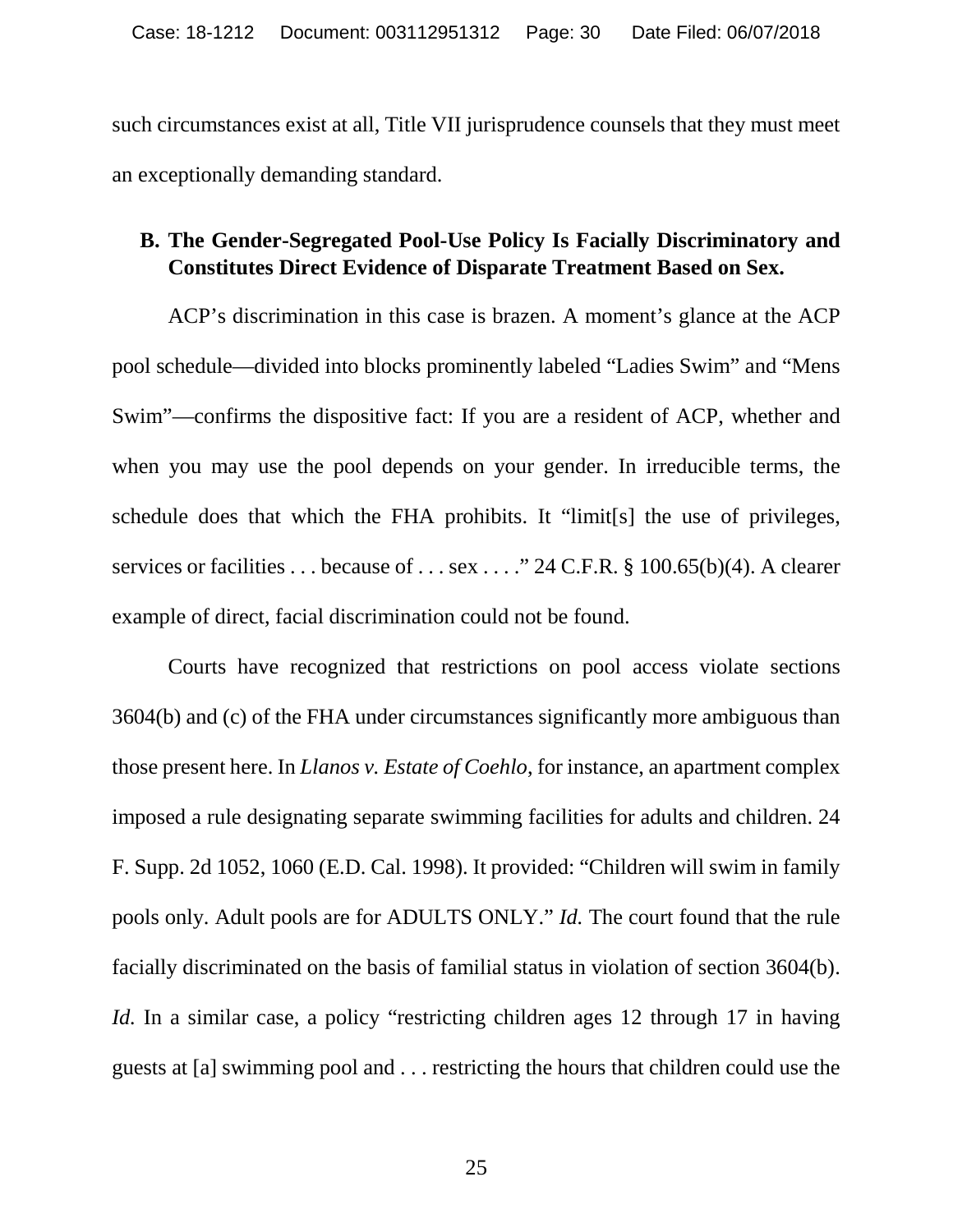swimming pool" involved familial status discrimination contrary to sections 3604(b) and (c). *Sec'y v. Beacon Square Pool Ass'n*, No. 04-91-1026-1, 1993 WL 668297, at \*1 (HUDALJ July 12, 1993). Likewise, in *Pack*, a rule prohibiting children under fourteen from swimming without the supervision of a parent or guardian violated section 3604(c). 689 F. Supp. 2d at 1246; *see also Iniestra v. Cliff Warren Invs., Inc.*, 886 F. Supp. 2d 1161, 1168-69 (C.D. Cal. 2012) (rule preventing children under eighteen from entering pool without an adult violated sections 3604(b) and (c)).

ACP's pool policy is distinguishable only in its severity. Like the pool rules in the familial-status cases, ACP's policy makes impermissible classifications on its face and, in so doing, discriminates. But it goes further: For most open pool hours, ACP's policy enacts an outright gender-based ban on swimming. The policy prohibits women from swimming during 32.5 "Mens Swim" hours per week and men from swimming during 33.5 "Ladies Swim" hours per week.<sup>3</sup> JA156 & 158 (2016 pool schedules). From Sunday through Friday, just 15 percent of swim hours are open to all residents. *Id.* But for Marie Curto's gender—and no other variable she would not have been fined for swimming during hours designated for men. But for Steve Lusardi's gender—and no other variable—he would not have been fined for swimming during hours designated for women.

<span id="page-30-0"></span><sup>&</sup>lt;sup>3</sup> The version of the 2016 schedule in effect prior to July 17, 2016, prohibited women from swimming during 31.75 "Mens Swim" hours and 34.25 "Ladies Swim" hours.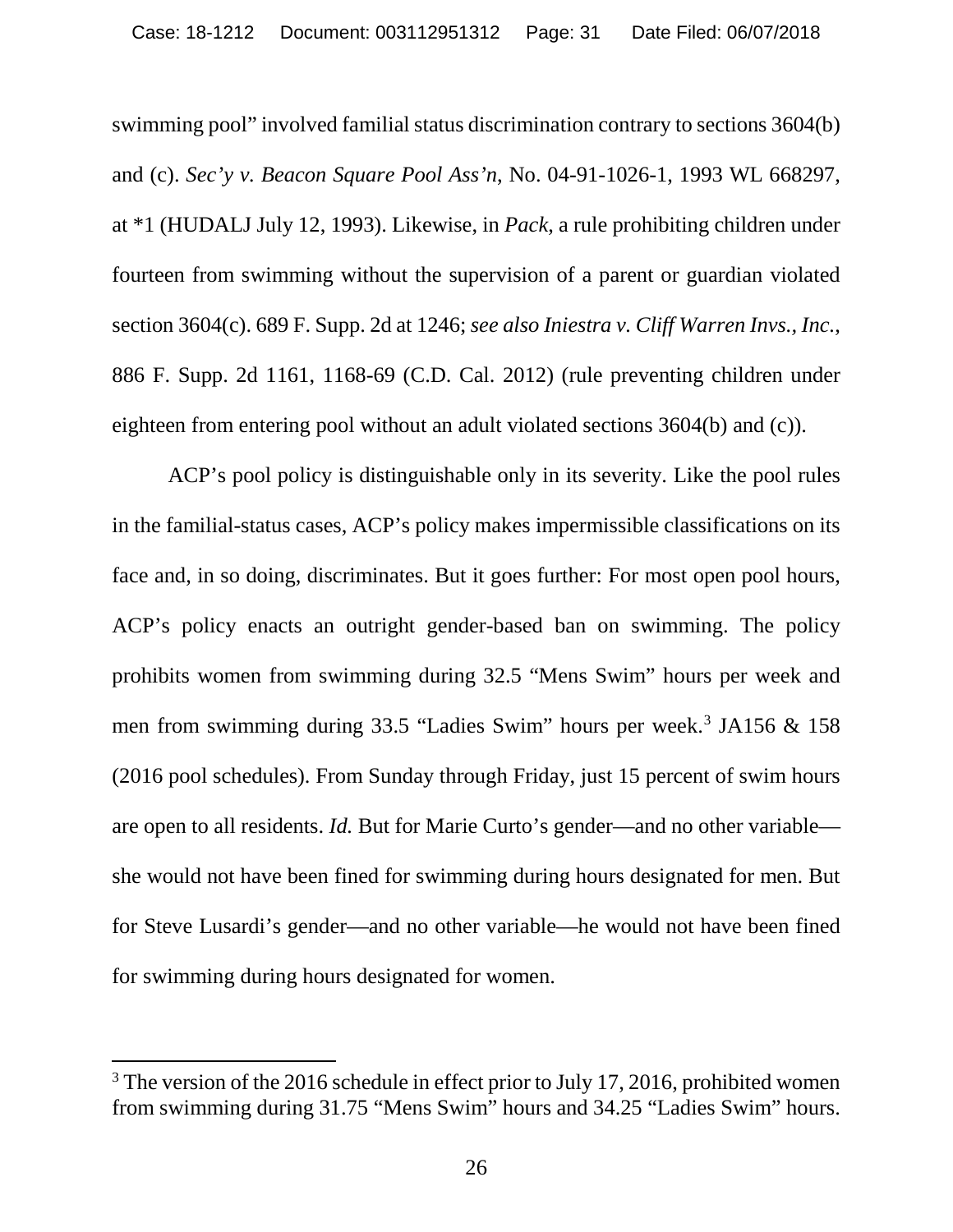ACP effectuated this extreme policy in the manner that the FHA and attendant case law has marked as uniquely indefensible—through facially discriminatory notices and statements. ACP posted its gender-segregated pool schedule and accompanying rules on doors to the pool and on a community bulletin board. ACP also published the rules in "The Country Caller," the community's newsletter. JA80- 81 (Engleman Dep. 32:16-33:05). In addition, ACP published in "The Country Caller" a notice of escalating fees (\$50, \$100, \$250) for first and subsequent violations of "separate swimming hours." JA177; JA95 (Engleman Dep. 91:15- 92:9). Finally, ACP made statements directly to the Plaintiffs by mail and email, reinforcing the gender-segregation policy and scolding the Plaintiffs for transgressing it. JA89-90 & 91-94 (Engleman Dep. 67:24-71:19; 76:18-88:14). To Plaintiff Marie Curto, for example, the ACP Board of Directors wrote, "[Y]ou refused to leave the pool area during men swim hours @ 430pm" JA171 (Email from Board to Curto, July 21, 2016) and later, "It is you that is unfair to the vast majority of our residents . . . [who] would not want any mixed gender swim hours at all." JA174 (Email from Board to Curto, July 27, 2016). ACP sent both Curto and Mr. Lusardi invoices for \$50 fines for "disregarding specific regulations put in place to make our pool a place where people can enjoy." JA164 & 166.

The patently discriminatory pool schedule—and associated notices and statements—directly evidence violations of the FHA. ACP's policy facially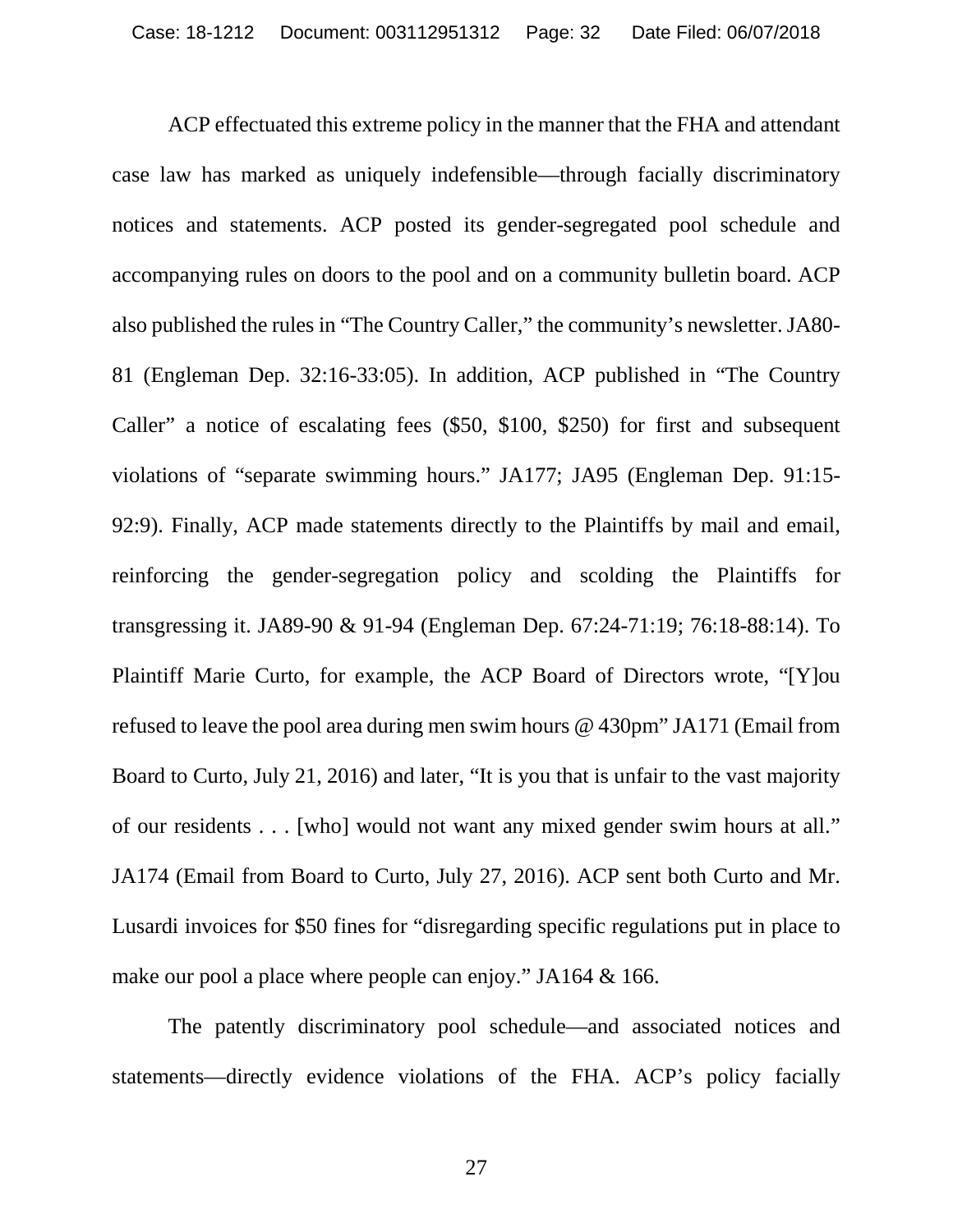classifies residents according to gender for the purpose of restricting their pool use and no reasonable person—viewing the schedule's mosaic of gender-blocked hours or reading ACP's unequivocal statements endorsing and enforcing gender segregation—could disagree. As such, this discriminatory treatment is not subject to a burden-shifting analysis. All that this Court need evaluate are the frank words of the policy's proponents and the plain letter of the pool rules, which unmistakably discriminate against ACP residents on the basis of gender. [4](#page-32-1)

# <span id="page-32-0"></span>**II. EVEN IF THE GENDER-SEGREGATED POOL-USE POLICY BURDENED MEN AND WOMEN EQUALLY, AS THE DISTRICT COURT INCORRECTLY CONCLUDED, IT WOULD STILL VIOLATE THE FAIR HOUSING ACT.**

As discussed *supra*, the district court failed to recognize that longstanding precedent requires the rejection of the Defendant's sex-segregated swimming policy under the FHA as a facially discriminatory policy. The district court made three additional, significant errors. First, it held that the policy "applies to men and women

<span id="page-32-1"></span> <sup>4</sup> While the district court did not address ACP's reason for its discriminatory policy, ACP has not put forward any acceptable justification. ACP may wish to argue that its policy of gender-based discrimination is permitted in order to cater to the religious beliefs and practices of a subset of the ACP community. It is not. The FHA contains a religious exemption that authorizes "a religious organization, association, or society, or any non-profit institution or organization operated, supervised, or controlled by or in conjunction with a religious organization, association, or society" to give preference to persons of the same religion. 42 U.S.C. § 3607. But ACP is not, and does not purport to be, a religious organization, association, or society. JA55 & 66 (Def.'s Resp. Req. Admis. Nos. 4, 5).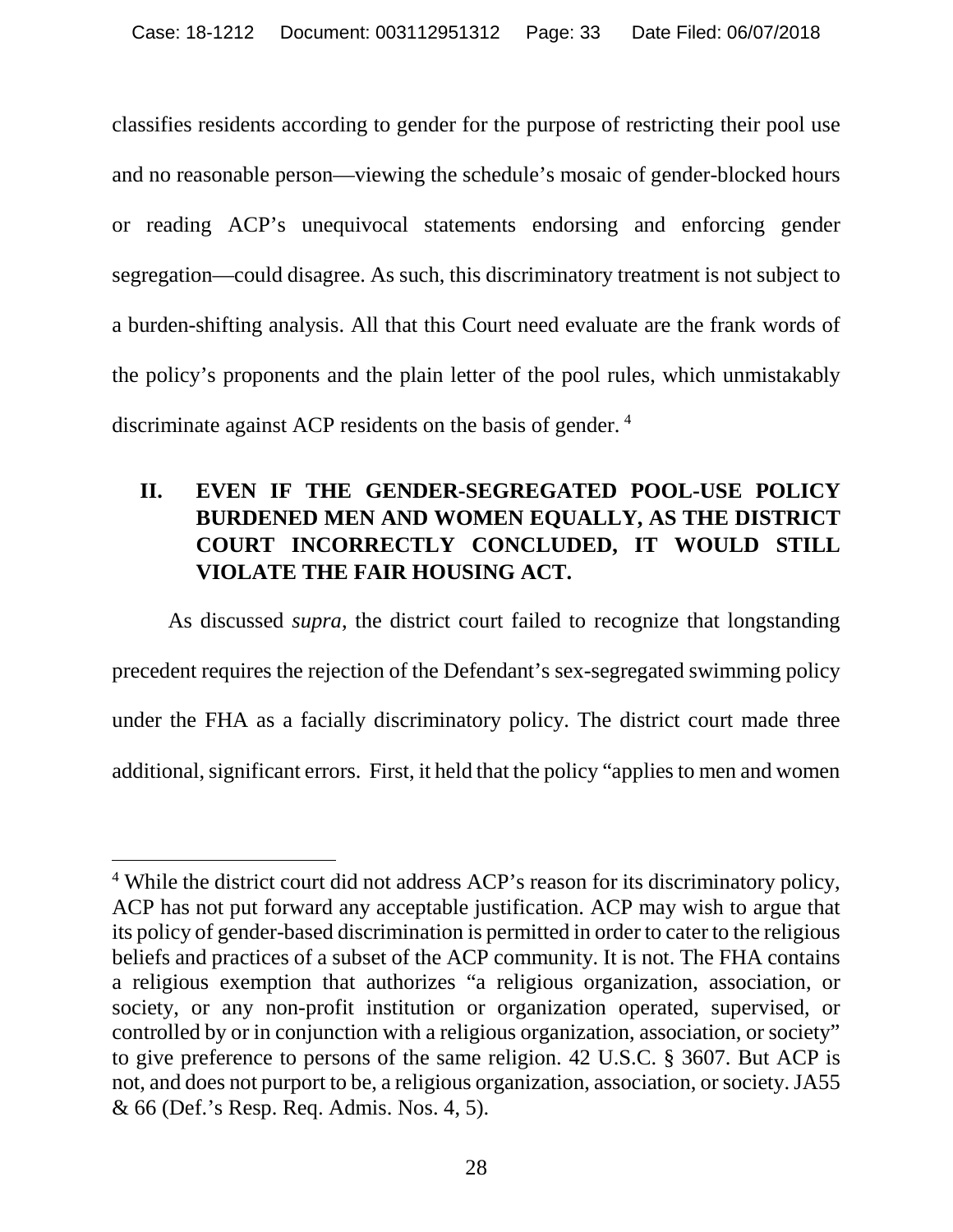equally," when in fact, the allocation of hours to men and women deprive working women of access and are rooted in gender stereotypes. Second, it wrongly distinguished a line of cases that found facial discrimination based on familial status in swimming pool access. And third, it inappropriately relied on a FHA disparateimpact case, despite the distinct analytical framework applicable to disparatetreatment claims such as the one brought here.

The district court dismissed the case on the assumption that the sex-segregated schedule applies to men and women equally. It does not. For example, the pool schedule largely prevents women who work a typical schedule from swimming during the workweek, thus arising from and reinforcing the gender stereotype that men work while women stay home. Weekday evenings (5:00 pm – 9:00 pm on Mondays and Wednesdays, 6:45 pm – 9:00 pm on Tuesdays and Thursdays, and 4:00 – 9:00 pm on Fridays) are designated "Mens Swim." Curto, who works Monday through Friday, 8:30 am  $-$  4:30 pm, JA29-30 (Am. Comp. ¶ 68-70), and other women in comparable positions, have very little opportunity to use the pool during the workweek as a result. What is more, Curto was fined for swimming at 4:30 pm on a Friday, JA171 (Email from Board to Curto, July 21, 2016), a time reserved for men expressly because "[t]he ladies don't go swimming in the afternoon. . . .The house has to be prepared so that's the lady's job." JA85 (Engleman Dep. 49:22- 50:7). ACP chose to set aside a longer period of time for men's swimming on Friday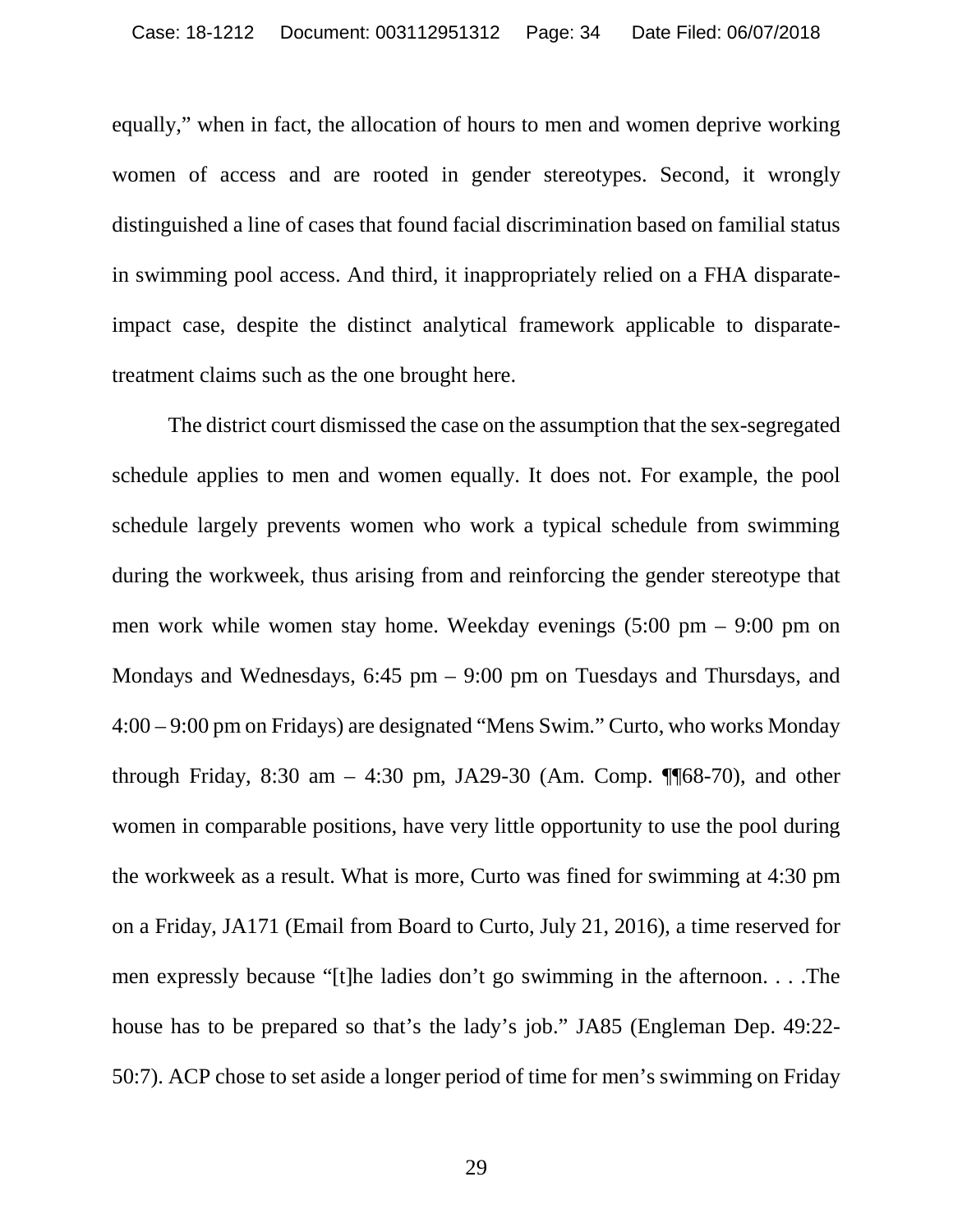afternoons and evenings based on the generalization that many women would be within their units, and without consideration of the women residents, like Curto, who would desire to swim. The pool schedule was fashioned to accommodate—and thus perpetuates—stereotypes about the role of women as domestic caretakers.

Anti-discrimination law repeatedly has condemned policies and practices that discriminate or segregate based on sex, particularly when the policies are based on "generalizations about 'the way women are.'" *Virginia*, 518 U.S. at 550. *See also Manhart*, 435 U.S. at 707 n.13 ("In forbidding employers to discriminate against individuals because of their sex, Congress intended to strike at the entire spectrum of disparate treatment of men and women resulting from sex stereotypes.") (citations omitted); *Sec'y ex rel. Holley v. Baumgardner*, No. 02-89-0306-1, 1990 WL 456960, at \*4 (HUDALJ Nov. 15, 1990), *aff'd in part and rev'd on other grounds*, 960 F.2d 572 (6th Cir. 1992) ("The intent of the 1974 amendment [to the FHA] is to end housing practices based on sexual stereotyping[.]"). Because gender stereotypes are so often at the heart of policies that facially discriminate based on sex, case law "reveal[s] a strong presumption that gender classifications are invalid." *Virginia*, 518 U.S. at 532 (citing *J.E.B. v. Alabama*, 511 U.S. 127, 152 (1994) (Kennedy, J., concurring in judgment)).

The district court's reasoning was flawed because it did not heed this presumption. The court turned a blind eye to how the swim schedule deprives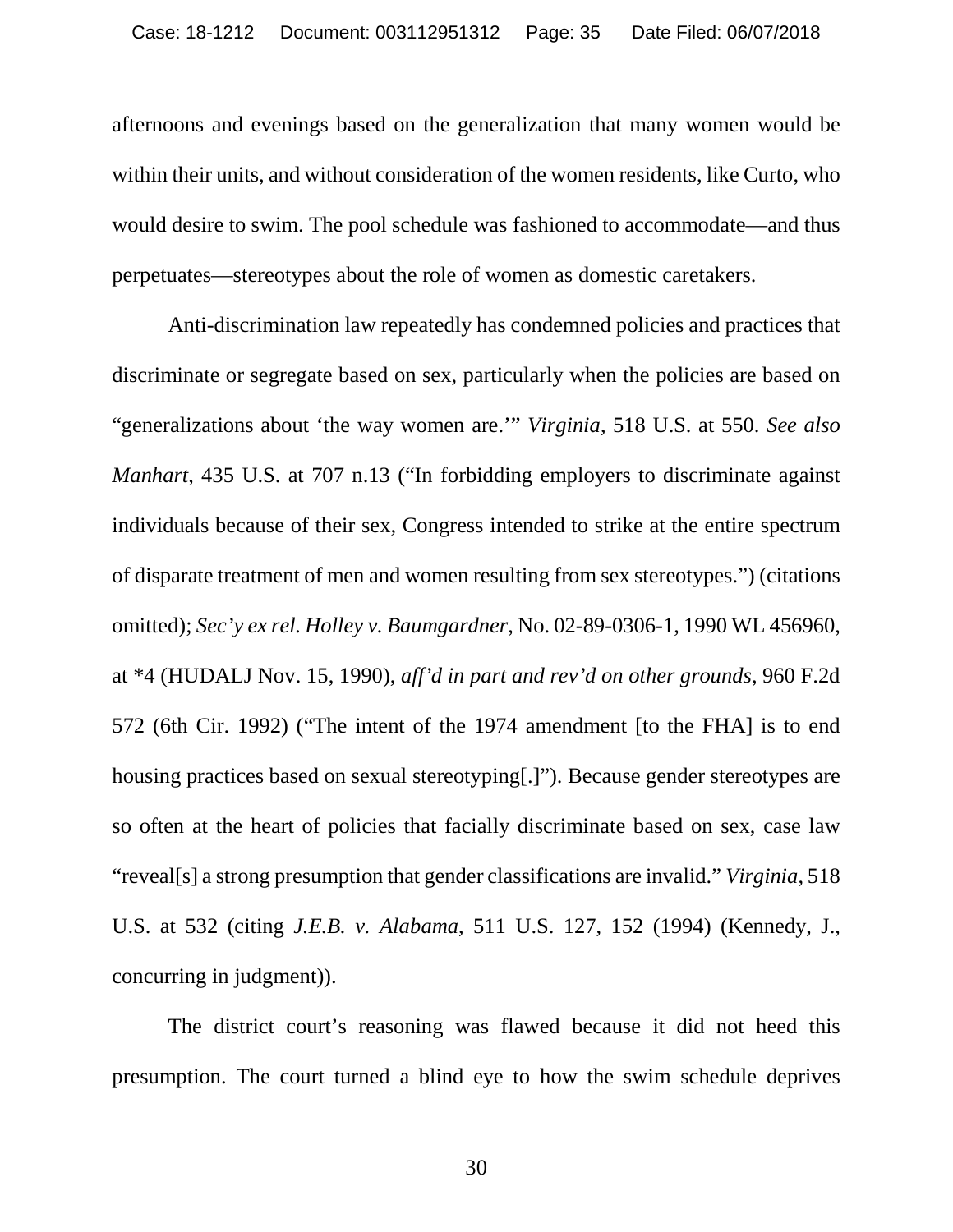working women of access to the pool and ignored the gender assumptions ingrained in how the hours were allocated—all evidence of sex discrimination.

The district court also dismissed a highly relevant body of cases: FHA disparate-treatment claims challenging pool policies that explicitly limited access for families with children. Courts repeatedly have concluded that pool restrictions for children facially discriminate based on familial status in violation of the Fair Housing Act. *Iniestra*, 886 F. Supp. 2d at 1167-69; *Landesman v. Keys Condo. Owners Ass'n*, No. C 04-2685PJH, 2004 WL 2370638, at \*4 (N.D. Cal. Oct. 19, 2004); *United States v. Plaza Mobile Estates*, 273 F. Supp. 2d 1084, 1092 (C.D. Cal. 2003); *Llanos*, 24 F. Supp. 2d at 1060. HUD similarly has determined that policies that, on their face, prevent protected groups like families with children from accessing a pool violate the FHA. *Beacon Square Pool Ass'n*, 1993 WL 668297 at \*1; *Dep't. of Hous. & Urban Dev. v. Paradise Gardens*, No. 04-90-0321-1, 1992 WL 406531, at \*10 (HUDALJ Oct. 15, 1992), *aff'd*, 8 F.3d 36 (11th Cir. 1993). As the federal agency charged by Congress with interpreting and enforcing the FHA, its decisions are entitled to great weight. *Trafficante*, 409 U.S. at 210.

The district court found that the cases striking down pool limitations for children were inapposite. According to the district court, the "cases did not involve a schedule in which only children could use facilities at certain times while only adults could use them at other times, which would be analogous to the circumstances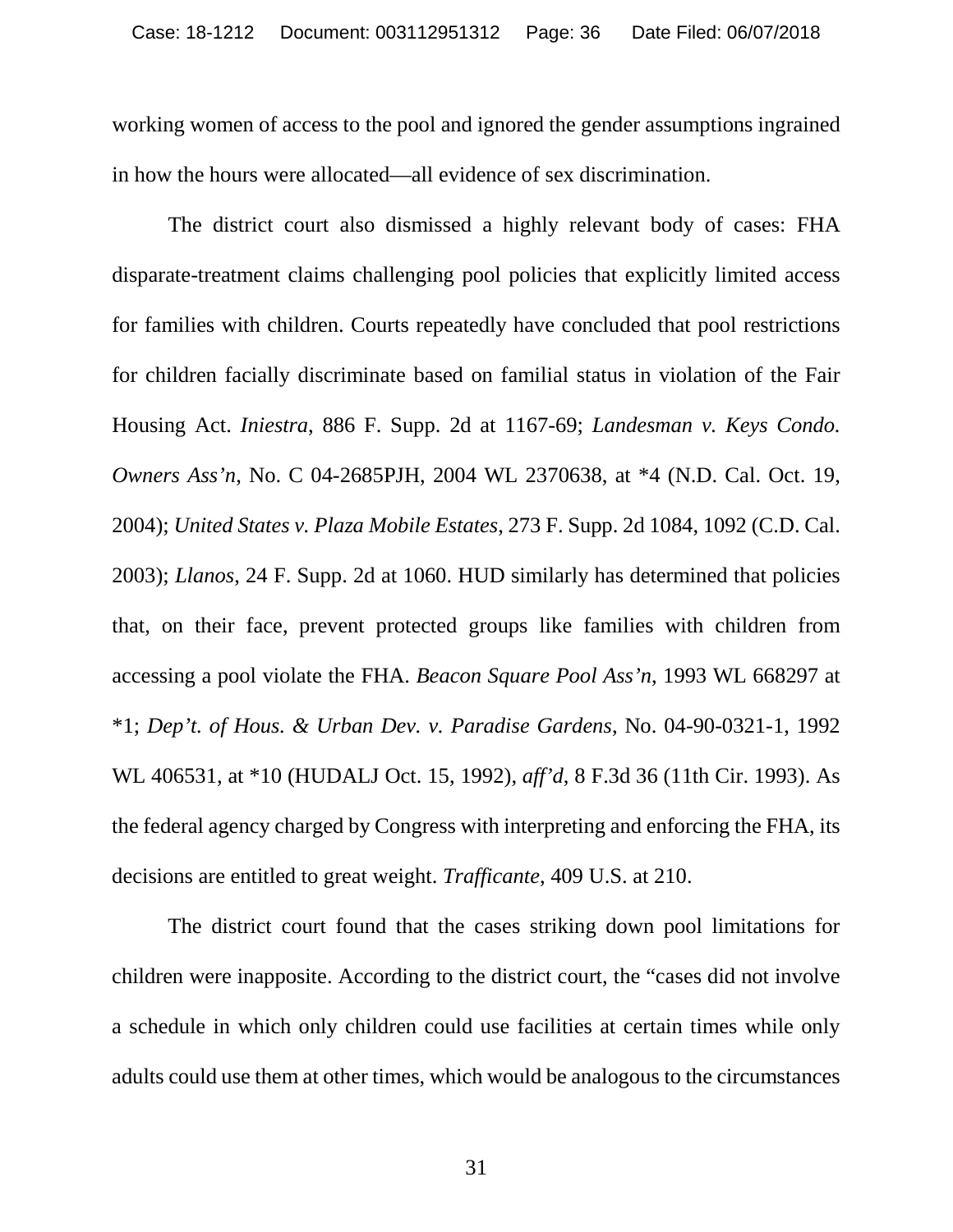in this case. ACP's policy does not exclude men or women from using the pool, as the defendants in Plaintiffs' cited cases excluded children." JA11.

The relevant analysis for familial-status discrimination, however, is whether a defendant is discriminating against families with children compared to families without children. *See* 42 U.S.C. § 3602(k) (defining "familial status" as meaning "one or more individuals (who have not attained the age of 18 years) being domiciled with  $- (1)$  a parent or another person having legal custody of such individual or individuals"). In some of the cases cited above, the defendants did, in fact, adopt pool policies that restricted access for families with children in the same manner as ACP – by limiting the times people could swim based on their membership in a protected class. *Paradise Gardens*, at \*2, 11 (disapproving a schedule that effectively prevented children from using the pool during the workweek as well as families, where the parents work, from enjoying the pool together during the workweek); *Beacon Square Pool Ass'n*, at \*1; *Landesman*, at \*3-4; *Plaza Mobile Est.*, 273 F. Supp. 2d at 1093. Moreover, defendants in some of the familial-status cases pointed to by Plaintiffs were still found to violate the FHA even where families with children *were* given access to one pool but excluded from another. *Llanos*, 24 F. Supp. 2d at 1060-61; *Landesman*, at \*3-4. In striking down a pool schedule that offered fewer hours to children in the main pool while providing access to two other pools, the court in *Landesman* noted: "The statute does not distinguish among any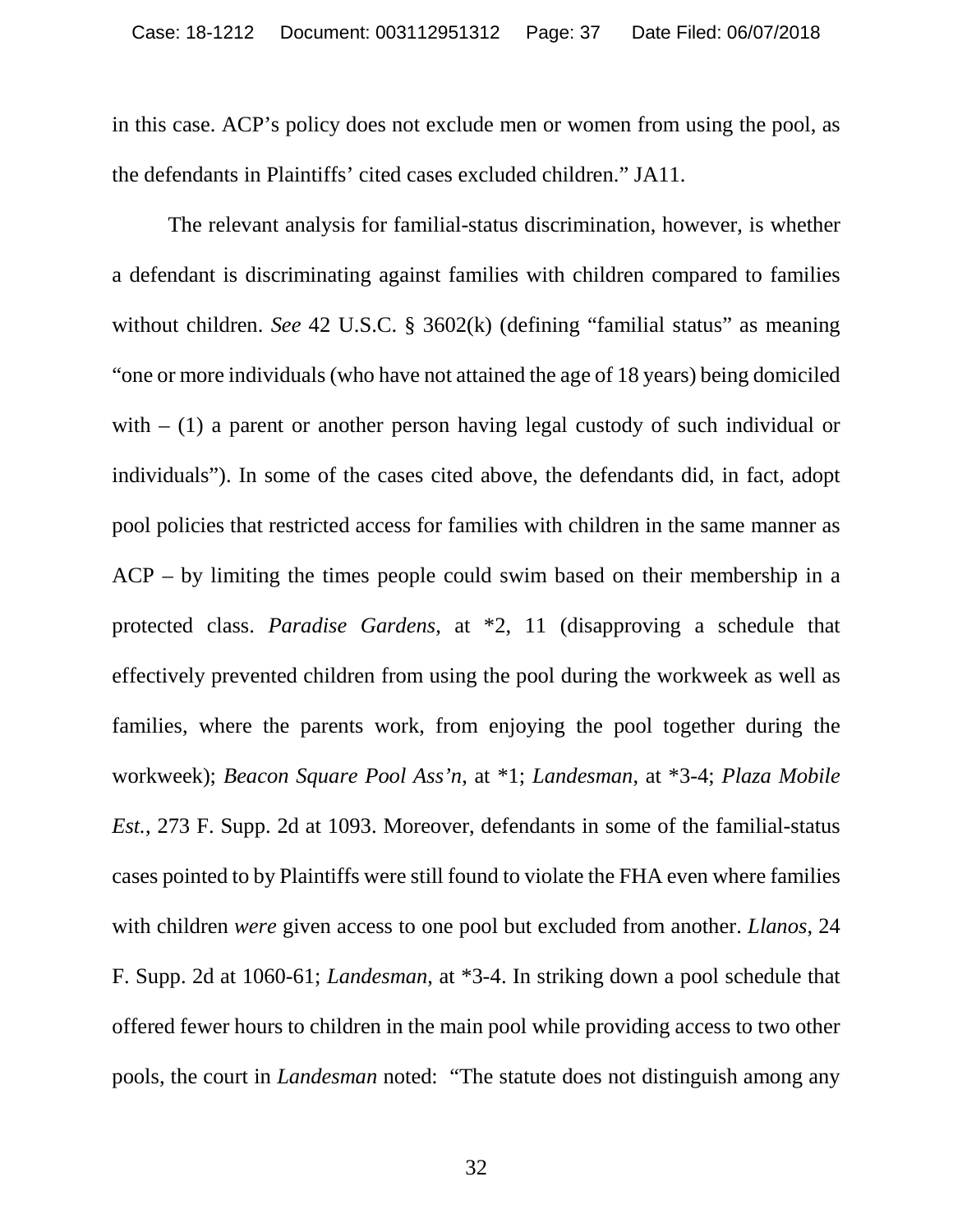of the protected characteristics, in the sense of indicating that some are more worthy of protection than others. Thus, there is no exception to the scope of protection, such that discriminatory treatment based on familial status would be acceptable under the FHA if there is a showing that adult residents of a housing complex do not like sharing a swimming pool with children." 2004 WL 2370638 at \*4.

Finally, rather than analyzing the relevant disparate-treatment precedent, the district court cited the Third Circuit's decision in *Doe v. City of Butler*, 892 F.2d 315 (3d Cir. 1989). While acknowledging that *City of Butler* dealt with discriminatory *effects*, not intent, the district court nonetheless found it relevant, leading to an erroneous ruling. JA11-12. *City of Butler* involved a disparate-impact challenge to a zoning ordinance that limited the number of residents that could occupy a transitional shelter. 892 F.2d at 316-17. The ordinance did not make any distinction based on gender or any other protected class. *Id.* at 317-18. Women in need of temporary shelter challenged this facially neutral ordinance, arguing that it would disproportionately harm women because they are more likely to reside with children and thus trigger the numerical limit. The Third Circuit upheld the lower court's ruling that the ordinance was not discriminatory on the basis of sex, determining the ordinance was facially neutral because it applied to all transitional dwellings, regardless of gender. *City of Butler*, 892 F.2d at 323. There also was no evidence that application of the ordinance was harsher on women than men. *Id.* For example,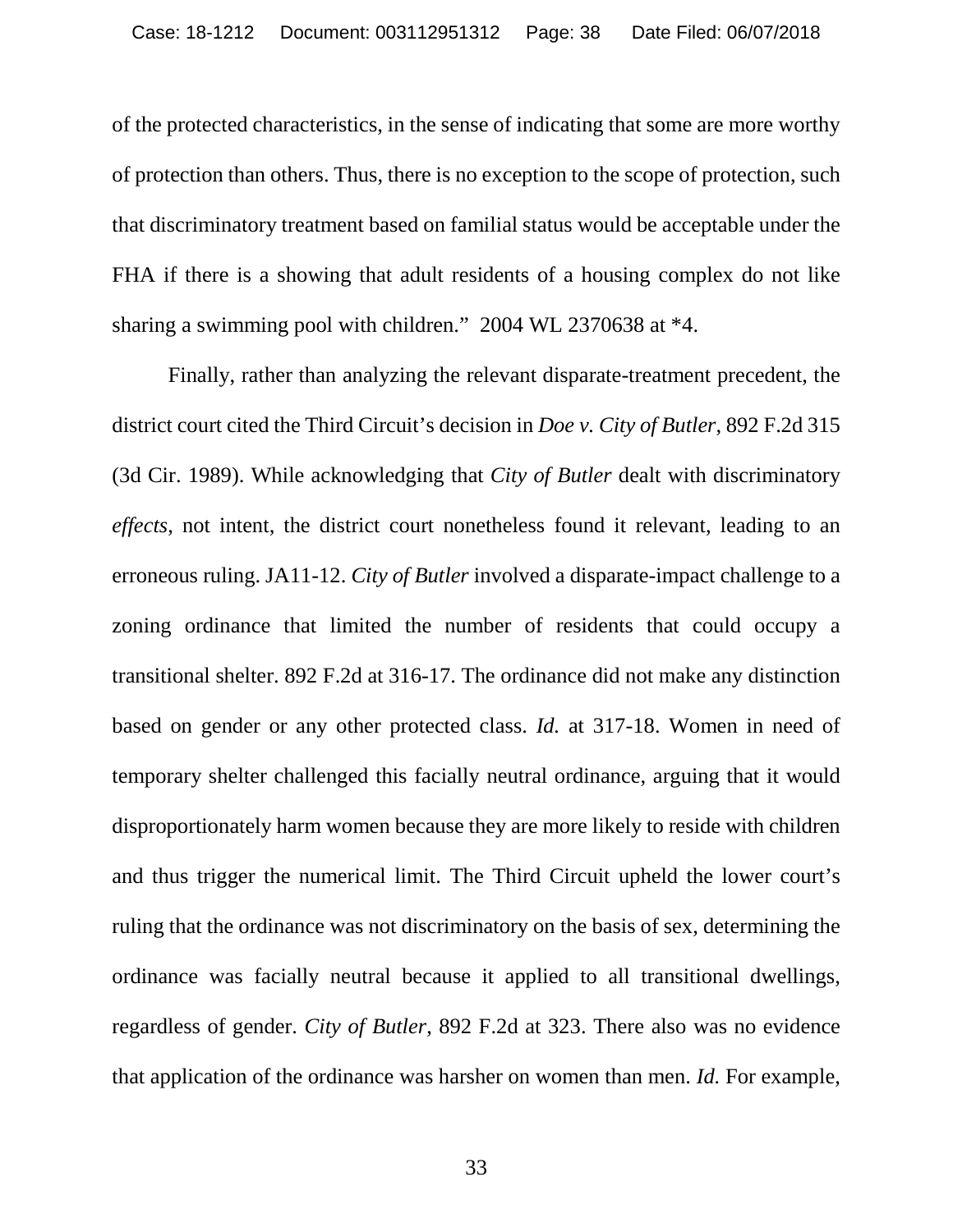the Third Circuit noted that the ordinance would apply equally to a transitional dwelling for "recovering male alcoholics." *Id.*

The district court here inappropriately relied on the *City of Butler* disparateimpact analysis and ruled that the sex-segregated swimming policy should be upheld because men and women were affected similarly. JA11-12. In other words, the district court found that it is permissible to craft a pool schedule that discriminates on the basis of sex, so long as the discrimination is evenhanded. Disparate-impact claims, by definition, challenge facially neutral policies or practices that disproportionately harm members of a protected class. *See supra* at p. 20. Examining the relative effect of a neutral policy on men and women is appropriate to discern whether the policy does, in fact, discriminate. But assessing whether women and men are deprived comparably misses the point entirely when a policy *explicitly*  discriminates based on sex, a protected status. Otherwise, it would be permissible for condominium associations to create racially segregated access to common rooms, child play areas, and swimming pools—so long as people who are black and white had roughly equal amounts of access time.

This reasoning runs directly counter to the purpose of the FHA, which was intended to integrate communities with respect to all of the protected classes. *Tex. Dep't of Hous. & Cmty. Affairs v. Inclusive Communities Project, Inc.*, 135 S. Ct. 2507, 2515-16, 2525-26 (2015); Robert G. Schwemm, Housing Discrimination Law

34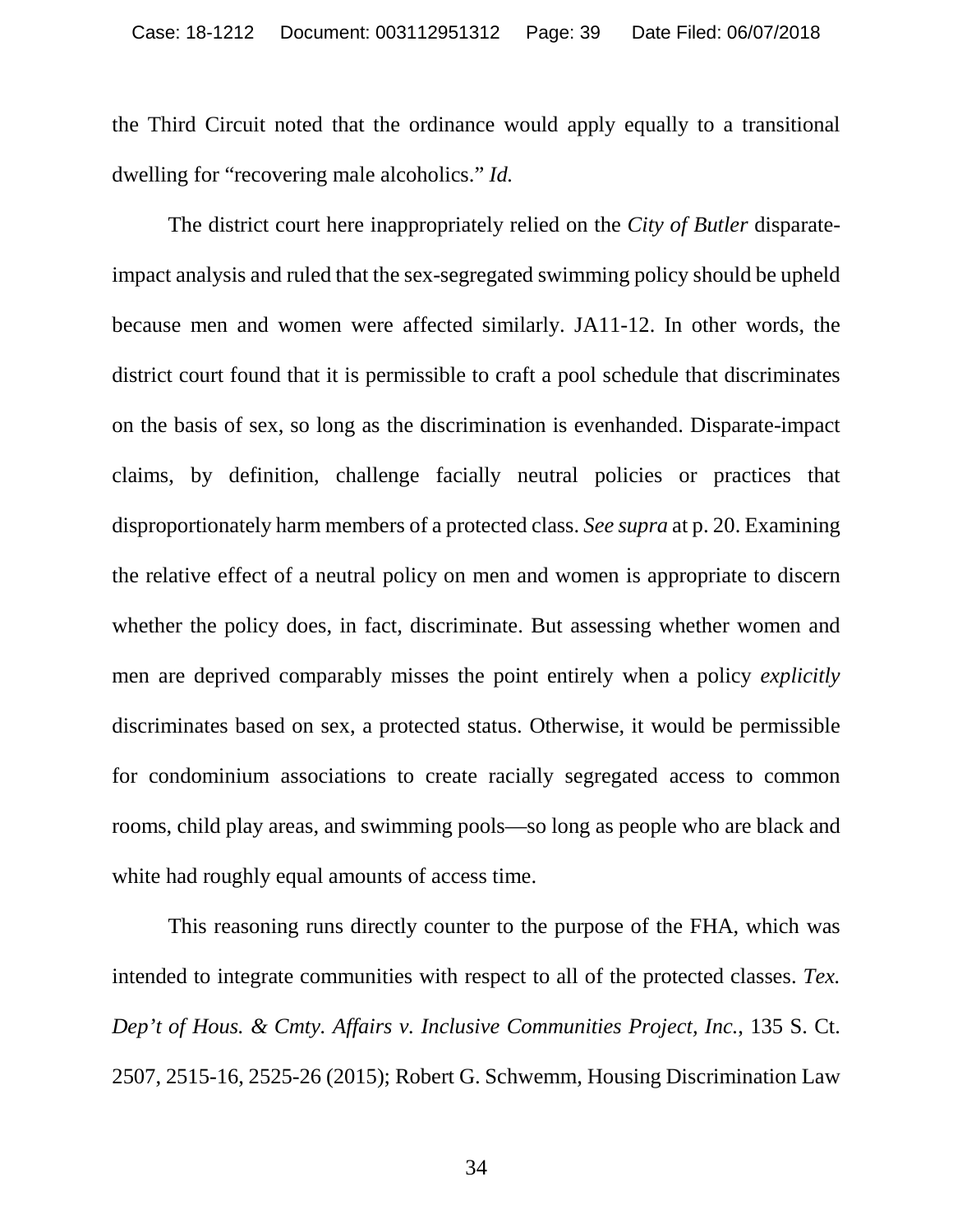and Litigation § 11C:1 (July 2017 Update) (observing that "the prohibition against sex discrimination should be understood to ban the same types of practices that would be illegal if undertaken on the basis of race or any other prohibited ground"). In the seminal case of *Loving v. Virginia*, the Commonwealth of Virginia argued that anti-miscegenation statutes did not violate the Equal Protection Clause because they applied equally to white and black people. 388 U.S. 1, 7–8 (1967). The Supreme Court rejected the Commonwealth's argument, holding that "equal application" could not save a statute based "upon distinctions drawn according to race." *Id.* at 10–11. "*Loving*'s insight—that policies that distinguish according to protected characteristics cannot be saved by equal application—extends to association based on sex." *Zarda v. Altitude Express*, 883 F.3d 100, 126 (2d Cir. 2018) (finding that Title VII prohibits sexual orientation discrimination), *petition for cert. filed*, No. 17- 1623 (U.S. May 29, 2018). This reasoning is directly applicable here, where the pool schedule prohibits people from accessing the pool based on their sex. The district court's ruling in this case was incorrect as a matter of law and dangerous as a matter of policy and precedent.

### **CONCLUSION**

<span id="page-39-0"></span>For the foregoing reasons, Plaintiffs respectfully request that the Court reverse the decision below and direct the district court to enter summary judgment in favor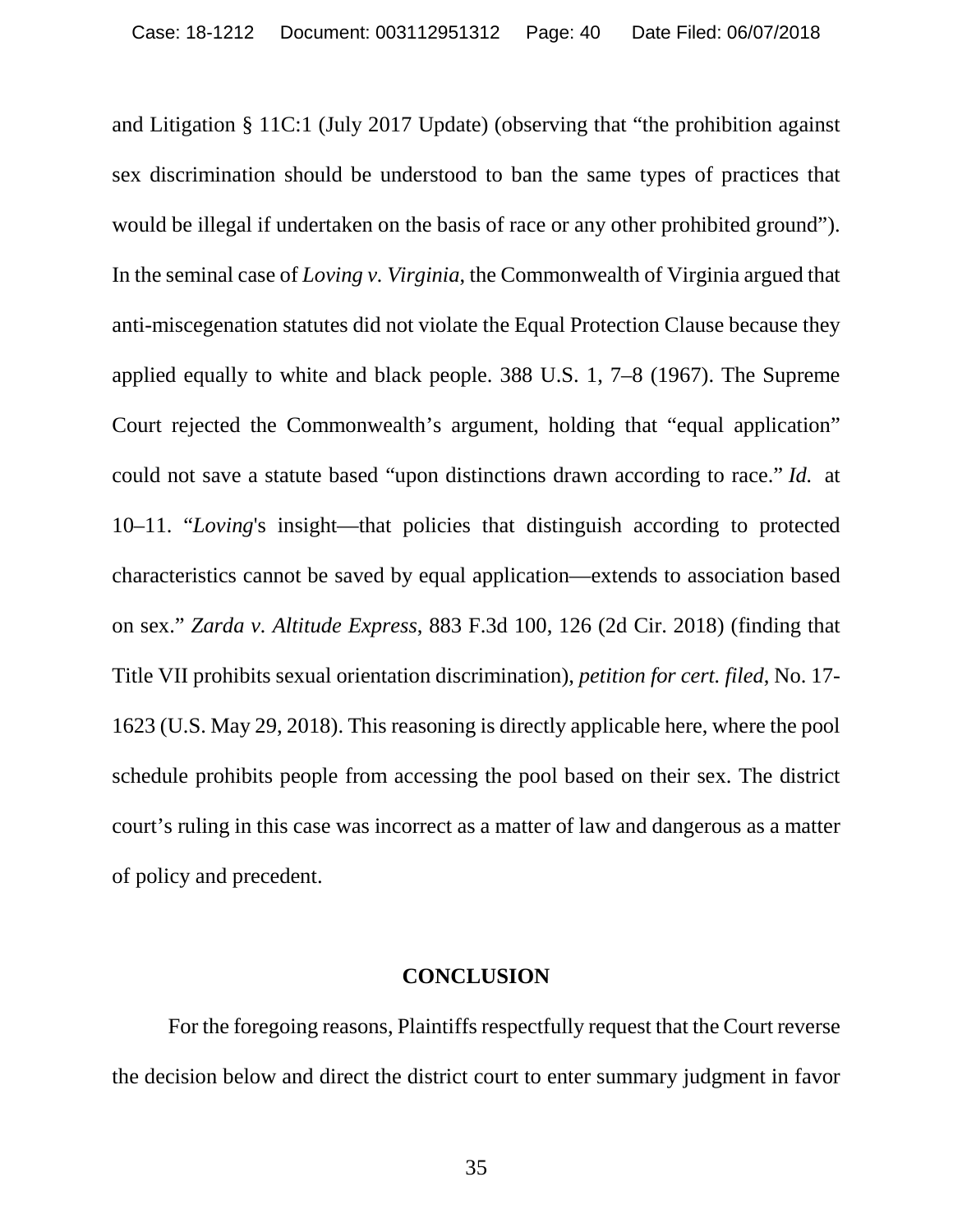of Plaintiffs with respect to their Fair Housing Act claim. Further, in the interest of judicial economy, convenience, and fairness to parties, Plaintiffs request that the Court also vacate the district court's remand order as it pertains to Appellants' state law claims.

Dated: June 7, 2018 /s/José Román

José D. Román (NJ ID 017162002) Powell & Román, LLC 131 White Oak Lane Old Bridge, New Jersey 08857 (732) 679-3777 jroman@lawppl.com

/s/ Jeanne LoCicero Jeanne LoCicero (NJID 024052000) Liza Weisberg (NJ ID 247192017) Edward Barocas (NJID 026361992) American Civil Liberties Union of New Jersey Foundation P.O. Box 32159 Newark, NJ 07102 (973) 854-1703 jlocicero@aclu-nj.org

/s/Sandra S. Park Sandra S. Park (NY ID 4122370) Lenora M. Lapidus (NY ID 2414225) American Civil Liberties Union Women's Rights Project 125 Broad Street, 18<sup>th</sup> Floor New York, NY 10004 (212) 519-7871 spark@aclu.org

/s/ Daniel Mach Daniel Mach (DC ID 461652)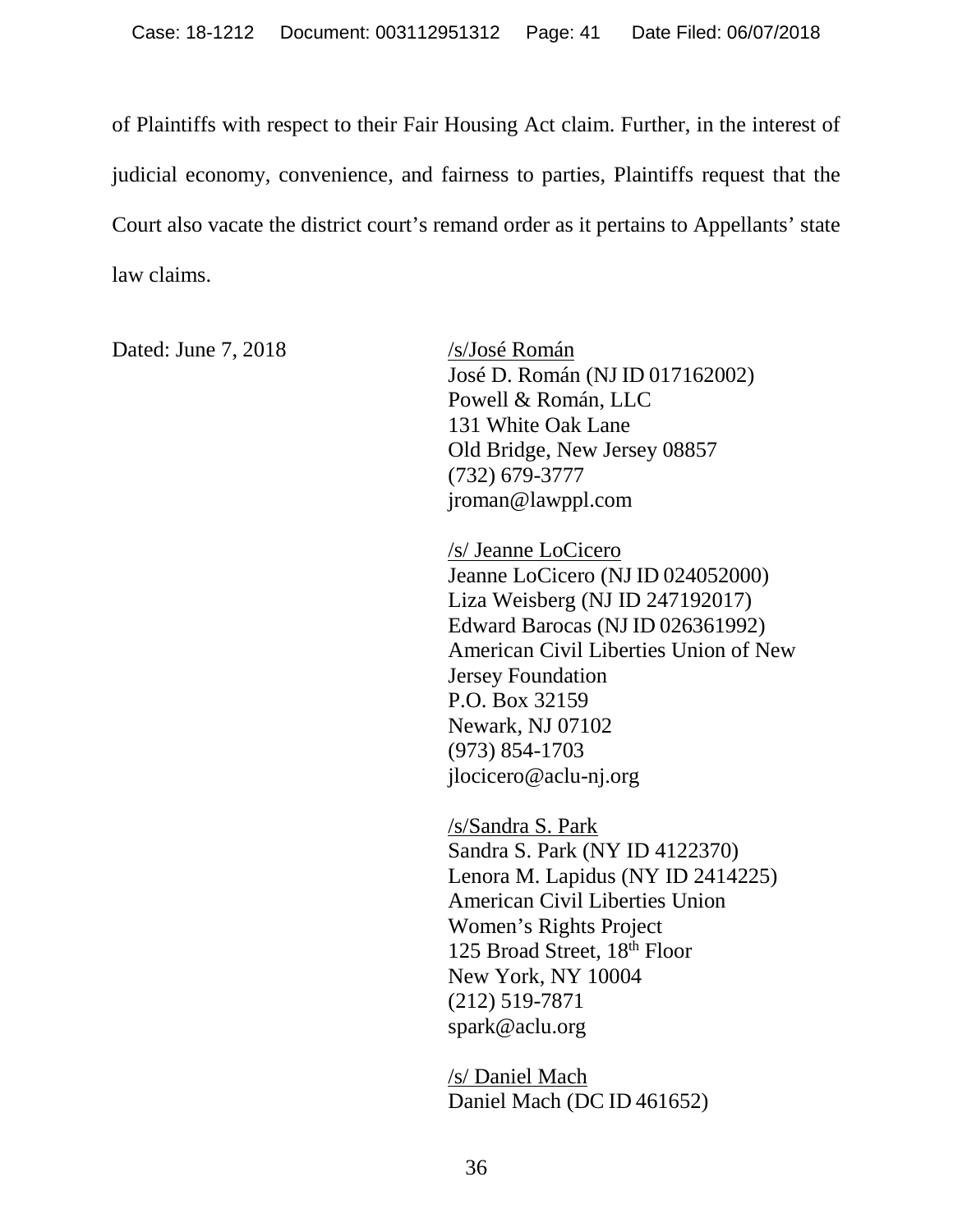Heather Weaver (DC ID 495582) American Civil Liberties Union Program on Freedom of Religion and Belief 915 15th Street NW dmach@aclu.org Washington, DC 20005 (202) 675-2330

# **CERTIFICATE OF BAR MEMBERSHIP**

<span id="page-41-0"></span>I hereby certify that I am counsel of record and I am a member in good standing of the Bar of the United States Court of Appeals for the Third Circuit.

June 7, 2018 /s/José D. Román José D. Román

# **CERTIFICATE OF COMPLIANCE WITH WORD COUNT**

<span id="page-41-1"></span>I hereby certify that this brief complies with the type-volume limitations of Federal Rules of Appellate Procedure 32(a)(7)(B) because the brief (as indicated by word processing program, Microsoft Word 2016, Version 16.0.4591.1000) contains 8,334 words, exclusive of the portions excluded by Rule 32(f). I further certify that this brief complies with the typeface requirements of Rule  $32(a)(5)$  and type style requirements of Rule 32(a)(6) because this brief has been prepared in the proportionally spaced typeface of 14-point Times New Roman.

| June 7, 2018 | /s/José D. Román |
|--------------|------------------|
|              | José D. Román    |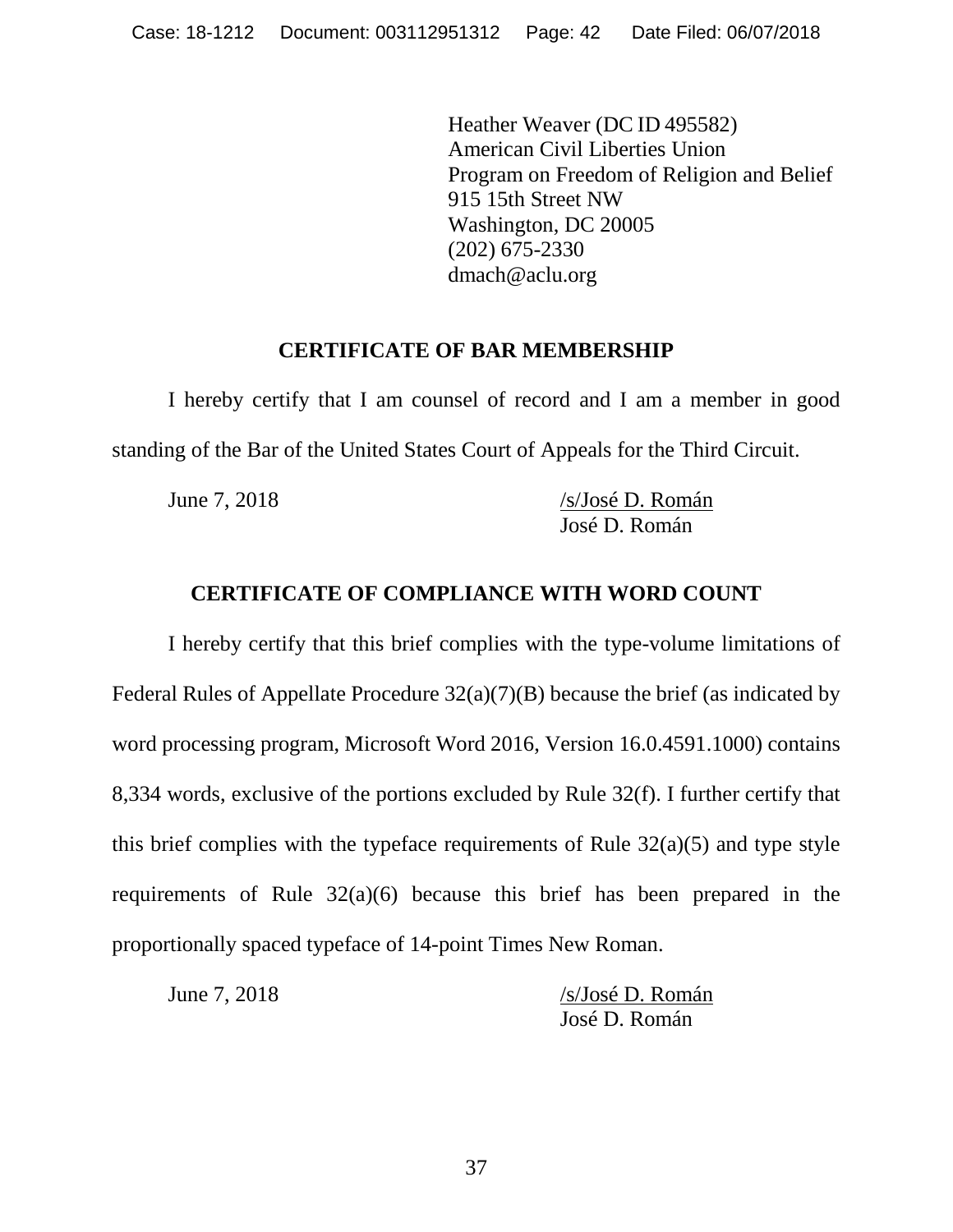# **IDENTICAL PDF AND HARD COPY CERTIFICATE**

<span id="page-42-0"></span>I hereby certify that the text of the electronic and hard copies of this brief are identical.

June 7, 2018 /s/José D. Román José D. Román

## **VIRUS SCAN CERTIFICATE**

<span id="page-42-1"></span>I certify that the electronic file of this brief was scanned with Sophos AntiVirus software.

June 7, 2018 /s/José D. Román José D. Román

# **CERTIFICATE OF SERVICE**

<span id="page-42-2"></span>I hereby certify that on this date the foregoing Brief of Appellants and accompanying Joint Appendix were filed electronically and served on all counsel of record via the ECF system of the United States Court of Appeals for the Third Circuit. In addition, seven (7) paper copies of the brief and four (4) paper copies of the appendix were sent via New Jersey Lawyers Service to the clerk of this Court.

June 7, 2018 /s/José D. Román José D. Román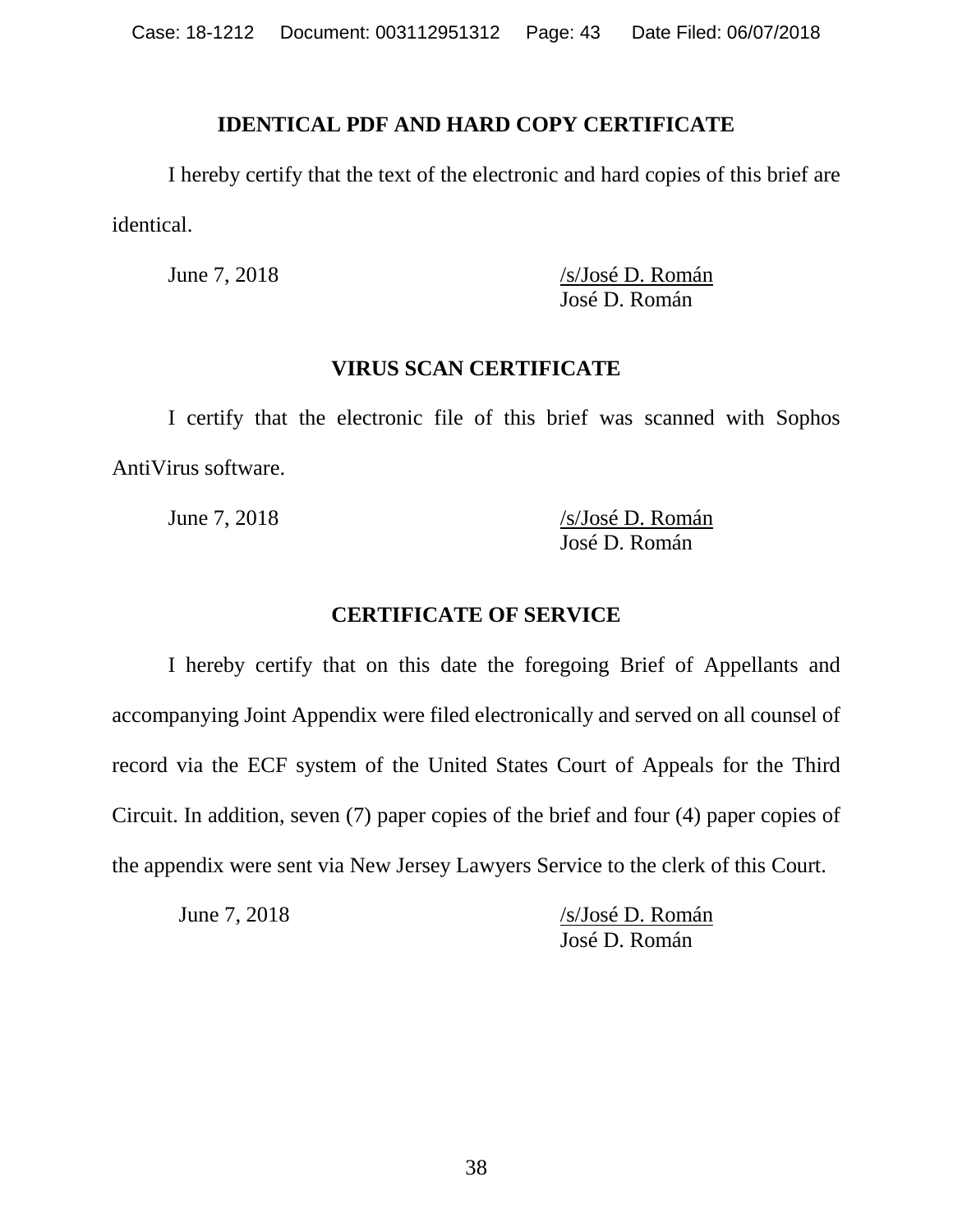# **TABLE OF CONTENTS FOR APPENDIX**

# **Volume One**

| Order Being Appealed filed Jan. 31, 2018<br>Denying Plaintiff's Motion for Summary<br>Judgment & Granting in Part Defendants |              |
|------------------------------------------------------------------------------------------------------------------------------|--------------|
|                                                                                                                              | <b>JA002</b> |
|                                                                                                                              | <b>JA004</b> |
| <b>Volume Two</b>                                                                                                            |              |
|                                                                                                                              | <b>JA015</b> |
|                                                                                                                              | JA022        |
|                                                                                                                              | JA037        |
| <b>Exhibits in Support of Appellants'/Plaintiffs'</b>                                                                        | JA052-180    |
| Defendant's Response to Plaintiffs' First<br>Set of Interrogatories & Response to Plaintiffs'                                | JA052        |
| Fagye Engleman Deposition,                                                                                                   | JA072        |
| By-Laws of A Country Place Condominium Association                                                                           | JA113        |
| By-Laws Amendment of ACP<br>filed with Ocean County Clerk                                                                    | JA131        |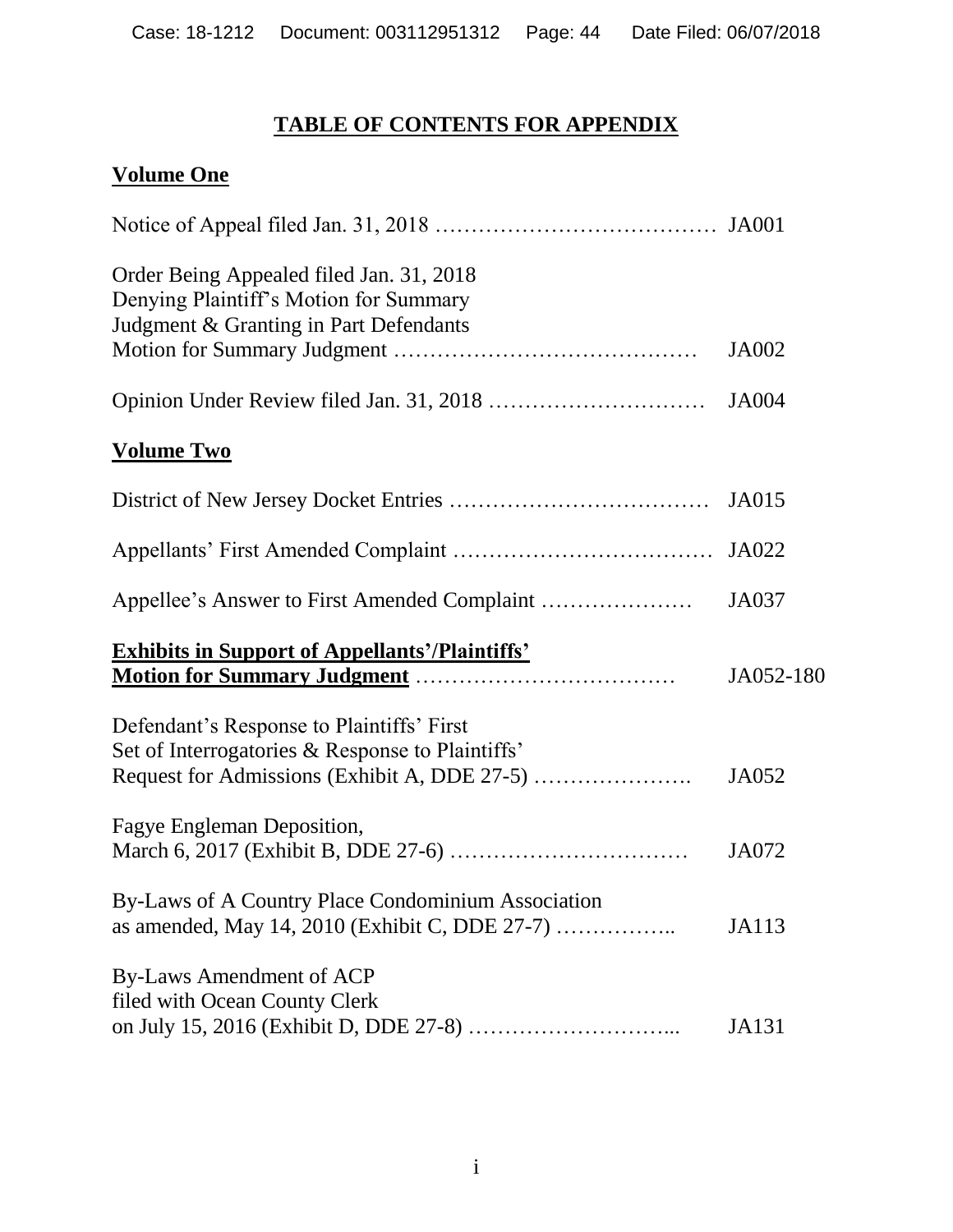| General Information and Regulations of A                                      |       |
|-------------------------------------------------------------------------------|-------|
| <b>Country Place Condominium Association</b>                                  | JA135 |
| Swimming Pool Schedule 2011                                                   | JA144 |
| Swimming Pool Schedule 2013                                                   | JA146 |
| Swimming Pool Schedule 2014                                                   | JA148 |
| Swimming Pool Schedule 2015                                                   |       |
| Pool schedule and rules for Summer 2016                                       | JA154 |
| Pool Rules for Summer 2016, published in The Country                          | JA155 |
| A Country Place Pool Schedule 2016                                            | JA156 |
| Board Meeting Minutes, July 3, 2016                                           |       |
| Modified Pool Schedule, effective July 17, 2016                               | JA157 |
| ACP email documenting Curto's refusal to leave                                | JA158 |
| the pool during "men swim hours," June 15, 2016                               | JA159 |
| <b>Statement of Steve Lusardi</b><br>read at the Board meeting, June 16, 2016 | JA160 |
|                                                                               |       |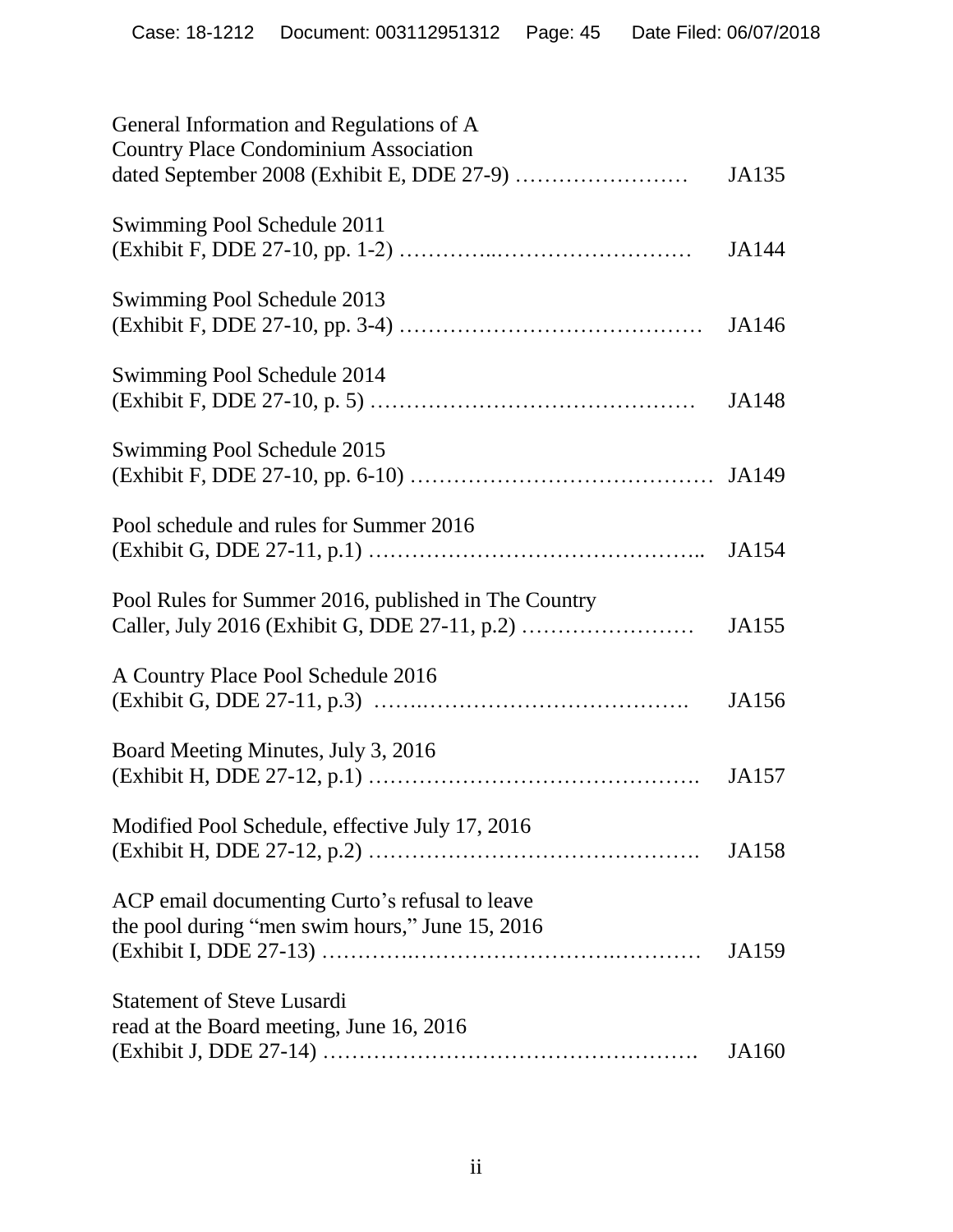| ACP emails regarding fining Curto<br>& Lusardi for swimming, June 28, 2016           |       |
|--------------------------------------------------------------------------------------|-------|
|                                                                                      | JA162 |
| Violation letter from ACP to Curto,                                                  | JA163 |
| Violation invoice from ACP to Lusardi,                                               | JA164 |
| Violation letter from ACP to Lusardi,                                                | JA165 |
| Violation invoice from ACP to Curto,                                                 | JA166 |
| Lusardi letter to the Board, July 1, 2016                                            | JA167 |
| Handwritten communications from Curto<br>to the Board, July 15, 2016 & July 17, 2016 | JA169 |
| Email from Curto to the Board,                                                       | JA170 |
| Email from the Board to Curto,                                                       | JA171 |
| Email from Curto to the Board,                                                       | JA172 |
| Email from the Board to Curto,                                                       | JA174 |
| Letter from ACP to Lusardi,                                                          | JA176 |
| Notice published in The Country Caller,                                              | JA177 |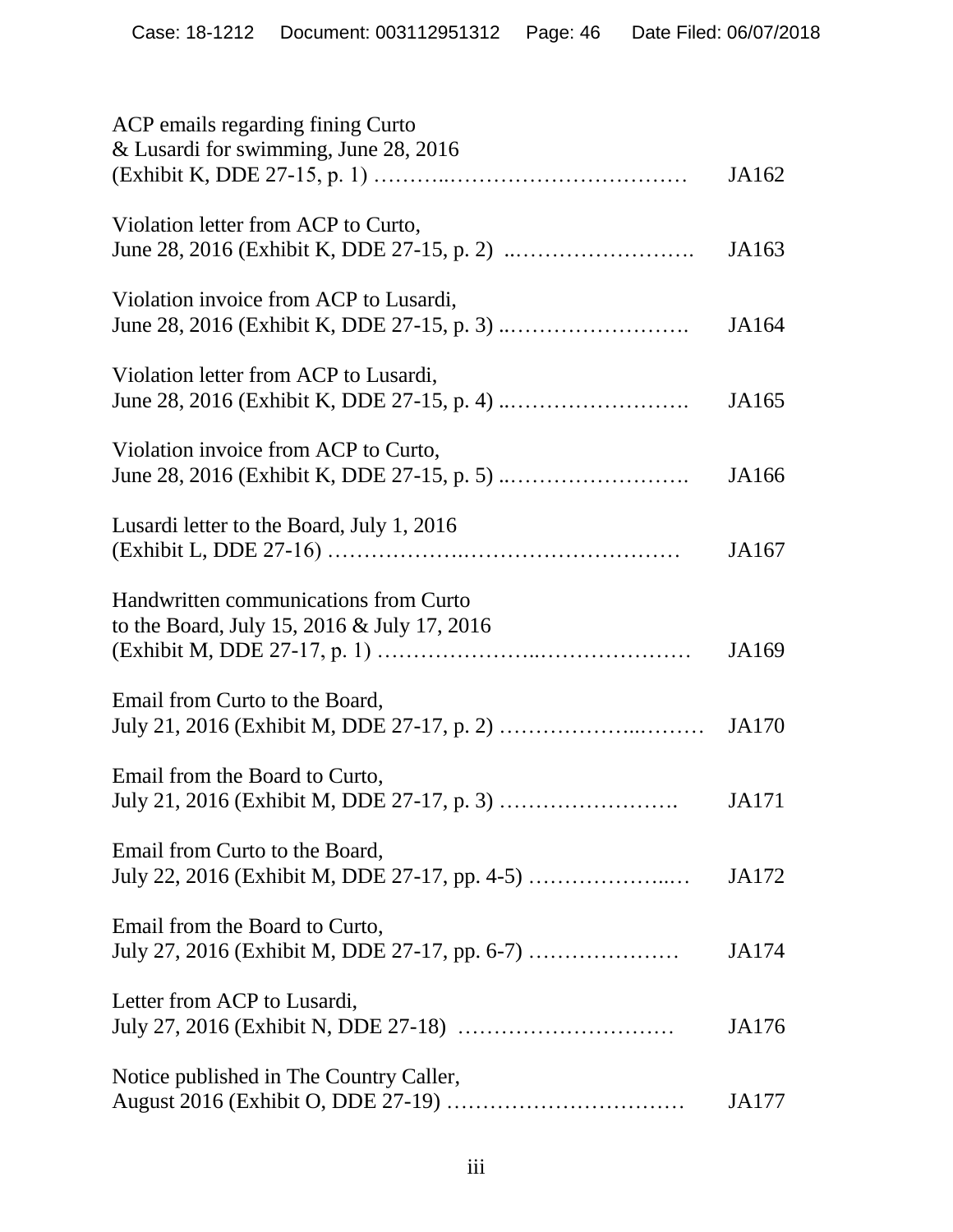| <b>Exhibits in Support of Appellee's/Defendant's</b>     |              |
|----------------------------------------------------------|--------------|
| Portions of Marie Curto deposition, March 7, 2017        | <b>JA181</b> |
| Portions of Steven Lusardi deposition, March 13, 2017    | JA212        |
| A Country Place 2013 Pool Guard Volunteers               | JA244        |
| Attorney Tobolsky letter of June 29, 2016                | JA245        |
| Plaintiffs' Answer to Defendant's Request for Admissions | JA246        |
|                                                          | JA253        |
| Portions of Jason Lusardi deposition, March 13, 2017     | JA264        |
|                                                          | JA271        |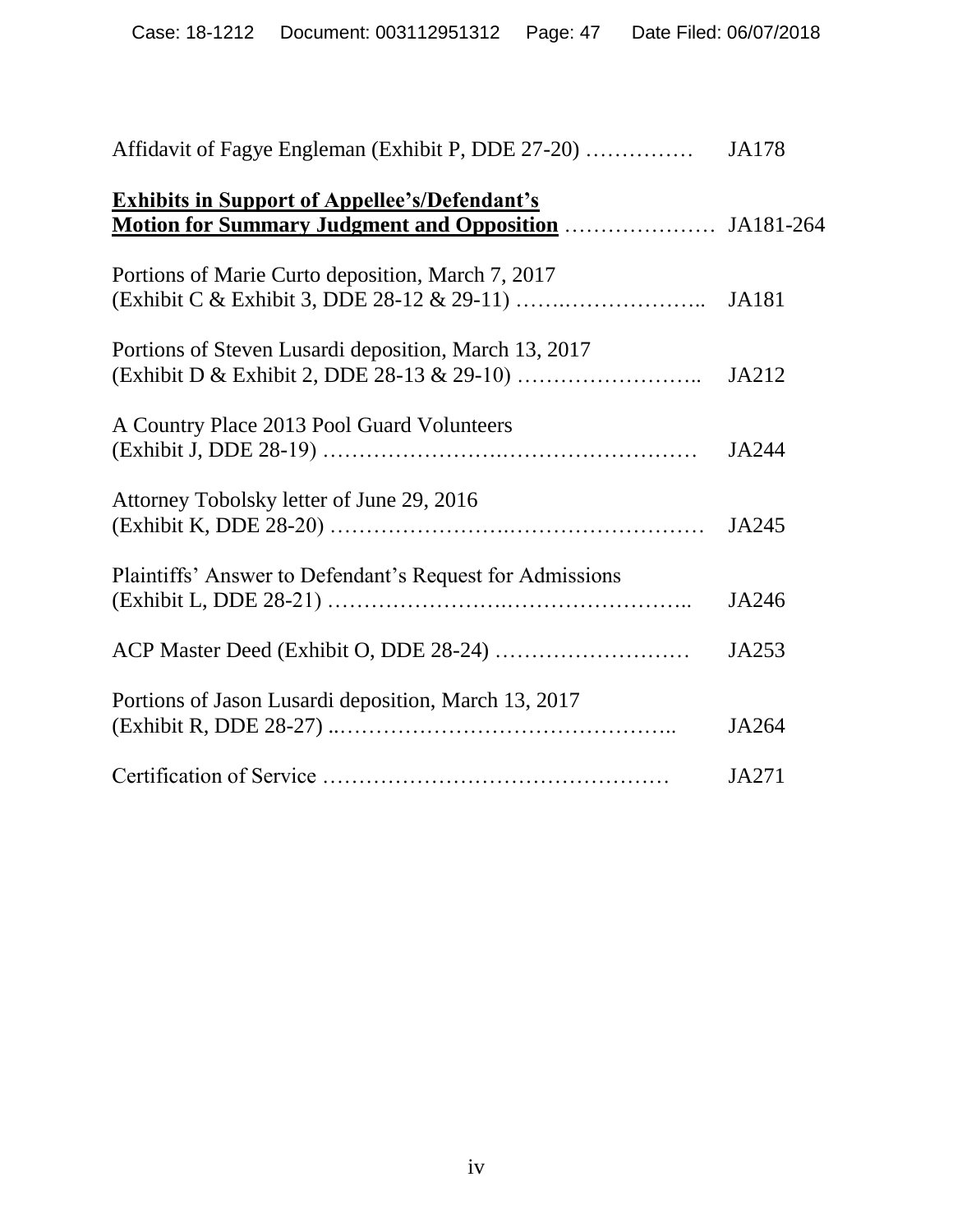## UNITED STATES DISTRICT COURT DISTRICT OF NEW JERSEY

| MARIE CURTO, DIANA LUSARDI AND | CIVIL ACTION                          |
|--------------------------------|---------------------------------------|
| <b>STEVE LUSARDI,</b>          | Docket No.: 3:16-CV-5928              |
| V.                             | Judge: Hon. Brian R. Martinotti       |
| A COUNTRY PLACE CONDOMINIUM    | Notice of Appeal to the U.S. Court of |
| ASSOCIATION, INC.              | <b>Appeals for the Third Circuit</b>  |

Notice is hereby given that Plaintiffs Marie Curto, Diana Lusardi and Steve Lusardi appeal to the United States Court of Appeals for the Third Circuit the Order Denying Plaintiff's Motion for Partial Summary Judgment and Granting in Part Defendant's Motion for Summary Judgment (ECF No. 34) of the United States District Court, District of New Jersey, entered in this action on January 31, 2018

Dated: January 31, 2018

### **POWELL & ROMAN, LLC**

131 White Oak Lane Old Bridge, New Jersey08857 Tel: (732) 679-3777 Attorneys for Plaintiffs

s/ Jose D. Roman

By: \_\_\_\_\_\_\_\_\_\_\_\_\_\_\_\_\_\_\_\_\_\_\_\_\_\_\_\_\_\_

Jose D. Roman, Esq. jroman@lawppl.com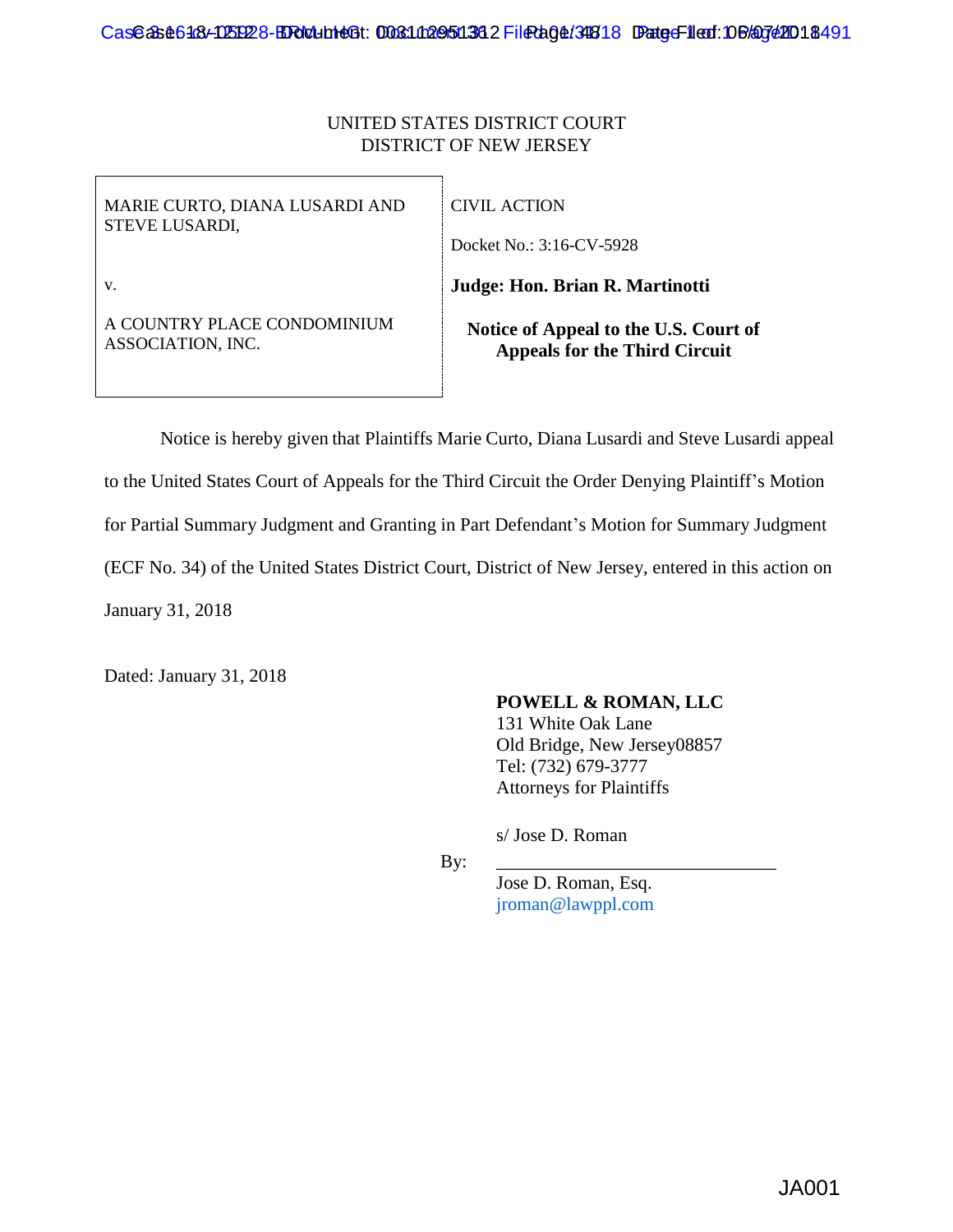### **UNITED STATES DISTRICT COURT FOR THE DISTRICT OF NEW JERSEY**

| MARIE CURTO, et al.,          | ٠                                                    |
|-------------------------------|------------------------------------------------------|
| Plaintiffs,                   | Civ. Action No.: 16-5928-BRM-LHG<br>$\bullet$ .<br>٠ |
| V.                            | ORDER                                                |
| A COUNTRY PLACE CONDOMINIUM : |                                                      |
| ASSOCIATION, INC., et al.,    | ٠                                                    |
| Defendants.                   |                                                      |

**THIS MATTER** is opened to the Court by Plaintiffs Marie Curto, Diana Lusardi, and Steve Lusardi's (collectively, "Plaintiffs") Motion for Partial Summary Judgment (ECF No. 27) and Defendant A Country Place Condominium Association, Inc.'s ("CPCA") Motion for Summary Judgment (ECF No. 28). The Court having reviewed the parties' submissions pursuant to Federal Rule of Civil Procedure 78(b), for the reasons set forth in the accompanying Opinion, and for good cause shown,

**IT IS** on this 31st day of January 2018,

**ORDERED** that Plaintiffs' Motion for Partial Summary Judgment (ECF No. 27) is **DENIED**, and it is further

**ORDERED** that CPCA's Motion for Summary Judgment (ECF No. 28) is **GRANTED IN** 

# **PART** and **DENIED IN PART AS MOOT**, and it is further

**ORDERED** that the Court remands the matter to the Superior Court of New Jersey, Ocean County; and it is finally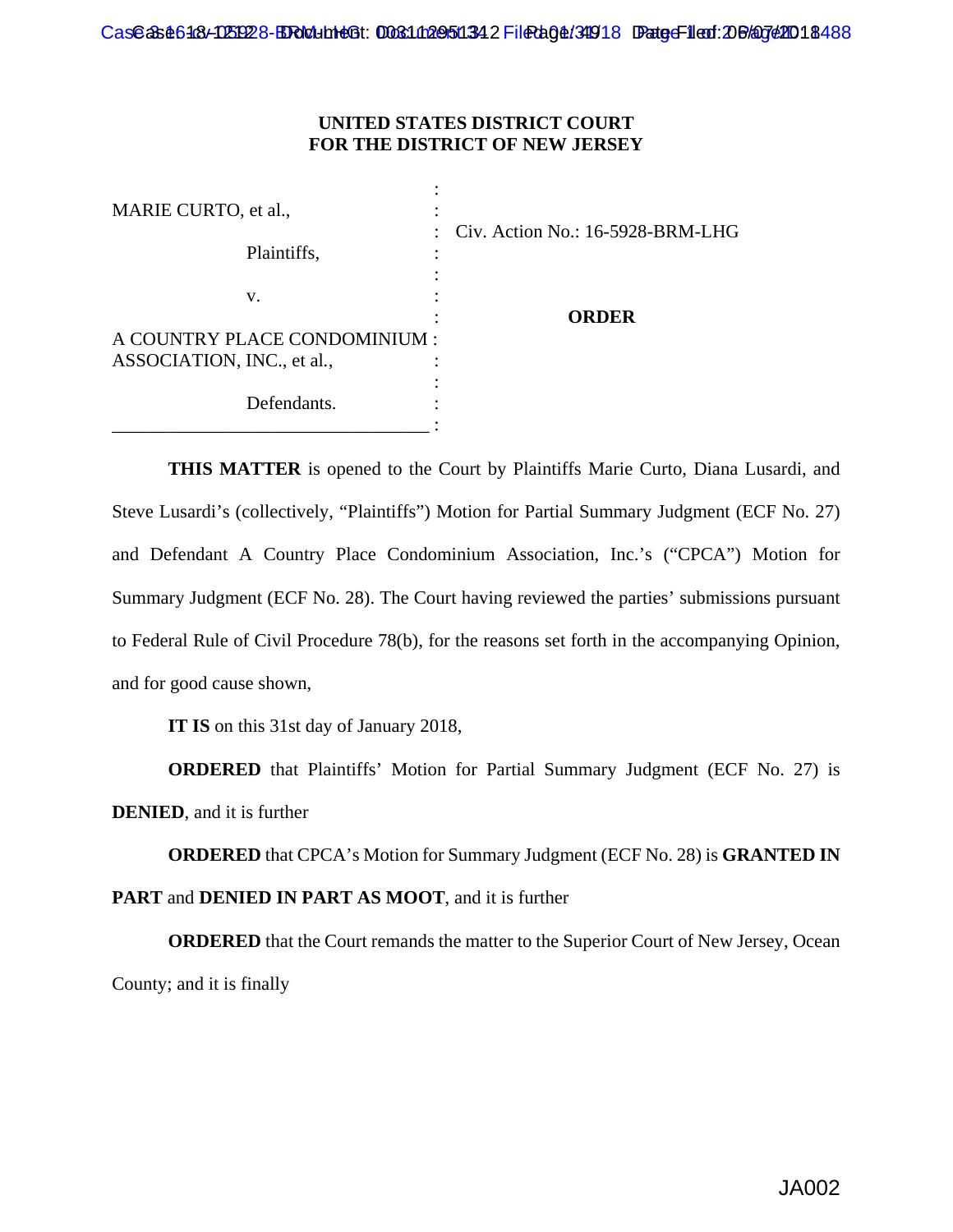**ORDERED** that the Clerk is directed to **CLOSE** this case.

*/s/ Brian R. Martinotti*  **HON. BRIAN R. MARTINOTTI UNITED STATES DISTRICT JUDGE**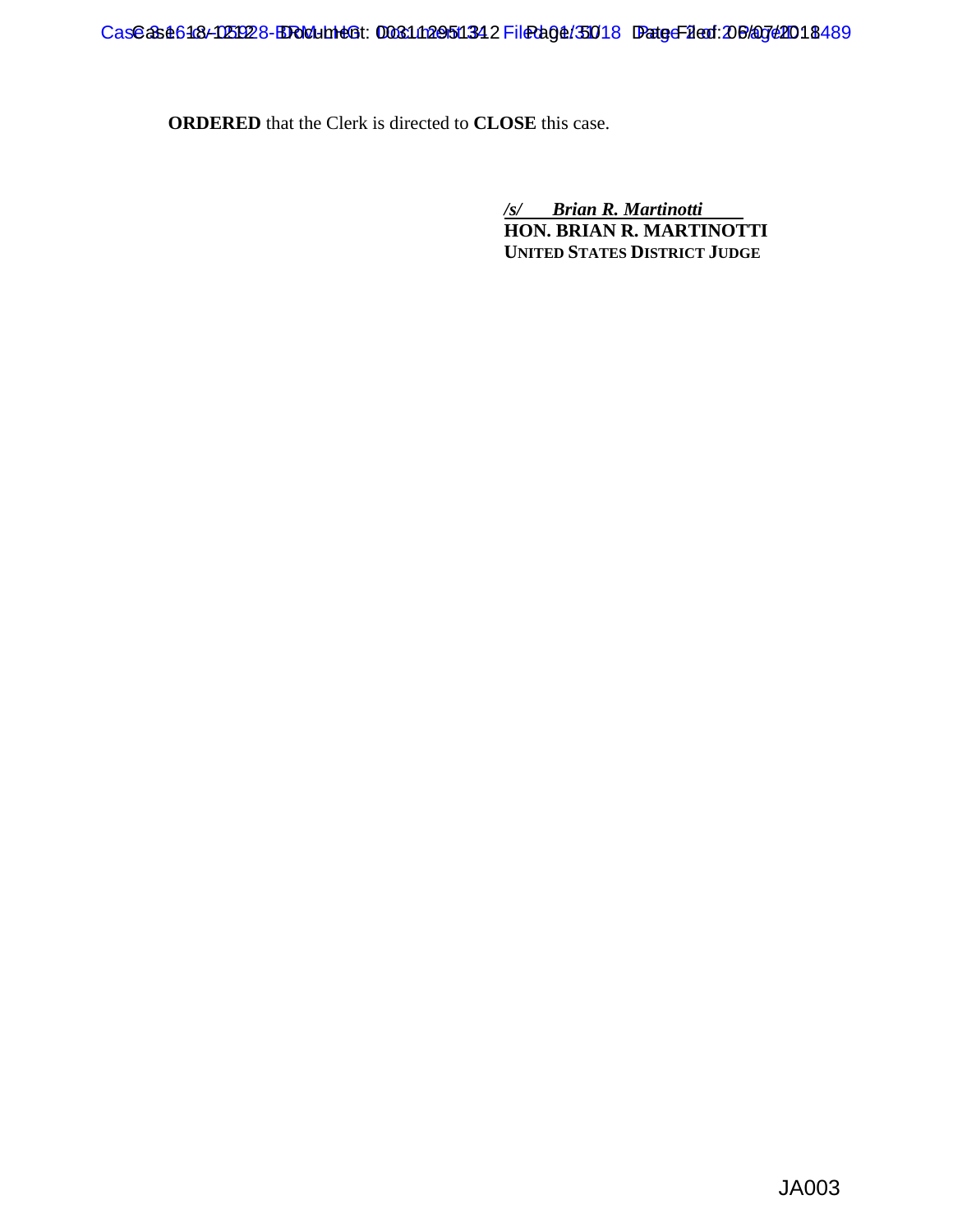#### **NOT FOR PUBLICATION**

### **UNITED STATES DISTRICT COURT FOR THE DISTRICT OF NEW JERSEY**

| MARIE CURTO, et al.,          |                                                          |
|-------------------------------|----------------------------------------------------------|
| Plaintiffs,                   | Civ. Action No.: 16-5928-BRM-LHG<br>$\ddot{\phantom{0}}$ |
| V.                            | <b>OPINION</b>                                           |
| A COUNTRY PLACE CONDOMINIUM : |                                                          |
| ASSOCIATION, INC., et al.,    |                                                          |
| Defendants.                   |                                                          |

### **MARTINOTTI, DISTRICT JUDGE**

Before this Court are: (1) Plaintiffs Marie Curto, Diana Lusardi, and Steve Lusardi's (collectively, "Plaintiffs") Motion for Partial Summary Judgment (ECF No. 27) and (2) Defendant A Country Place Condominium Association, Inc.'s ("CPCA") Motion for Summary Judgment (ECF No. 28). Pursuant to Federal Rule of Civil Procedure 78(b), the Court did not hear oral argument. For the reasons set forth below, Plaintiff's Motion for Partial Summary Judgment is **DENIED** and Defendant's Motion for Summary Judgment is **GRANTED IN PART** and **DENIED IN PART AS MOOT**, and the Court **REMANDS** the matter to the Superior Court of New Jersey, Ocean County.

#### **I. BACKGROUND**

Plaintiffs assert claims for sex discrimination pursuant to the Federal Fair Housing Act, 42 U.S.C. § 3601, *et seq.* ("FHA"), the New Jersey Law Against Discrimination N.J.S.A. 10:5-1, *et seq*. ("NJLAD"), the New Jersey Horizontal Property Act of 1963, N.J.S.A. 46:8A-1, *et seq.*, and the New Jersey Condominium Act, N.J.S.A. 46:8B-1, *et seq.* arising from gender segregation at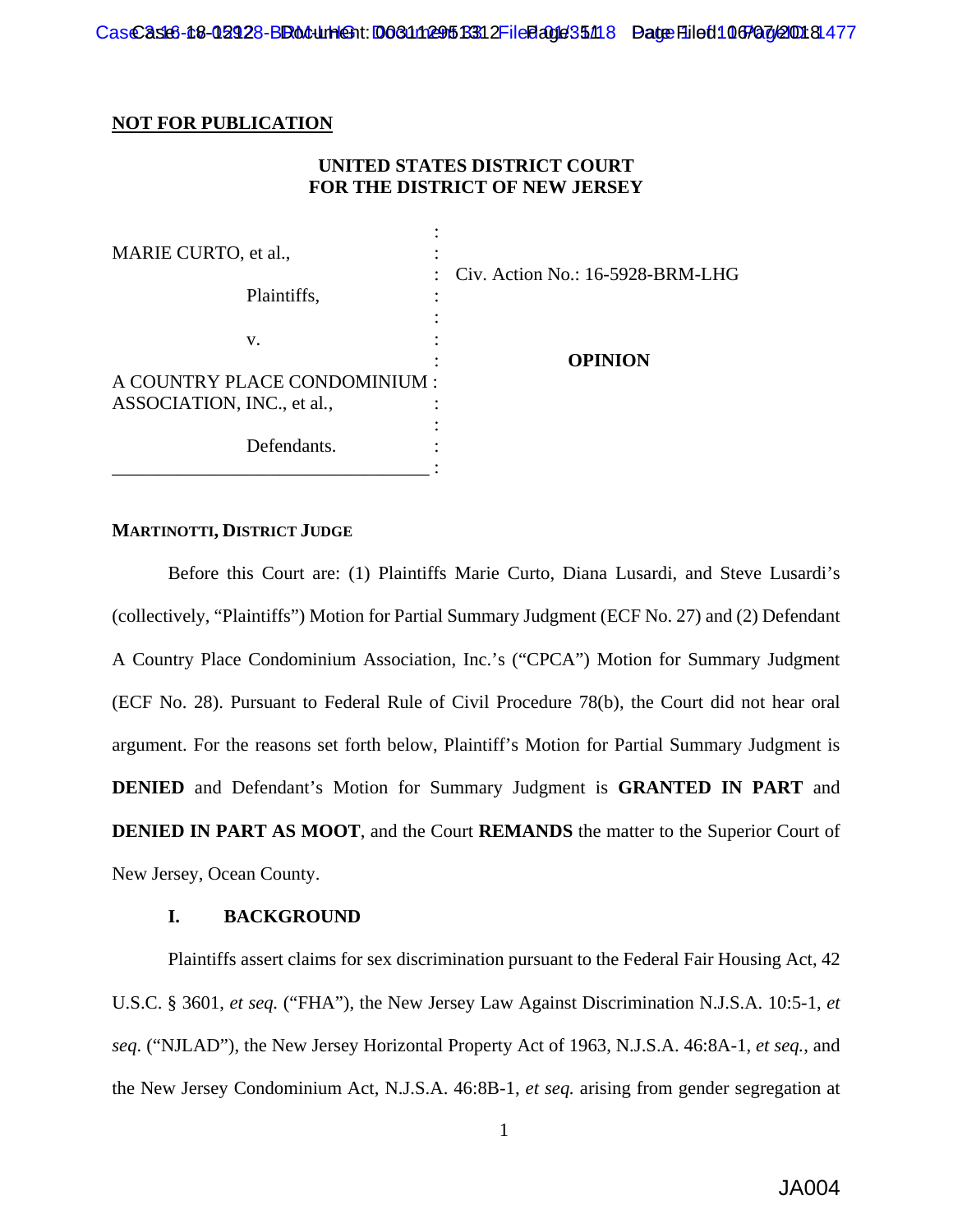the community pool in the condominium complex where they reside. (*See* Am. Compl. (ECF No. 25).)

#### **A. The Parties**

Plaintiffs are residents and unit owners of the A Country Place Community (the "Community"), which is a 376-unit condominium community in Lakewood, New Jersey. (Pls.' Statement of Undisputed Material Facts (ECF No. 27-2) ¶¶ 5, 14, 20, 25; Def.'s Resp. to Pls.' Statement of Undisputed Material Facts (ECF No. 29) ¶¶ 5, 14, 20, 25; Def.'s Statement of Undisputed Material Facts (ECF No. 28)  $\P\P$  1, 7; Pls.' Resp. to Def.'s Statement of Undisputed Material Facts (ECF No. 30-1)  $\P$  1, 7.) CPCA is a non-profit organization organized under New Jersey law. (ECF No. 27-2 ¶ 6; ECF No. 29 ¶ 6.)

#### **B. Community Pool Policy**

CPCA claims eighty percent of the units in the Community are owned by members of the Jewish Orthodox who "are strictly separated by gender." (ECF No. 28 ¶¶ 9, 10.) In 2011, CPCA implemented a gender-segregated schedule at the pool. (Dep. of Fagye Engelman ("Engelman Dep.") (ECF No. 27-6) at 28:21-29:5; ECF No. 27-2 ¶ 52; ECF No 28 ¶ 19.) In 2016, when this lawsuit was filed, the pool operated under two slightly different schedules, but generally allotted time as follows:

- 1. Women-Only Swimming 8:00 to 11:00 a.m. Sunday to Friday; 3:00 to 5:00 p.m. Sunday to Thursday; and 3:00 to 4:00 p.m. Friday.
- 2. Men-Only Swimming  $-11:00$  a.m. to 1 p.m. Sunday to Friday; 6:45 to 9:00 p.m. Sunday to Thursday; and 4:00 to 9:00 p.m. Friday.
- 3. All Residents Swimming 1:00 to 3:00 p.m. Sunday to Friday and 8:00 a.m. to 9:00 p.m. Saturday.

(Certif. of Angela Maione Costigan, Esq. ("Costigan Cert.") Ex. E (ECF No. 28-14) at 2, Ex. F (ECF No. 28-15) at 2.) During the swimming hours for women, men are not permitted to use the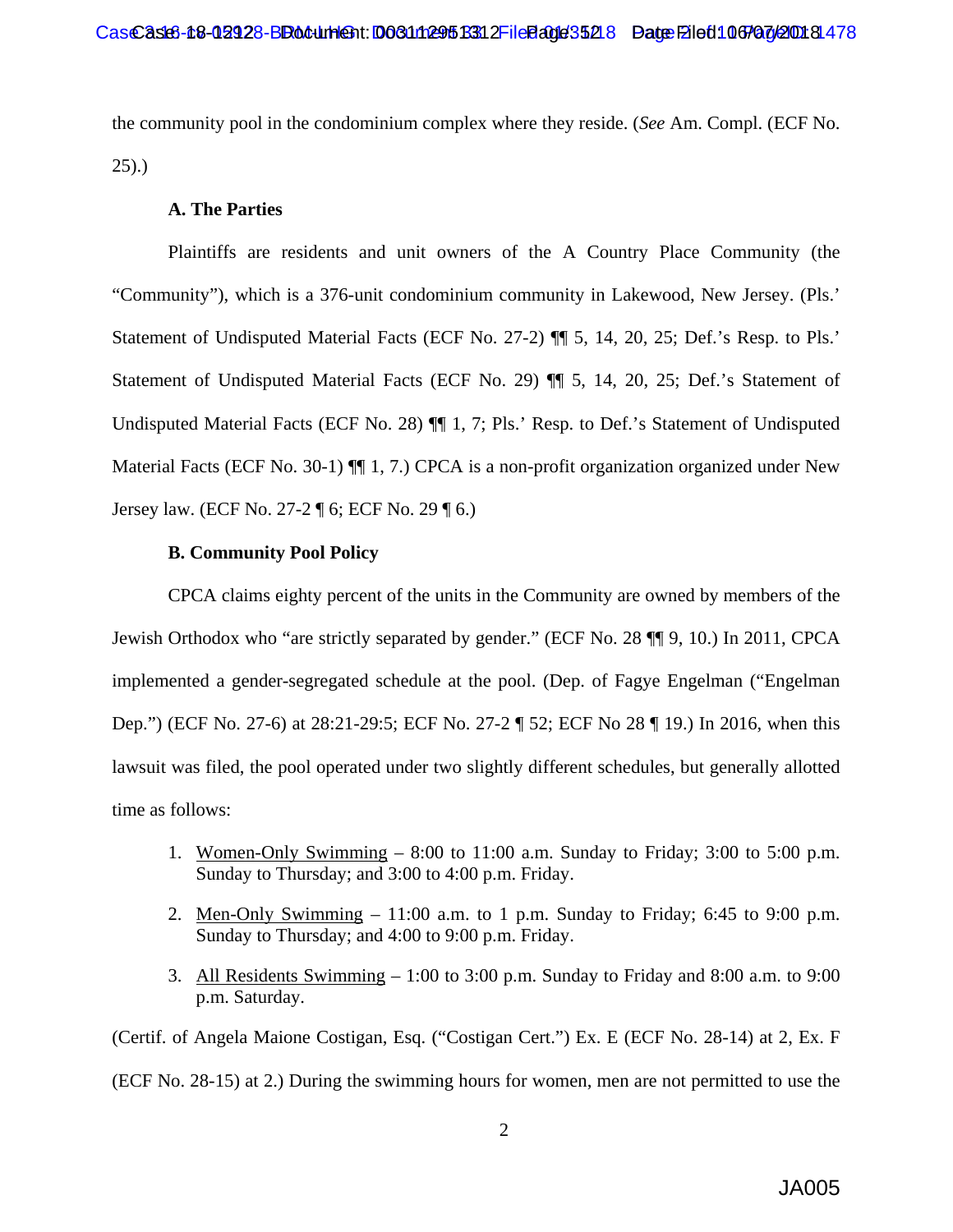pool or pool deck. (ECF No. 27-2 ¶ 65; ECF No. 29 ¶ 65.) Similarly, during swimming hours for men, women are prohibited from using the pool or the pool deck. (ECF No. 27-2 ¶ 66; ECF No. 29 ¶ 66.) The association/maintenance fee for the Community is \$215.00 per month. (ECF No. 27- 2 ¶ 35; ECF No. 29 ¶ 35.) A portion of this fee covers common areas, including the pool, but also covers maintenance of the grounds, snow removal, trash removal, among other services. (ECF No. 27-2 ¶ 36; ECF No. 29 ¶ 36; ECF No. 28 ¶ 36; ECF No. 30-1 ¶ 36.)

The parties dispute the details concerning how and when CPCA implemented a system of fines related to use of the pool (*see* ECF No. 27-2 ¶¶ 41-42; ECF No. 29 ¶¶ 41-42) but agree Steve and Diana Lusardi and Marie Curto were fined \$50.00 per household for using the pool during gender-segregated hours. (ECF No. 27-2 ¶¶ 78-79; ECF No. 29 ¶¶ 78-79.) Plaintiffs claim they sought hearings with CPCA to address the fines, but CPCA denied this request. (ECF No. 27-2  $\P$ 80-84.) CPCA denies these claims and states it responded to Plaintiff's questions and concerns about the fines. (ECF No. 29 ¶¶ 80-84.) The system of fines provided for fines of \$50.00, \$100.00, and \$250.00 for first, second, and third violations of the pool policy, respectively. (ECF No. 27-2 ¶ 92; ECF No. 29 ¶ 92.)

#### **C. Procedural Background**

On August 29, 2016, Plaintiffs initiated this lawsuit via an order to show cause with temporary restraints and a verified complaint filed in the Superior Court of New Jersey, Law Division: Ocean County. (ECF No. 1.) On the same day, the Honorable Craig L. Wellerson, P.J.Cv., entered an order to show cause with temporary restraints (the "TRO"), which temporarily enjoined CPCA from, among other things, enforcing gender segregation at the pool and collecting fines related to the gender-segregation policy. (ECF No. 2.) On September 26, 2016, CPCA removed the matter to this Court. (ECF No. 1.) Judge Wellerson's order expired by operation of law on October 10, 2016. (ECF Nos. 12  $\&$  13.) The parties then agreed to engage in liability

3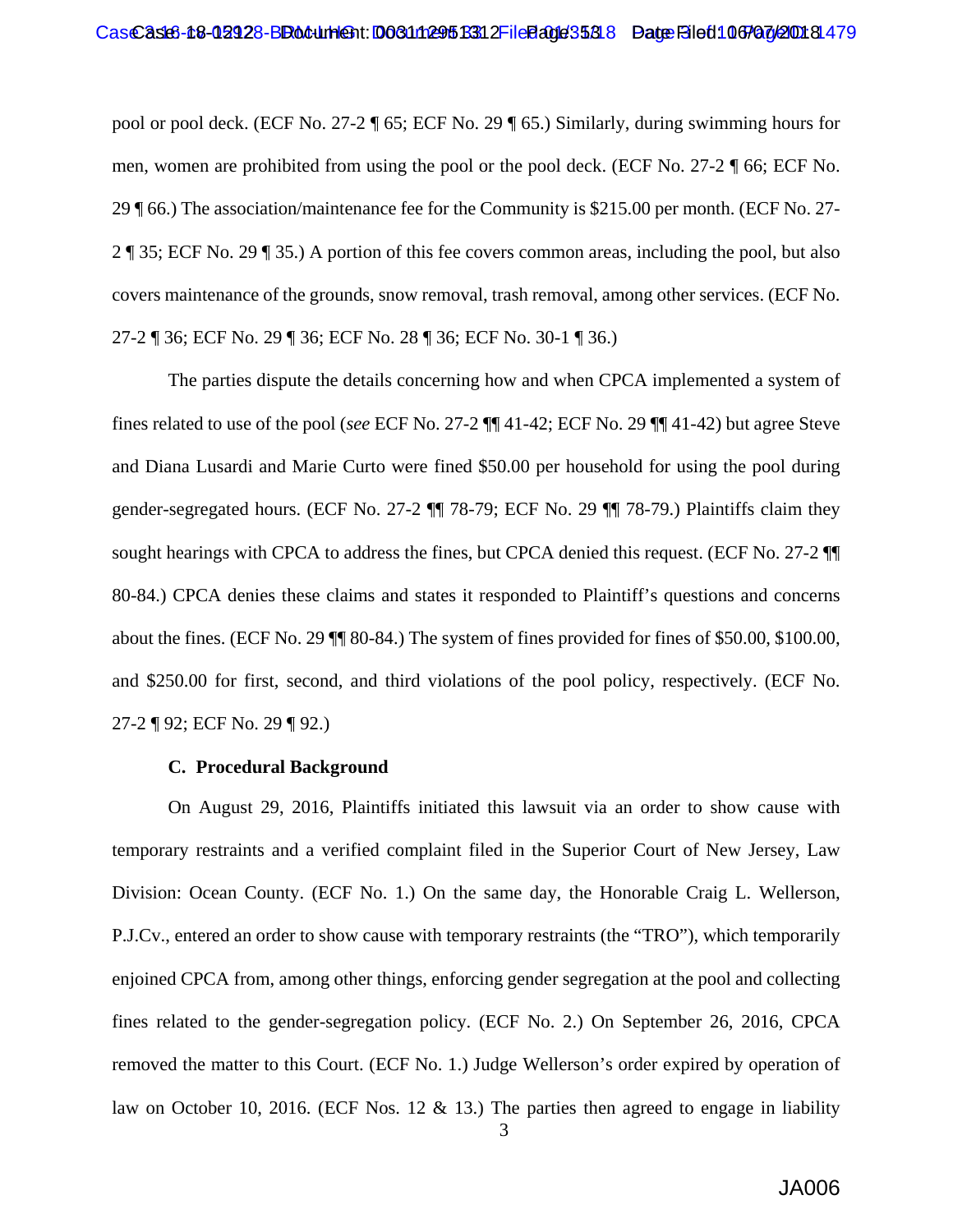discovery and file dispositive motions on threshold issues of law. (ECF Nos. 14 & 23.) The parties consented to amend the pleadings (ECF No. 24), and on April 19, 2017, Plaintiffs filed the Amended Complaint asserting claims for: (1) sex discrimination in violation of Sections 3604(b) and 3617 of the FHA (Count I), (2) violations of NJLAD (Count II), and (3) violations of the Horizontal Property Act and the Condominium Act (Count III). Plaintiffs now move for partial summary judgment on Counts I and III (ECF No. 27), and CPCA moves for summary judgment (ECF No. 28).

#### **II. LEGAL STANDARD**

Summary judgment is appropriate "if the pleadings, depositions, answers to interrogatories, and admissions on file, together with the affidavits, if any, show that there is no genuine issue as to any material fact and that the moving party is entitled to a judgment as a matter of law." Fed. R. Civ. P. 56(c). A factual dispute is genuine only if there is "a sufficient evidentiary basis on which a reasonable jury could find for the non-moving party," and it is material only if it has the ability to "affect the outcome of the suit under governing law." *Kaucher v. Cty. of Bucks*, 455 F.3d 418, 423 (3d Cir. 2006); *see also Anderson v. Liberty Lobby, Inc.*, 477 U.S. 242, 248 (1986). Disputes over irrelevant or unnecessary facts will not preclude a grant of summary judgment. *Anderson*, 477 U.S. at 248. "In considering a motion for summary judgment, a district court may not make credibility determinations or engage in any weighing of the evidence; instead, the non-moving party's evidence 'is to be believed and all justifiable inferences are to be drawn in his favor.'" *Marino v. Indus. Crating Co.*, 358 F.3d 241, 247 (3d Cir. 2004) (quoting *Anderson*, 477 U.S. at 255)); *see also Matsushita Elec. Indus. Co. v. Zenith Radio Corp.*, 475 U.S. 574, 587, (1986); *Curley v. Klem*, 298 F.3d 271, 276-77 (3d Cir. 2002).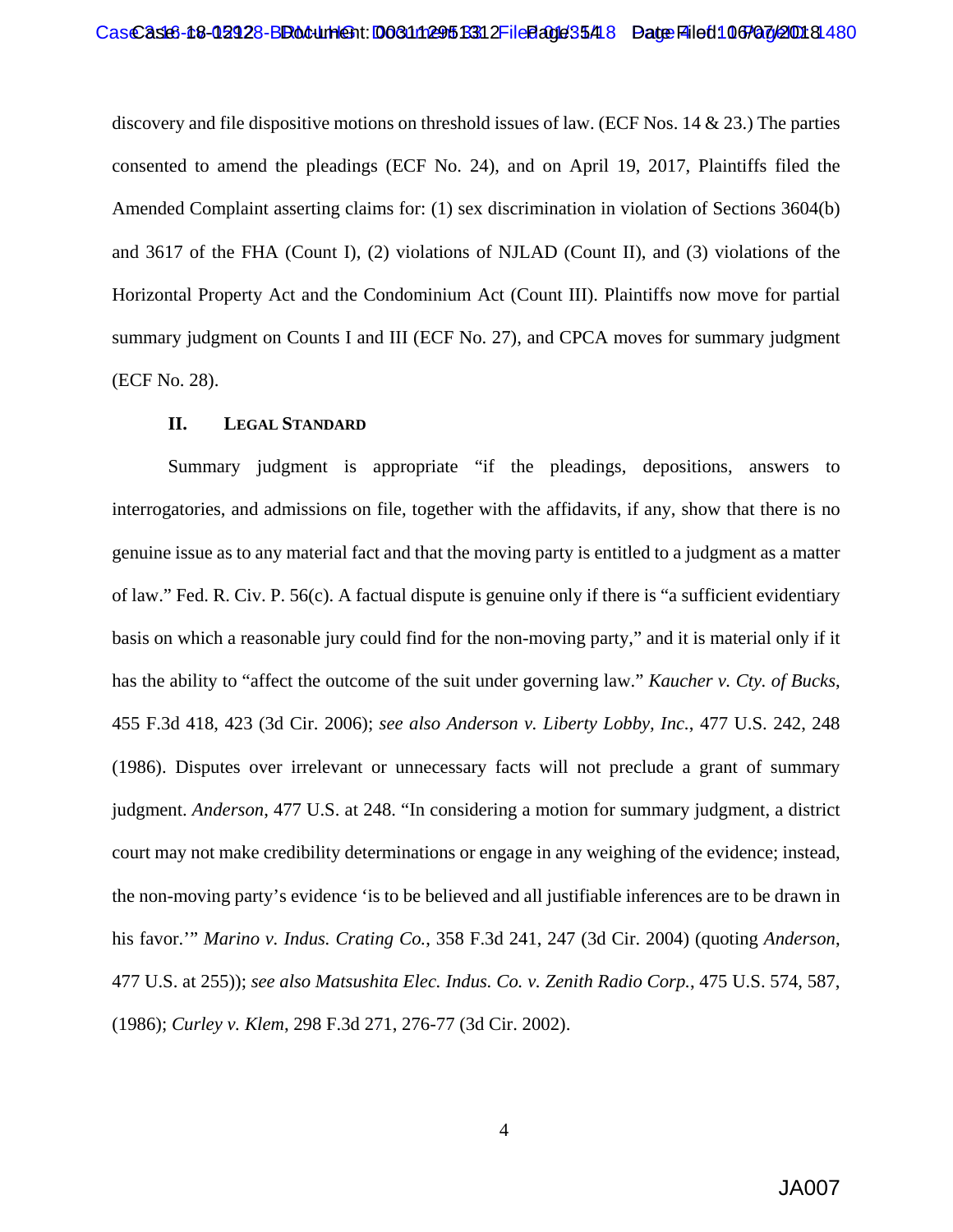The party moving for summary judgment has the initial burden of showing the basis for its motion. *Celotex Corp. v. Catrett*, 477 U.S. 317, 323 (1986). "If the moving party will bear the burden of persuasion at trial, that party must support its motion with credible evidence . . . that would entitle it to a directed verdict if not controverted at trial." *Id.* at 331. On the other hand, if the burden of persuasion at trial would be on the nonmoving party, the party moving for summary judgment may satisfy Rule 56's burden of production by either (1) "submit[ting] affirmative evidence that negates an essential element of the nonmoving party's claim" or (2) demonstrating "that the nonmoving party's evidence is insufficient to establish an essential element of the nonmoving party's claim." *Id.* Once the movant adequately supports its motion pursuant to Rule 56(c), the burden shifts to the nonmoving party to "go beyond the pleadings and by her own affidavits, or by the depositions, answers to interrogatories, and admissions on file, designate specific facts showing that there is a genuine issue for trial." *Id.* at 324; *see also Matsushita*, 475 U.S. at 586; *Ridgewood Bd. of Ed. v. Stokley*, 172 F.3d 238, 252 (3d Cir. 1999). In deciding the merits of a party's motion for summary judgment, the court's role is not to evaluate the evidence and decide the truth of the matter, but to determine whether there is a genuine issue for trial. *Anderson*, 477 U.S. at 249. Credibility determinations are the province of the factfinder. *Big Apple BMW, Inc. v. BMW of N. Am., Inc.*, 974 F.2d 1358, 1363 (3d Cir. 1992).

There can be "no genuine issue as to any material fact," however, if a party fails "to make a showing sufficient to establish the existence of an element essential to that party's case, and on which that party will bear the burden of proof at trial." *Celotex*, 477 U.S. at 322-23. "[A] complete failure of proof concerning an essential element of the nonmoving party's case necessarily renders all other facts immaterial." *Id.* at 323; *Katz v. Aetna Cas. & Sur. Co.*, 972 F.2d 53, 55 (3d Cir. 1992).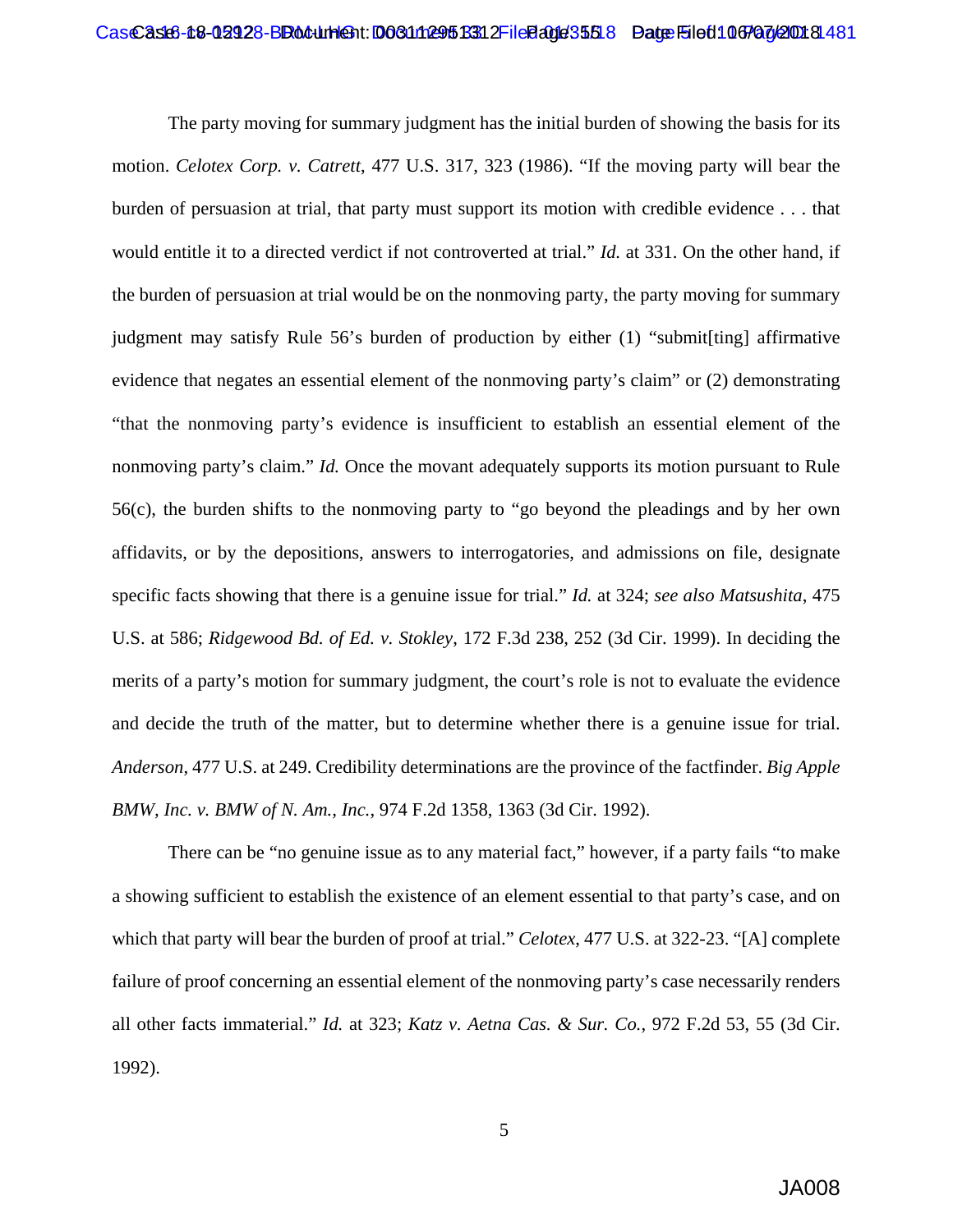#### **III. DECISION**

#### **A. Plaintiffs' Standing to Assert Their Claims**

As a preliminary matter, CPCA argues Plaintiffs lack standing to assert their claims, because Plaintiffs have not sustained an injury. (ECF No. 28-5 at 10-12.) CPCA contends Plaintiffs testified they were able to use the pool and that they did not pay the fines they were assessed. (*Id.*  at 12-14.)

"Article III, § 2, of the Constitution restricts the federal 'judicial Power' to the resolution of 'Cases' and 'Controversies.'" *Sprint Commc'ns Co. v. APCC Servs., Inc.*, 554 U.S. 269, 273 (2016) "That case-or controversy requirement is satisfied only where a plaintiff has standing." *Id.*  (citation omitted). Article III "standing consists of three elements." *Spokeo*, 136 S. Ct. at 1547 (quoting *Lujan v. Defenders of Wildlife*, 504 U.S. 555, 560 (1992)). To establish standing, "[t]he plaintiff must have (1) suffered an injury in fact, (2) that is fairly traceable to the challenged conduct of the defendant, and (3) that is likely to be redressed by a favorable judicial decision." *Id.* "Absent Article III standing, a federal court does not have subject matter jurisdiction to address a plaintiff's claims, and they must be dismissed." *Common Cause of Pennsylvania v. Pennsylvania*, 558 F.3d 249, 257 (3d Cir. 2009) (quoting *Taliaferro v. Darby Twp. Zoning Bd.*, 458 F.3d 181, 188 (3d Cir. 2006)).

The Court finds Plaintiffs have standing. CPCA mischaracterizes Plaintiffs' claims. Their claims do not arise from an allegation that they were prohibited from using the pool altogether. Rather, they allege CPCA's gender-segregation policy discriminated against them based on gender because they could not access the pool as they would have but for their gender. Furthermore, the FHA allows an "aggrieved person" to commence a civil action to obtain relief from an alleged discriminatory housing practice. [42 U.S.C. § 3613\(a\).](https://1.next.westlaw.com/Link/Document/FullText?findType=L&pubNum=1000546&cite=42USCAS3613&originatingDoc=Ic3e0df4553e911d9a99c85a9e6023ffa&refType=RB&originationContext=document&transitionType=DocumentItem&contextData=(sc.Search)#co_pp_8b3b0000958a4) The FHA defines an "aggrieved person" to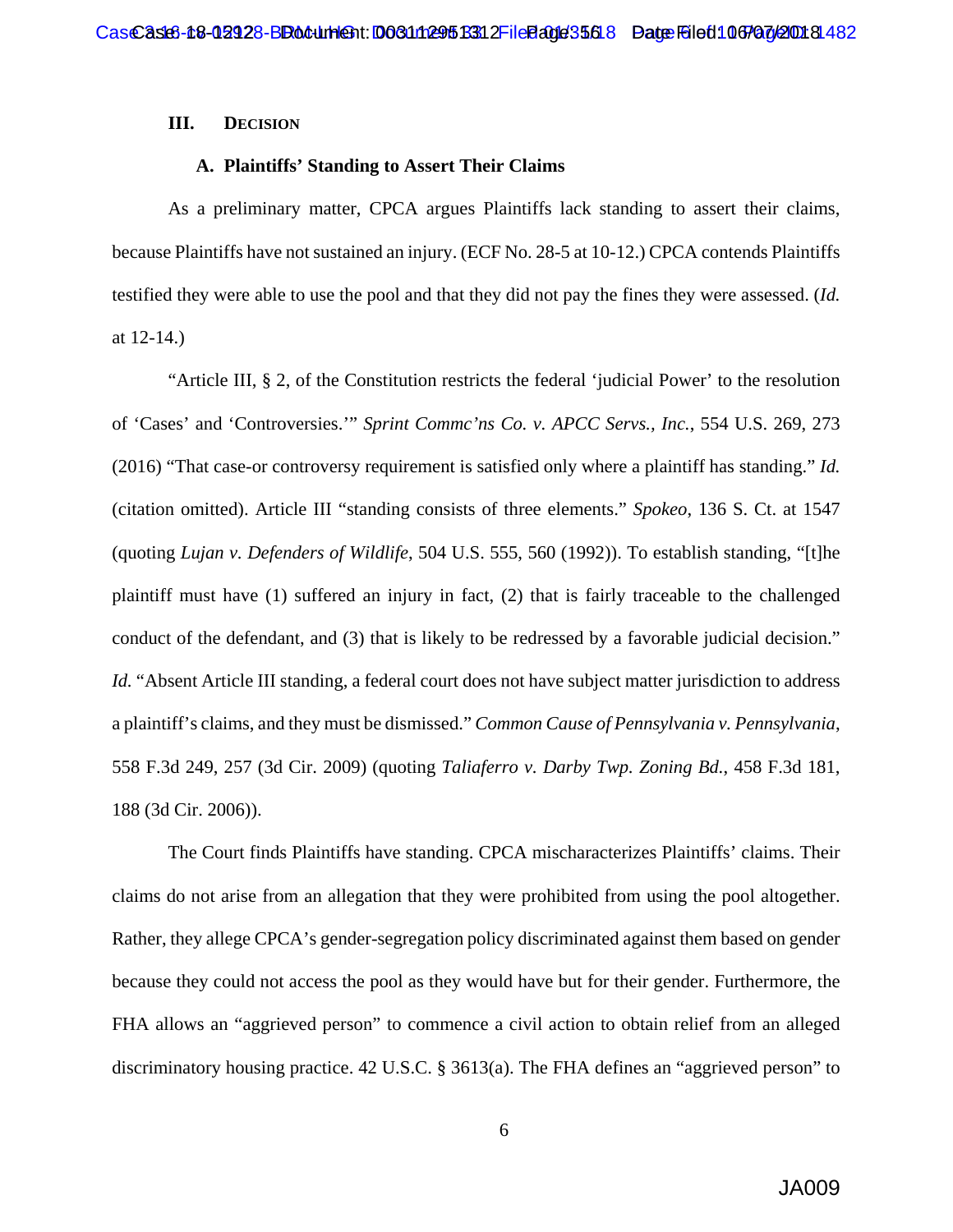include any person who "(1) claims to have been injured by a discriminatory housing practice; or (2) believes that such person will be injured by a discriminatory housing practice that is about to occur." [42 U.S.C. § 3602\(i\).](https://1.next.westlaw.com/Link/Document/FullText?findType=L&pubNum=1000546&cite=42USCAS3602&originatingDoc=Ic3e0df4553e911d9a99c85a9e6023ffa&refType=RB&originationContext=document&transitionType=DocumentItem&contextData=(sc.Search)#co_pp_17a3000024864) Plaintiffs have clearly alleged the gender-segregation of the pool constitutes "(1) [] an injury in fact, (2) that is fairly traceable to the challenged conduct of the defendant, and (3) that is likely to be redressed by a favorable judicial decision." *Spokeo*, 136 S. Ct at 1547. Therefore, Plaintiffs have Article III standing.

#### **B. CPCA's Motion for Summary Judgment as to Plaintiffs' FHA Claim[1](#page-56-0)**

The FHA makes it unlawful "[t]o discriminate against any person in the terms, conditions, privileges of sale or rental of a dwelling, or in the provision of services or facilities in connection therewith, because of race, color, religion, sex, familial status, or national origin." 48 U.S.C. § 3604(b). It is also "unlawful to coerce, intimidate, threaten, or interfere with any person in the exercise or enjoyment of . . . any right granted by [the FHA]." *Id.* § 3617. "A plaintiff can establish a *prima facie* claim of housing discrimination under the [FHA] by showing that the challenged actions were motivated by intentional discrimination or that the actions had a discriminatory effect on a protected class." *Mitchell v. Walters*, No. 10-1061, 2010 WL 3614210, at \*6 (D.N.J. Sept. 8, 2010) (citing *Cmty Servs., Inc. v. Wind Gap Mun. Auth.*, 421 F.3d 170, 176 (3d Cir. 2005)). Here, Plaintiffs argue CPCA has engaged in intentional discrimination, because the pool schedule facially discriminates and segregates residents by gender.

CPCA argues its gender-segregated schedule for the pool does not discriminate, because the policy applies to both men and women equally. (ECF No. 28-5 at 15.) It argues the policy

<span id="page-56-0"></span><sup>&</sup>lt;sup>1</sup> Because Plaintiffs' FHA claims are the only basis for this Court's original jurisdiction over this action pursuant to 28 U.S.C. §§ 1331 and 1332, the Court first considers CPCA's Motion for Summary judgment on that claim. By considering CPCA's motion first, the Court "view[s] the facts and draw[s] all reasonable inferences in the light most favorable" to Plaintiffs. *Scott v. Harris*, 550 U.S. 372, 378 (2007).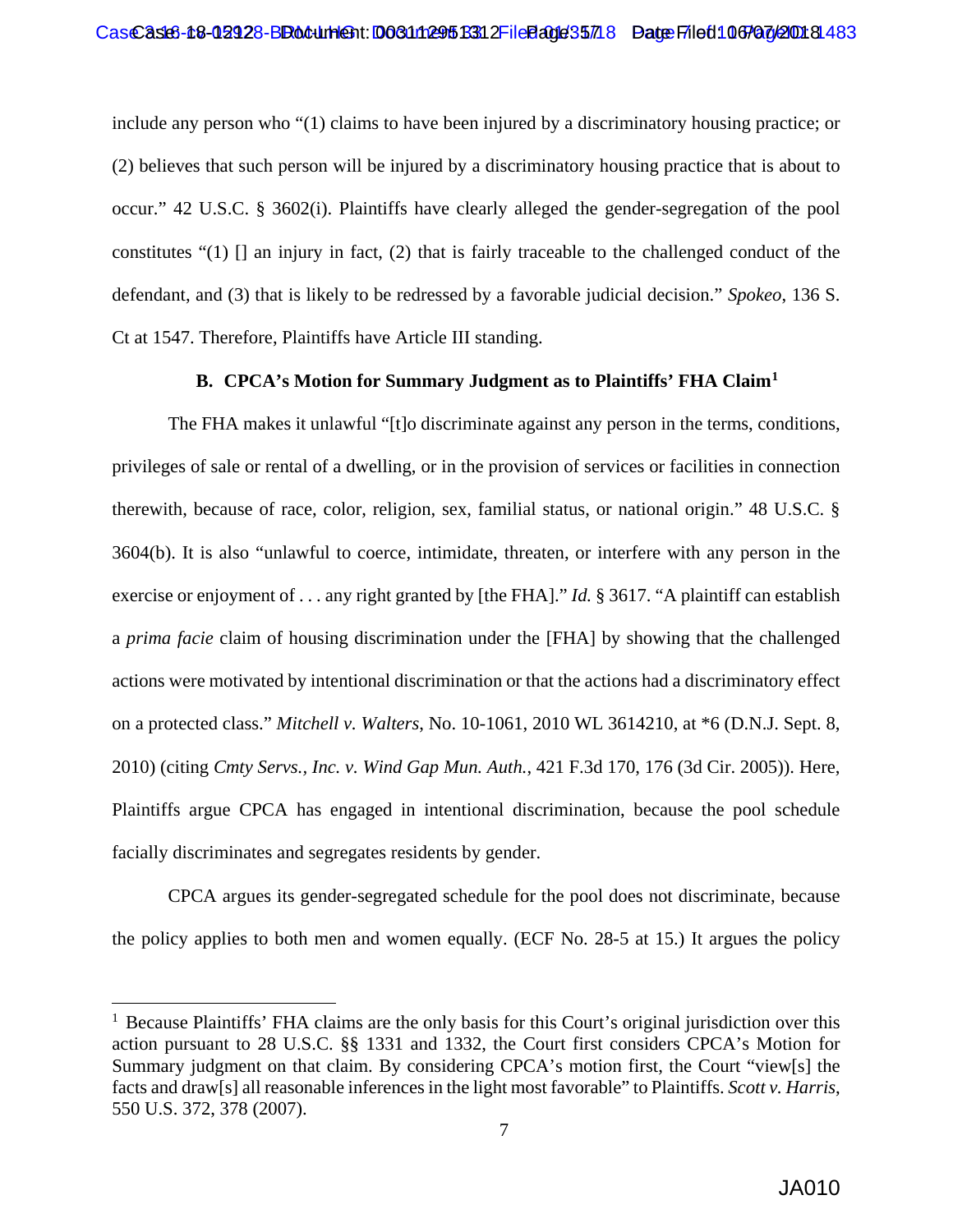#### Cas Cast6-18-02928-BB o dument: 003111295 B312 File Eage 35818 Date File 611 067 a 7/2001 81484

comports with United States Supreme Court precedent that provides a policy is not discriminatory unless "the evidence shows treatment of a person in the manner which, but for that person's sex, would be different." (ECF No 28-5 at 4 (citing *City of Los Angeles Dept. of Water and Power v. Manhart*, 435 U.S. 702, 711 (1978). Plaintiffs argue CPCA advocates "separate but equal" treatment of men and women in violation of *Brown v. Board of Education of Topeka*, 347 U.S. 483 (1954).

The Court finds the gender-segregated scheduling does not violate the FHA. Plaintiffs rely on a series of cases in which there was an express intent to discriminate, *i.e.* to place a group at a disadvantage relative to another group. Specifically, Plaintiffs rely on three cases that concern pool restrictions: *Llanos v. Estate of Coehlo*, 24 F. Supp. 2d 1052, 1061-62 (E.D. Cal. 1998); *HUD v. Paradise Gardens*, HUDALJ 04-90-0321-1, 1992 WL 406531, at (HUDALJ Oct. 15, 1992); and *Dept. of Hous. & Urban Dev. v. Beacon Square Pool Ass'n*, 1993 WL 668297 at \*1 (H.U.D. 1993). However, each of those cases involved prohibitions on children from using pools and related facilities and are therefore inapposite. The cases did not involve a schedule in which only children could use facilities at certain times while only adults could use them at other times, which would be analogous to the circumstances in this case. CPCA's policy does not exclude men or women from using the pool, as the defendants in Plaintiffs' cited cases excluded children.

The Court is guided by the Third Circuit's decision in *Doe v. City of Butler, Pa.*, 892 F.2d 315 (3d Cir. 1989). *City of Butler* involved a claim of discriminatory effect rather than discriminatory intent, but nonetheless has relevance to this case. In *City of Butler*, the defendant municipality enacted a zoning ordinance that limited the number of residents that could occupy a transitional dwelling. *Id.* at 323. A women's group home challenged the ordinance on the basis it discriminated against women, who would be more likely to trigger the resident limit because they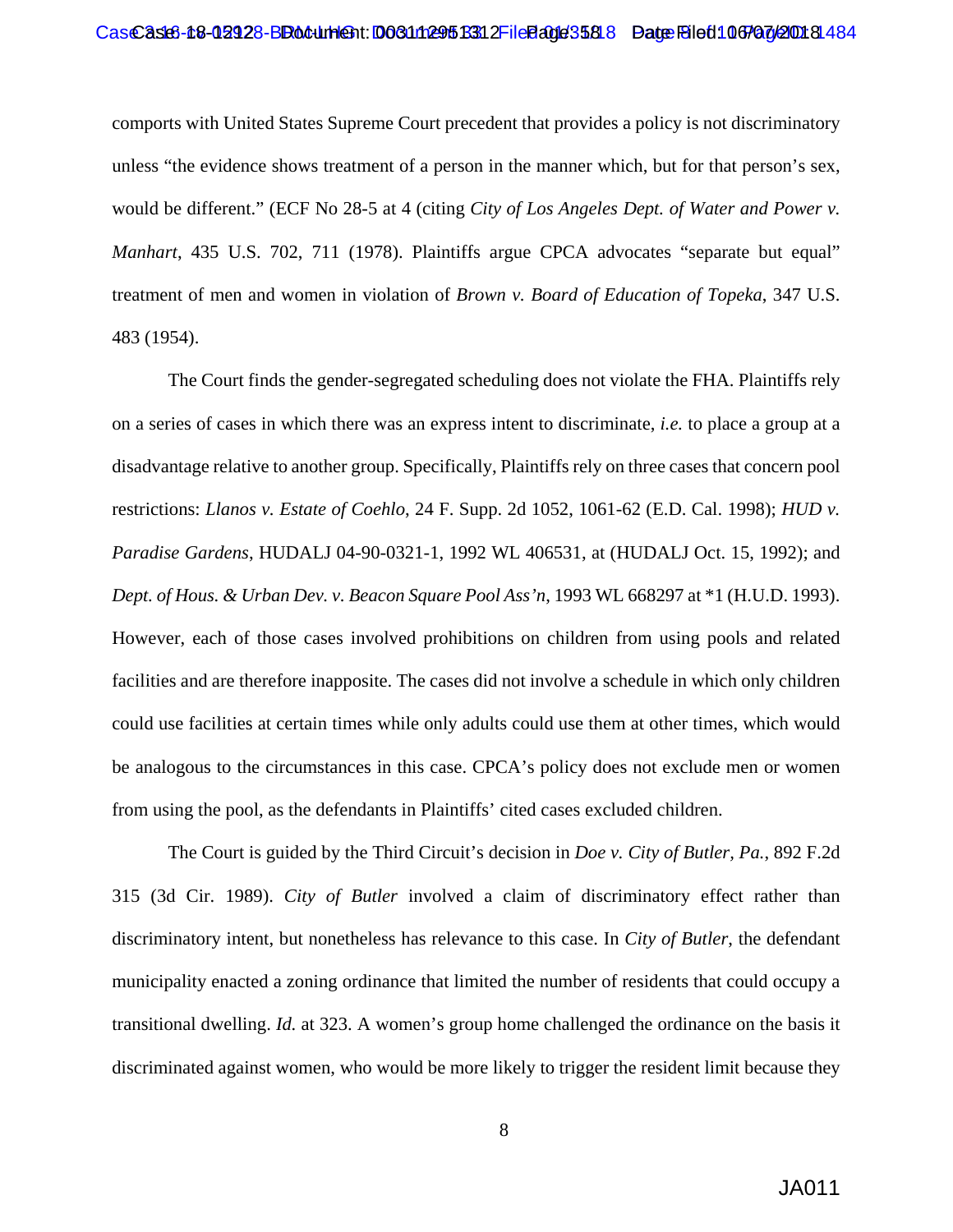are more likely to reside with children. The Third Circuit, despite agreeing plaintiffs would be affected, found the ordinance was not discriminatory "because the resident limitation would have a comparable effect on males." *Id.* Here, the gender-segregated schedule applies to men and women equally. Therefore, the Court finds the policy does not violate the FHA and CPCA is entitled to summary judgment as a matter of law.

#### **C. CPCA's Motion for Summary Judgement as to Plaintiffs' State Law Claims**

As to Plaintiffs' claims for violations of NJLAD (Count II) and violations of the Horizontal Property Act and the Condominium Act (Count III), this Court declines to exercise supplemental jurisdiction over these state law claims. Under 28 U.S.C. § 1367(c), a district court may decline to exercise supplemental jurisdiction over a claim if the court "has dismissed all claims over which it has original jurisdiction." 28 U.S.C.  $\S$  1367(c)(3). Federal district courts have original jurisdiction over "all civil actions arising under the Constitution, laws, or treaties of the United States." 28 U.S.C. § 1331. In exercising its discretion, "the district court should take into account generally accepted principles of 'judicial economy, convenience, and fairness to the litigants.'" *Growth Horizons, Inc. v. Del. County, Pa.*, 983 F.2d 1277, 1284 (3d Cir. 1993) (quoting *United Mine Workers v. Gibbs*, 383 U.S. 715, 726, 86 S. Ct. 1130, 16 L. Ed. 2d 218 (1966)).

On September 29, 2017, the Court granted a motion to remand in *Richman v. A Country Place Condominium Assoc.*, Case No. 16-9453. That case is pending in the Superior Court and involves NJLAD and New Jersey Condominium Act claims against CPCA regarding the same pool policy. The Court finds the "principles of 'judicial economy, convenience, and fairness to the litigants" would be best served if this case was remanded to the Superior Court. *See Growth Horizons, Inc.*, 983 F.2d at 1284.

Therefore, CPCA's Motion for Summary Judgment is **GRANTED IN PART** as to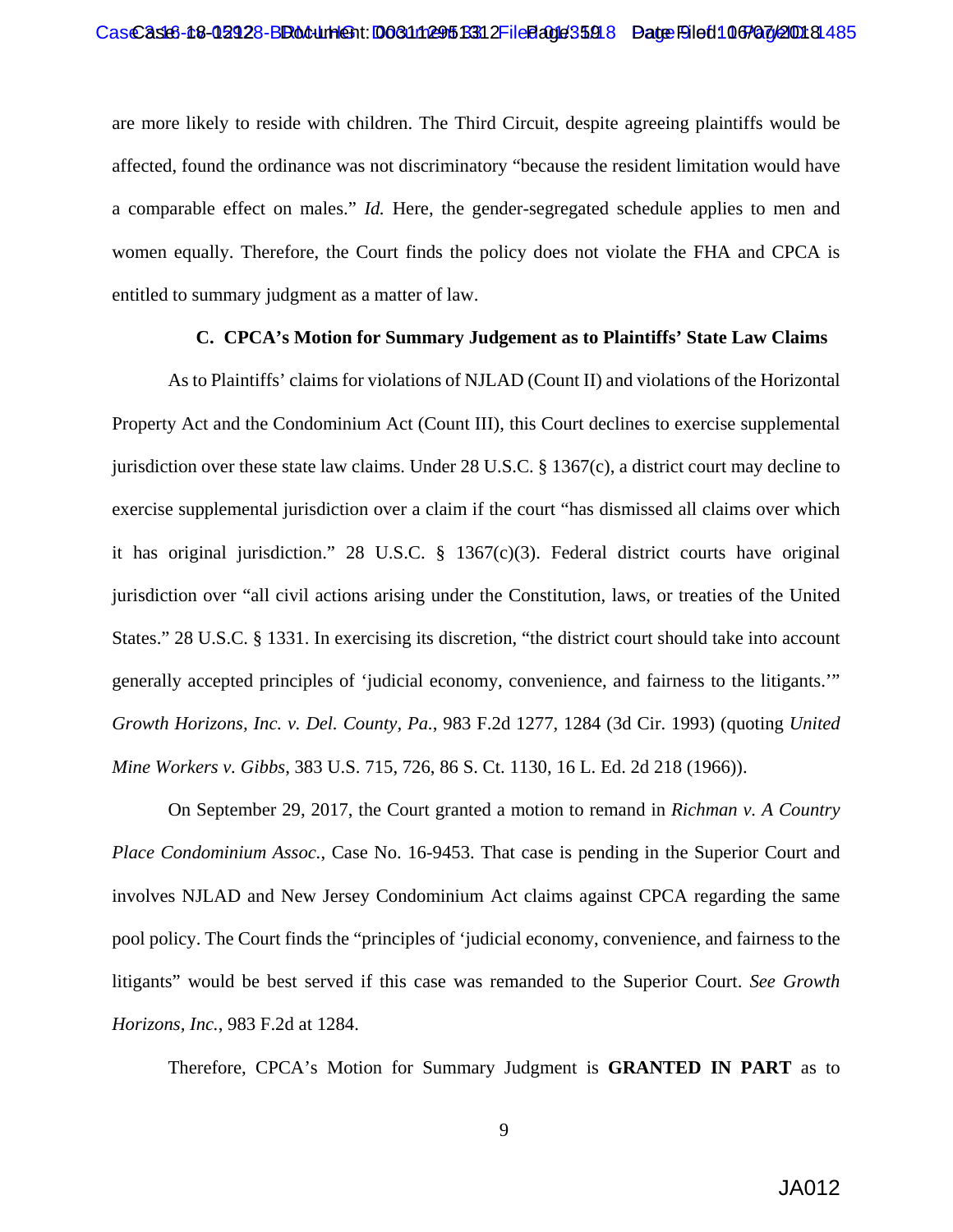Plaintiffs' FHA claims and **DENIED IN PART AS MOOT** as to Plaintiffs' state law claims.

### **D. Plaintiff's Motion for Partial Summary Judgment**

Plaintiffs argue they are entitled to summary judgment on their FHA claims, because CPCA's gender-segregated pool schedule is facially discriminatory. (Pls.' Br. in Supp. of Summ. J. (ECF No. 27-3) at 10.) They point out a plaintiff does not have to prove a defendant's malice or discriminatory animus to establish intentional discrimination where the defendant expressly treats someone protected by the FHA differently from others. *Id.* (citing *Potomac Group Home v. Montgomery Cty.*, *Md.*, 823 F. Supp. 1285, 1295 (D. Md. 1993).) However, this Court has found CPCA's policy does not treat men or women differently based on gender and therefore is not discriminatory. The schedule applies to both men and women and is not a restriction on one group. The policy is different from the discriminatory policies in the cases cited by Plaintiffs. Indeed, these pool cases involved blanket prohibitions on use by minors. Similarly, Plaintiffs cite several cases in which group homes for the elderly and disabled were required to comply with zoning requirements that did not apply to those outside those protected classes. *See Bangester v. Orem City Corp.*, 46 F.3d 1491, 1501 (10th Cir. 1995) (finding a zoning requirement that residents of a group home for the handicapped had to be supervised for twenty-four hours was discriminatory.); *Fair Housing Ctr. V. Sonoma Bay Comm. Homeowners*, 136 F. Supp. 3d 1364 (S.D. Fla. 2015) (finding a rule prohibiting minors from congregating in property common areas after sundown was discriminatory); *Potomac Group Home*, 823 F. Supp. at 1295 (finding a zoning rule requiring applicants for approval to build a group home for the disabled to notify neighbors was discriminatory).

Because the court has granted CPCA's motion for summary judgment, Plaintiffs' Motion for Partial Summary Judgment as to their FHA claims is **DENIED**. The Court need not reach Plaintiff's arguments regarding their motion for summary judgment as to the Horizontal Property

10